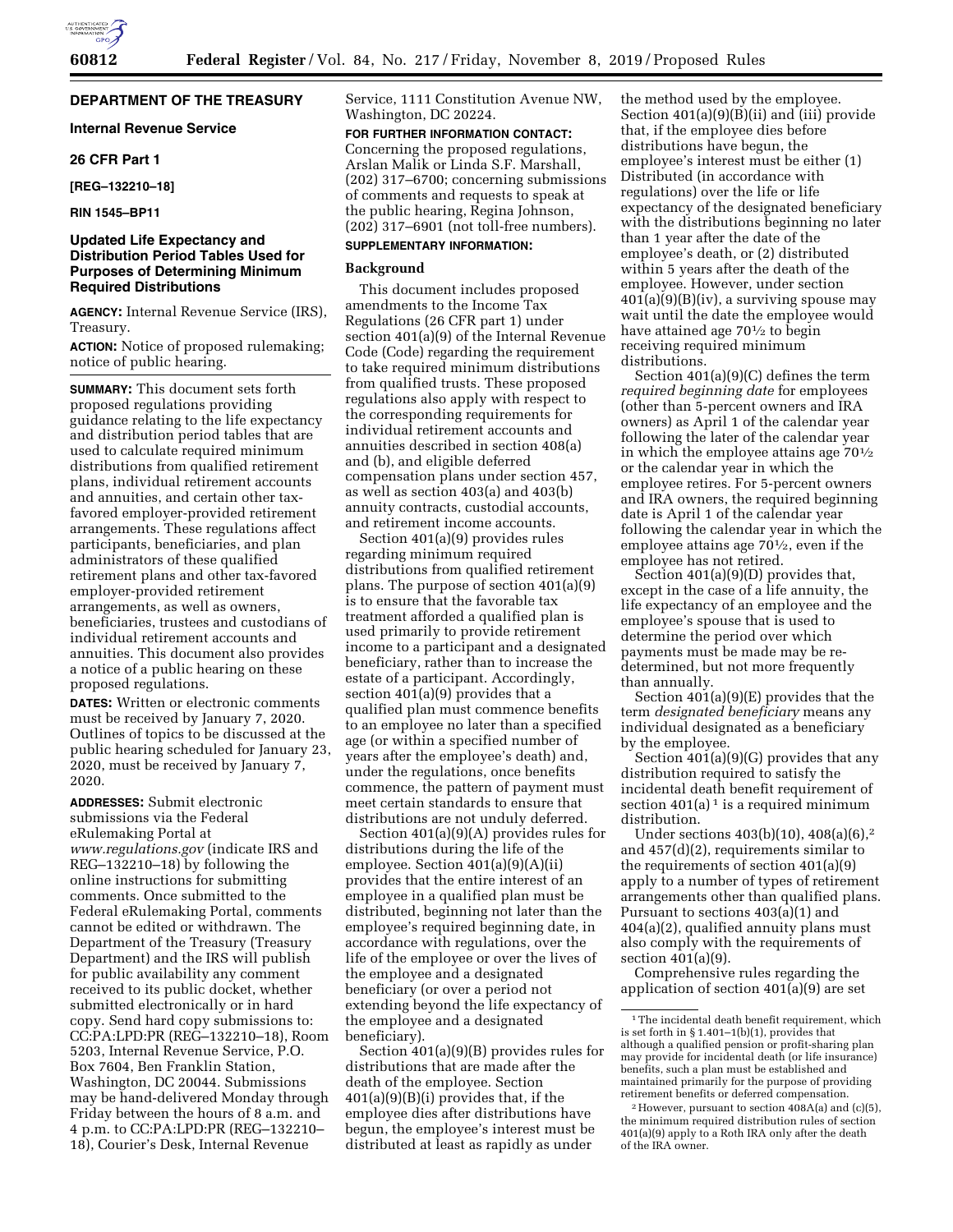forth in §§ 1.401(a)(9)–1 through 8. In the case of a defined contribution plan, § 1.401(a)(9)–5 provides generally that an individual's required minimum distribution for a distribution calendar year is determined by dividing the individual's account balance determined under § 1.401(a)(9)–5, Q&A– 3, by the applicable distribution period. Under § 1.401(a)(9)–5, Q&A–1(b), a distribution calendar year is a calendar year for which a minimum distribution is required. For example, if a 5-percent owner participating in a qualified plan attained age 701⁄2 during August of 2018 (so that the required beginning date was April 1, 2019), then the first distribution calendar year was 2018, and the required minimum distribution for that year was based on the applicable distribution period for a 70-year-old individual for 2018 (even though it could have been paid at any time from January 1, 2018 through April 1, 2019).

Pursuant to  $\S 1.401(a)(9) - 5$ , Q&A-4(a), for required minimum distributions during the employee's lifetime (including the year in which the employee dies), the applicable distribution period for an employee is the distribution period for the employee's age under the Uniform Lifetime Table (which is equal to the joint and last survivor life expectancy for the employee and a hypothetical beneficiary 10 years younger). However, pursuant to § 1.401(a)(9)–5, Q&A–4(b), if an employee's sole beneficiary is the employee's surviving spouse and the spouse is more than 10 years younger than the employee, then the applicable distribution period is the joint and last survivor life expectancy of the employee and spouse under the Joint and Last Survivor Table (which is longer than the distribution period that would apply for the employee under the Uniform Lifetime Table).

Pursuant to § 1.401(a)(9)–5, Q&A–5, for distribution calendar years after the calendar year of the employee's death, the applicable distribution period generally is the remaining life expectancy of the designated beneficiary, subject to certain exceptions. Two of these exceptions, which apply if the employee dies after the required beginning date, substitute the employee's remaining life expectancy for the beneficiary's remaining life expectancy. These two exceptions apply to an employee who does not have a designated beneficiary or is younger than the designated beneficiary.3 Section 1.401(a)(9)–5,

Q&A–5(c)(1) provides that the remaining life expectancy of the designated beneficiary is calculated as the life expectancy under the Single Life Table for the designated beneficiary's age in the calendar year following the calendar year of the employee's death, reduced by 1 for each subsequent year. However, if one of the two exceptions applies (so that the relevant life expectancy is the remaining life expectancy of the employee), then, pursuant to § 1.401(a)(9)–5, Q&A– 5(c)(3), the remaining life expectancy of the employee is calculated as the life expectancy under the Single Life Table for the employee's age in the calendar year of the employee's death, reduced by 1 for each subsequent year.

A special rule applies to determine the designated beneficiary's remaining life expectancy if the employee's surviving spouse is the employee's sole beneficiary. In that case, pursuant to § 1.401(a)(9)–5, Q&A–5(c)(2), the designated beneficiary's remaining life expectancy is recalculated each calendar year as the life expectancy under the Single Life Table for the designated beneficiary's age in that year. For calendar years after the year of the spouse's death, the distribution period that applies for the spouse's beneficiary is the spouse's remaining life expectancy from the Single Life Table for the spouse's age for the calendar year of the spouse's death, reduced by 1 for each subsequent year.

Consistent with the policy of section 401(a)(9) to limit deferral of retirement income, § 1.401(a)(9)–6, Q&A–1(a) provides that, except as otherwise provided in § 1.401(a)(9)–6, payments from a defined benefit plan must be non-increasing in order to satisfy section 401(a)(9).4 Section 1.401(a)(9)–6, Q&A–14(c) provides that, in the case of annuity payments paid from an annuity contract purchased from an insurance company, certain types of increasing payments will not cause an annuity payment stream to fail to satisfy this non-increasing payment requirement. These exceptions apply only if the total future expected payments under the annuity contract (determined in accordance with  $§ 1.401(a)(9) - 6$ ,  $O&A-$ 14(e)(3)) exceed the total value being annuitized (determined in accordance with  $§ 1.401(a)(9)-6, Q&A-14(e)(1)$ .

Section 1.401(a)(9)–9 provides life expectancy and distribution period

tables that are used to apply the rules of § 1.401(a)(9)–5 and to make the calculations in  $\S 1.401(a)(9)-6$ , Q&A-14. Section 1.401(a)(9)–9 was issued in 2002 (67 FR 18988), and the tables in that section were developed using mortality rates for 2003. These mortality rates were derived by applying mortality improvement through 2003 to the mortality rates from the Annuity 2000 Basic Table (which was the most recent individual annuity mortality table available in 2002).5 The rates of mortality improvement used for this purpose were the ones that were used in developing that mortality table. The resulting separate mortality rates for males and females were blended using a fixed 50 percent male/50 percent female blend.

Section 72(t) imposes an additional income tax on early distributions from qualified retirement plans (including plans qualified under section 401(a) or section 403(a), annuity contracts and other arrangements described in section 403(b), and individual retirement arrangements described in section 408(a) or section 408(b)). However, section  $72(t)(2)(A)(iv)$  provides an exception for a series of substantially equal periodic payments made for the life (or life expectancy) of the employee or the joint lives (or joint life expectancies) of the employee and the designated beneficiary. Revenue Ruling 2002–62, 2002–2 C.B. 710, provides that the life expectancy tables set forth in § 1.401(a)(9)–9 may be used for purposes of determining payments that satisfy the exception under section 72(t)(2)(A)(iv). Rev. Rul. 2002–62 also provides a fixed annuitization method of determining payments that satisfy this exception. Under the fixed annuitization method, the annual payment for each year (which is determined only for the first year and not reset for subsequent years) is determined by dividing the account balance by an annuity factor that is the present value of an annuity of \$1 per year beginning at the taxpayer's age and continuing for the life of the taxpayer (or the joint lives of the taxpayer and his or her beneficiary). The annuity factor is derived using the mortality table used to develop the life expectancy tables set forth in § 1.401(a)(9)–9.

Executive Order 13847, 83 FR 45321, which was signed on August 31, 2018, directs the Secretary of the Treasury to examine the life expectancy and distribution period tables in the regulations on required minimum

<sup>3</sup>Another exception applies if the employee dies before the required beginning date and has no designated beneficiary. In that case, the employee's

entire interest must be distributed by the end of the calendar year that includes the fifth anniversary of the date of the employee's death.

<sup>4</sup>Pursuant to § 1.401(a)(9)–8, Q&A–2(a)(3), the rules of § 1.401(a)(9)–6 also apply to an annuity contract purchased under a defined contribution plan.

<sup>5</sup>The Annuity 2000 Basic Table was developed by projecting mortality rates from the 1983 Individual Annuity Mortality Basic Table.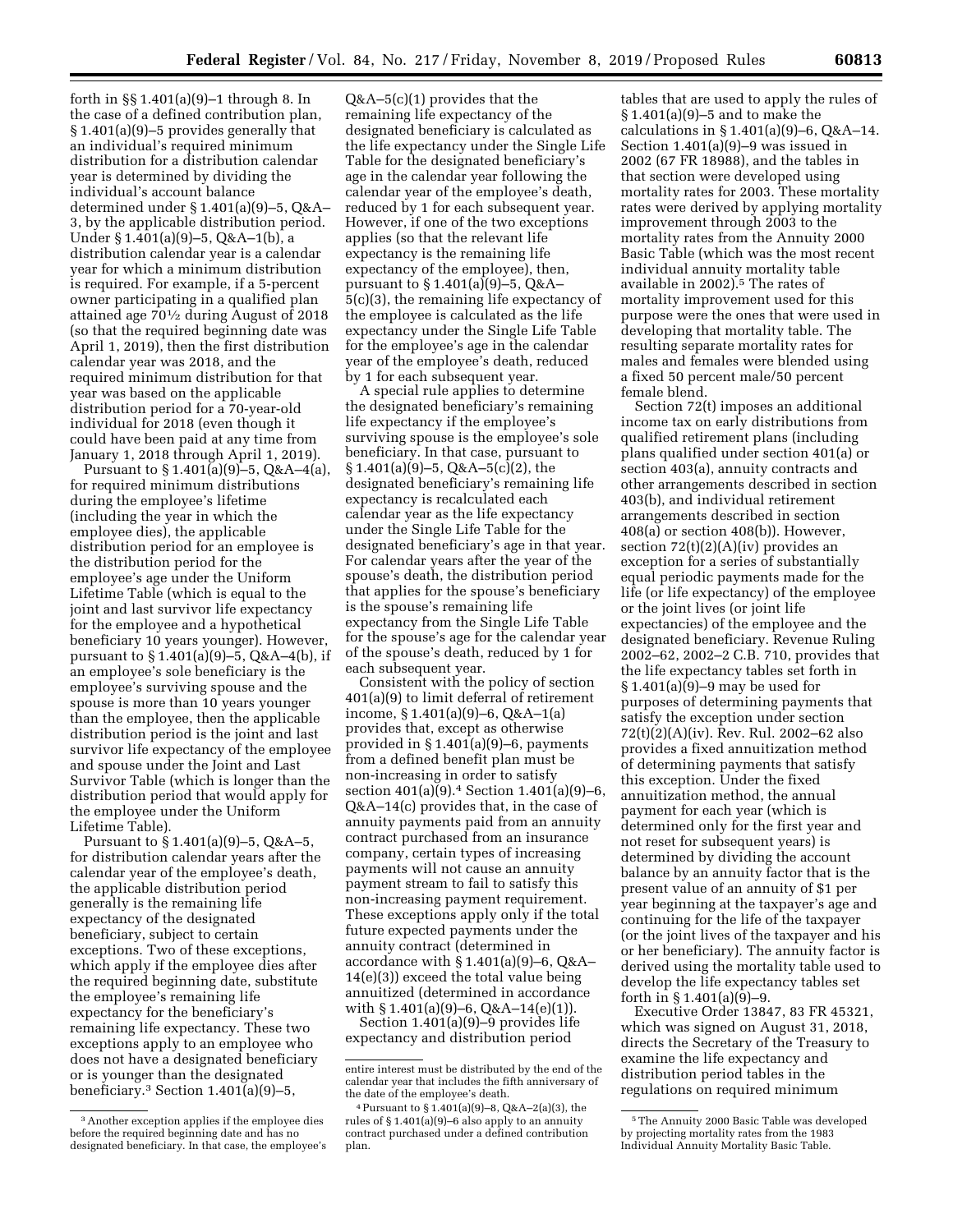distributions from retirement plans and determine whether they should be updated to reflect current mortality data and whether such updates should be made annually or on another periodic basis. The purpose of any such updates would be to increase the effectiveness of tax-favored retirement programs by allowing retirees to retain sufficient retirement savings in these programs for their later years.

#### **Explanation of Provisions**

#### *I. Overview*

In accordance with Executive Order 13847, the Department of the Treasury (Treasury Department) and the IRS have examined the life expectancy and distribution period tables in § 1.401(a)(9)–9, and have reviewed currently available mortality data. As a result of this review, the Treasury Department and the IRS have determined that those tables should be updated to reflect current life expectancies. Accordingly, these proposed regulations would update those tables.

The life expectancy tables and applicable distribution period tables in the proposed regulations reflect longer life expectancies than the tables in the existing regulations. For example, a 70 year old IRA owner who uses the Uniform Lifetime Table to calculate required minimum distributions must use a life expectancy of 27.4 years under the existing regulations. Using the Uniform Lifetime Table set forth in the proposed regulations, this IRA owner would use a life expectancy of 29.1 years to calculate required minimum distributions. As another example, under the existing regulations, a 75-year old surviving spouse who is the employee's sole beneficiary and uses the Single Life Table to compute required minimum distributions must use a life expectancy of 13.4 years. Under the proposed regulations, the spouse would use a life expectancy of 14.8 years. The effect of these changes is to reduce required minimum distributions, which will allow participants to retain larger amounts in their retirement plans to account for the possibility they may live longer.

# **II. Updated Life Expectancy and Distribution Period Tables**

The life expectancy and distribution period tables in the proposed regulations have been developed based on mortality rates for 2021. These mortality rates were derived by applying mortality improvement through 2021 to the mortality rates from the experience tables used to develop the 2012

Individual Annuity Mortality tables (which are the most recent individual annuity mortality tables).6 The separate mortality rates for males and females in these experience tables, which were based on the Payout Annuity Mortality Experience Study (which covered the period 2000 to 2004), have been projected from the central year of 2002 using the respective mortality improvement rates from the Mortality Improvement Scale MP–2018 for males and females.7 The mortality table in the proposed regulations was developed by blending the resulting separate mortality rates for males and females using a fixed 50 percent male/50 percent female blend.

The Single Life Table in the proposed regulations sets forth life expectancies for each age, with the life expectancy for an age calculated as the sum of the probabilities of an individual at that age surviving to each future year. The resulting life expectancy is then increased by  $\frac{11}{24}$ <sup>8</sup> to approximate the effect of monthly payments, and is subject to a floor of 1.0.

The Uniform Lifetime Table in the proposed regulations sets forth joint and last survivor life expectancies for each age beginning with age 70, based on a hypothetical beneficiary. Pursuant to  $§ 1.401(a)(9) - 5, Q & A - 4(a),$  the Uniform Lifetime Table is used for determining the distribution period for lifetime distributions to an employee in situations in which the employee's surviving spouse either is not the sole designated beneficiary or is the sole designated beneficiary but is not more than 10 years younger than the employee. As under the existing regulations, the joint and last survivor life expectancy of an employee is taken from the Joint and Last Survivor Table using a hypothetical beneficiary who is assumed to be 10 years younger than the employee.

The Joint and Last Survivor Table sets forth joint and last survivor life expectancies of an employee and the employee's beneficiary for each combination of ages of those individuals. The joint and last survivor life expectancy for an employee and a beneficiary at a combination of ages is

calculated as the sum of the probabilities of the employee surviving to each future year, plus the sum of the probabilities of the beneficiary surviving to each future year, minus the sum of the probabilities of both the employee and beneficiary surviving to each future year. The resulting joint and last survivor life expectancy is then increased by  $\frac{1}{24}$  to approximate the effect of monthly payments, and is subject to a floor of 1.0.

The life expectancy tables in the current regulations are used in several examples in § 1.401(a)(9)–6, Q&A–14(f) that illustrate the availability of the exception described in § 1.401(a)(9)–6, Q&A–14(c) (regarding certain increasing payments under insurance company annuity contracts). These proposed regulations do not include revisions to these examples to reflect the life expectancy tables in the proposed regulations.

#### *III. Effective/Applicability Date*

The life expectancy tables and Uniform Lifetime Table under these proposed regulations would apply for distribution calendar years beginning on or after January 1, 2021. Thus, for example, for an individual who attains age 701⁄2 during 2020 (so that the minimum required distribution for the distribution calendar year 2020 is due April 1, 2021), the final regulations would not apply to the minimum required distribution for the individual's 2020 distribution calendar year (which is due April 1, 2021), but would apply to the minimum required distribution for the individual's 2021 distribution calendar year (which is due December 31, 2021).

These proposed regulations include a transition rule that applies if an employee died before January 1, 2021, and, under the rules of § 1.401(a)(9)–5, Q&A–5, the distribution period that applies for calendar years following the calendar year of the employee's death is equal to a single life expectancy calculated as of the calendar year of the employee's death (or if applicable, the year after the employee's death), reduced by 1 for each subsequent year. Under this transition rule, the initial life expectancy used to determine the distribution period is reset by using the new Single Life Table for the age of the relevant individual in the calendar year for which life expectancy was set under § 1.401(a)(9)–5, Q&A 5(c). For distribution calendar years beginning on or after January 1, 2021, the distribution period is determined by reducing that initial life expectancy by 1 for each year subsequent to the year for which it was initially set.

<sup>6</sup>The experience tables and the 2012 Individual Annuity Mortality tables can be found at *[https://](https://www.actuary.org/sites/default/files/files/publications/Payout_Annuity_Report_09-28-11.pdf) [www.actuary.org/sites/default/files/files/](https://www.actuary.org/sites/default/files/files/publications/Payout_Annuity_Report_09-28-11.pdf)  [publications/Payout](https://www.actuary.org/sites/default/files/files/publications/Payout_Annuity_Report_09-28-11.pdf)*\_*Annuity*\_*Report*\_*09-28-11.pdf.* 

<sup>7</sup>The Mortality Improvement Scale MP–2018 can be found at *[https://www.soa.org/experience-studies/](https://www.soa.org/experience-studies/2018/mortality-improvement-scale-mp-2018/) [2018/mortality-improvement-scale-mp-2018/.](https://www.soa.org/experience-studies/2018/mortality-improvement-scale-mp-2018/)* 

<sup>8</sup>Assuming an equal distribution of deaths throughout the year, if a retiree is scheduled to receive monthly payments on the last day of each month then, in the year of death, on average, the retiree would receive 11⁄24th of a full year's worth of payments.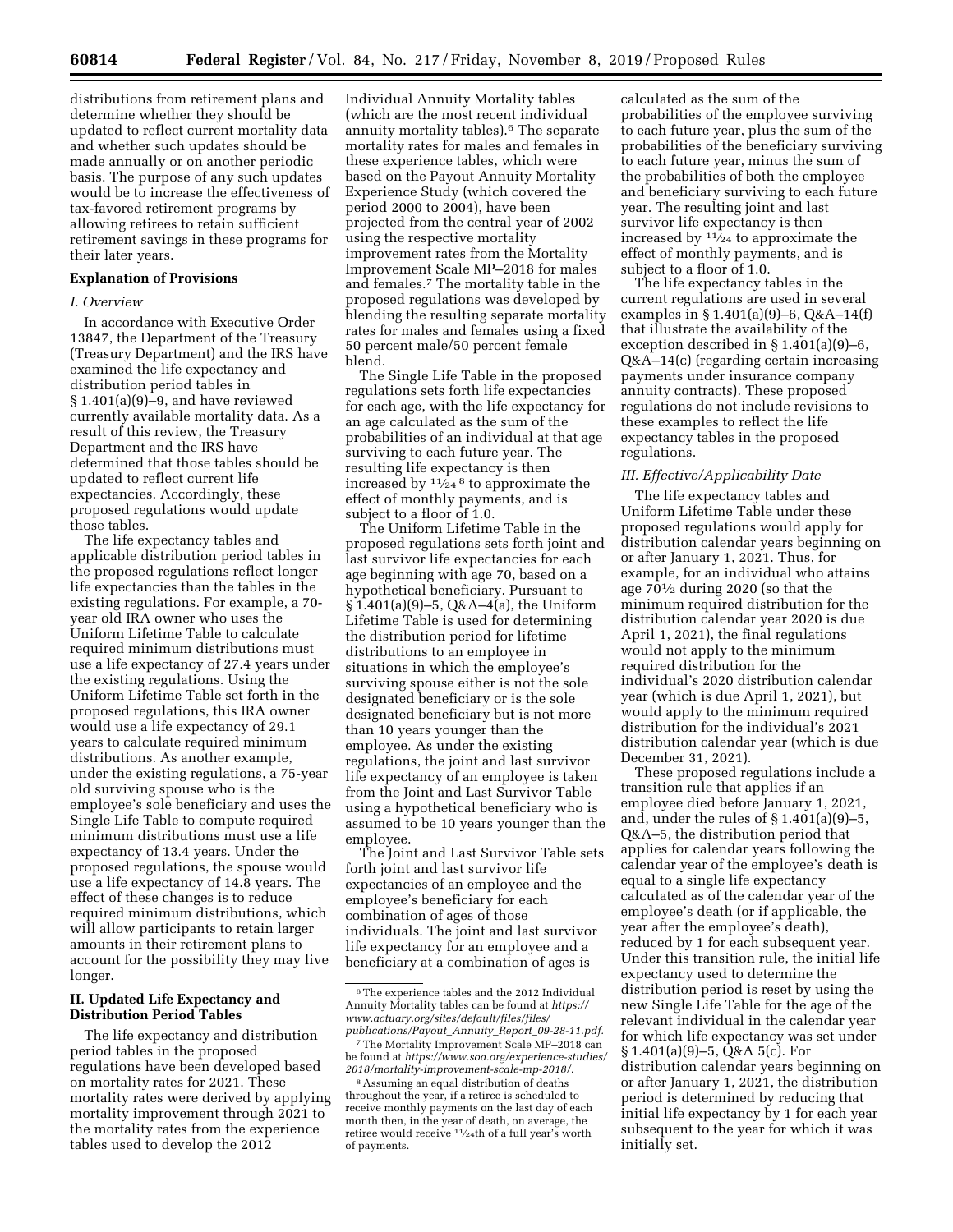This transition rule applies in three situations: (1) The employee died before the required beginning date with a nonspousal designated beneficiary (so that the applicable distribution period is determined based on the remaining life expectancy of the designated beneficiary for the calendar year following the calendar year of the employee's death); (2) the employee died after the required beginning date without a designated beneficiary (so that the applicable distribution period is determined based on the remaining life expectancy of the employee for the year of the employee's death); and (3) the employee, who is younger than the designated beneficiary, died after the required beginning date (so that the applicable distribution period is determined based on the remaining life expectancy of the employee for the year of the employee's death).

The proposed regulations illustrate the application of this transition rule with an example involving an employee who died at age 80 in 2018 with a designated beneficiary (who was not the employee's spouse) who was age 75 in the year of the employee's death. For 2019, the distribution period that applies for the beneficiary is 12.7 years (the period applicable for a 76 year old under the Single Life Table in current § 1.401(a)(9)–9), and for 2020, it is 11.7 years (the original distribution period, reduced by 1 year). For 2021, taking into account the life expectancy tables under the proposed regulations and applying the transition rule, the applicable distribution period would be 12.0 years (the 14.0 year life expectancy for a 76 year old under the Single Life Table in the proposed regulations, reduced by 2 years).

A similar transition rule applies if an employee's sole beneficiary is the employee's surviving spouse and the spouse died before January 1, 2021. Under the rules of § 1.401(a)(9)–5, Q&A– 5(c)(2), the distribution period that applies for the spouse's beneficiary is equal to the single life expectancy for the spouse calculated for the calendar year of the spouse's death, reduced by 1 for each subsequent year. Under the transition rule, the initial life expectancy used to determine the distribution period is reset by using the new Single Life Table for the age of the spouse in the calendar year of the spouse's death. For distribution calendar years beginning on or after January 1, 2021, the distribution period is determined by reducing that initial life expectancy by 1 for each year subsequent to the year for which it was initially set.

These transition rules, under which there is a one-time reset for the relevant life expectancy using the Single Life Table under the proposed regulations, are designed to recognize that the general population has longer life expectancies than the life expectancies set forth in the 2002 regulations. However, because the reset life expectancy is based on the age for which life expectancy was originally determined (rather than the relevant individual's current age), it is consistent with Congressional intent to limit recalculation of life expectancy to the employee and the employee's spouse.

## *IV. Applicability to Revenue Ruling 2002–62*

After final regulations that provide updated life expectancy and distribution period tables under section 401(a)(9) are issued, if a taxpayer commenced receiving substantially equal periodic payments before January 1, 2021, using the required minimum distribution method described in section 2.01(a) of Rev. Rul. 2002–62, then the application of the final regulations will not be treated as a modification to a series of substantially equal periodic payments as described in section  $72(t)(4)(A)(ii)$ . In addition, if a taxpayer commences receiving substantially equal periodic payments on or after January 1, 2021, and uses either the fixed amortization method described in section 2.01(b) of Rev. Rul. 2002–62 or the fixed annuitization method described in section 2.01(c) of Rev. Rul. 2002–62, then the method should be applied by applying the corresponding life expectancy, distribution period, and mortality tables in the final regulations in lieu of the tables in formerly applicable § 1.401(a)(9)–9 that are referenced in Rev. Rul. 2002–62.

### **Special Analyses**

### *I. Regulatory Impact Analysis*

Executive Orders 13771, 13563, and 12866 direct agencies to assess costs and benefits of available regulatory alternatives and, if regulation is necessary, to select regulatory approaches that maximize net benefits, including potential economic, environmental, public health and safety effects, distributive impacts, and equity. Executive Order 13563 emphasizes the importance of quantifying both costs and benefits, reducing costs, harmonizing rules, and promoting flexibility. The Executive Order 13771 designation for any final rule resulting from the proposed regulation will be informed by comments received. The

preliminary Executive Order 13771 designation for this proposed rule is deregulatory.

The proposed regulations have been designated by the Office of Management and Budget's (OMB's) Office of Information and Regulatory Affairs (OIRA) as subject to review under Executive Order 12866 pursuant to the Memorandum of Agreement (MOA, April 11, 2018) between the Treasury Department and the Office of Management and Budget regarding review of tax regulations. OIRA has determined that the proposed rulemaking is significant and subject to review under Executive Order 12866 and section 1(b) of the Memorandum of Agreement. Accordingly, the proposed regulations have been reviewed by OMB.

1. Introduction and Need for Regulation

As stated earlier in the preamble to the proposed regulations, in accordance with Executive Order 13847, the Treasury Department and the IRS have examined the life expectancy and distribution period tables in § 1.401(a)(9)–9 and have reviewed currently available mortality data. As a result of this review, the Treasury Department and the IRS determined that those tables should be updated to reflect current life expectancies.

The life expectancy tables and applicable distribution period tables in the proposed regulations reflect longer life expectancies than the tables in the existing regulations. The effect of these changes is to reduce annual required minimum distributions (RMDs) from qualified defined contribution plans, IRAs, and certain other tax-favored retirement plans (referred to as affected retirement plans). The purpose of such updates is to increase the effectiveness of these tax-favored retirement programs by allowing retirees to retain more retirement savings in these programs for their later years.

Pursuant to section 6(a)(3)(B) of Executive Order 12866, the following qualitative analysis provides further details regarding the anticipated impacts of the proposed regulations. After briefly describing the proposed regulations in Part 2, the baseline used for the analysis is described in Part 3. Part 4 describes the entities and individuals affected by the proposed regulations. Part 5 provides a qualitative assessment of the potential economic effects, including benefits and costs, of the proposed regulations compared to the baseline.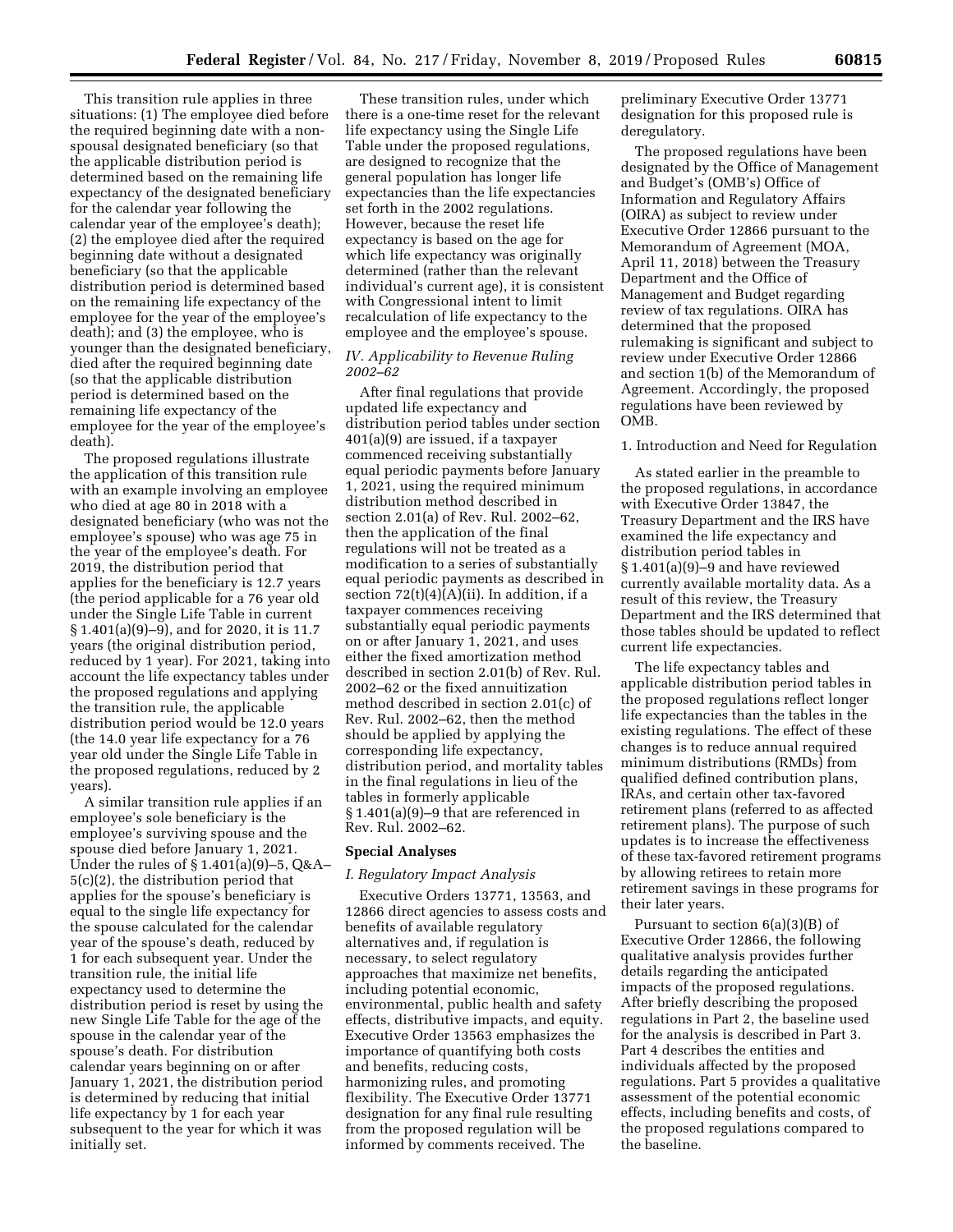#### 2. The Proposed Regulations

The RMD rules require an individual to withdraw assets from an affected retirement plan as generally taxable distributions over the life expectancy of the individual (or the individual and spouse).9 Balances remaining at the death of the individual that are paid to a spouse as designated beneficiary must generally be withdrawn over the life expectancy of the spouse.10 The purpose of the RMD rules is to ensure that the favorable tax treatment afforded a qualified plan is used primarily to provide retirement income to a participant and designated beneficiary, while mitigating the cost to the government of deferred taxation on savings in qualified retirement plans.

The life expectancy tables and applicable distribution period tables in the proposed regulations reflect longer life expectancies than the tables in the existing regulations that are generally between one and two years longer than under the existing regulations. This will give individuals with affected retirement plans the option to withdraw slightly smaller amounts from their plans each year, giving individuals and beneficiaries the option to leave amounts in tax-favored retirement accounts for a slightly longer period of time, to account for the possibility that they may live longer.

#### 3. Baseline

The Treasury Department and the IRS have assessed the benefits and costs of these proposed regulations relative to a no-action baseline reflecting anticipated Federal income tax-related behavior in the absence of these proposed regulations.

#### 4. Affected Entities and Individuals

The proposed regulations affect individuals who withdraw exactly the RMD amount from their affected retirement plan but who would prefer to withdraw less in the absence of the minimum distribution requirements. Individuals who withdraw more than the current RMD are not bound by the current rules and therefore are not expected to reduce withdrawals as a result of the proposed regulations. Using confidential tax return data, the Treasury Department estimates roughly 4.6 million individuals, or 20.5% of all

individuals required to take RMDs from an affected retirement plan, will make withdrawals at the minimum required level in 2021, and might reduce withdrawals as a result of the rule.

In addition, Individual Retirement Account (IRA) providers would have to change the administration of their IRAs to reflect the new life expectancy tables. The Treasury Department does not have an estimate of the number of such entities. Additionally, employer plans that do not require benefits to be paid out as a lump sum would have to change the administration of their plans to reflect the new life expectancy tables. The Treasury Department expects that this would include most large plans, which typically do not require benefits to be paid out in a lump sum and thus would be affected by the proposed regulations. The latest available data, the Private Pension Bulletin produced by the Department of Labor, indicate there were 81,469 large qualified pension plans (defined as plans with more than 100 participants) in 2016.<sup>11</sup>

# 5. Economic Effects

a. Labor Supply Effect

The proposed rule produces a positive wealth effect, as lower levels of RMDs lead to larger amounts of assets earning tax-deferred returns. While this might plausibly lead to a reduction in labor supply, this effect is likely to be small for the following reasons.

First, the proposed regulations would lead to a small decrease in the portion of assets in affected retirement plans that must be withdrawn as an RMD for a 70-year old retiree. Under the current regulations, if a 70-year old retiree had \$250,000 in his or her affected retirement plan, the individual is required at age 70 to withdraw \$9,124, equal to 3.65% of plan assets. Under the proposed regulations, the individual would be required to withdraw \$8,591, equal to 3.44% of plan assets, a decrease of \$533 or 0.21% of plan assets. Under the current regulations, a 90-year old retiree with \$250,000 in his or her affected retirement plan would be required at age 90 to withdraw \$21,930, equal to 8.77% of plan assets. Under the proposed regulations, the individual would be required to withdraw \$20,661, equal to 8.26% of plan assets, a decrease of \$1,269 or 0.51% of plan assets.

Second, the proposed regulations are expected to affect the labor supply decisions only of individuals who are making withdrawals at or very close to

the RMD level. Individuals making withdrawals from affected retirement plans exceeding the current RMD are not bound by the current minimum and are therefore not affected by relaxing the minimum by a small amount. Hence, their labor supply decisions are unlikely to change based on the proposed regulations. Thus, the proposed regulations would likely affect only a very small portion of high income individuals working into their late 60s and early 70s.

The small impact of the proposed regulations is illustrated by an example. Assume the following facts. The individual is unmarried and has \$250,000 in his or her IRA and \$0 in a taxable account. The individual turns age 70 on January 1 and because the individual turns 701⁄2 in the year must begin taking RMDs. The RMD amount is determined as of January 1, but is withdrawn on December 31 of the year in question. Tax is paid immediately upon the withdrawal of the RMD. Because the individual who is bound by the RMD rules has revealed a preference to continue to save the funds rather than consume them, the amount remaining after the tax has been paid on the distribution is placed into a taxable investment account on January 1 of the following year (the day after the RMD is made). Assets held in the IRA and the taxable account earn a 3% rate of return once the individual turns age 70. The RMDs and the returns in the taxable account are taxed at a marginal rate of 22%.

Under the mortality rates in the proposed regulations, an individual who is 70 is expected to live until approximately age 90. We examine the total assets, *i.e.,* the sum of the assets in the IRA and in the taxable account, that the taxpayer would have at age 90 if the individual only takes RMDs each year. Under the current regulations, the individual's total assets at age 90 would be \$371,004. Under the proposed regulations, the individual's total assets at age 90 would be \$374,461. This \$3,457 (less than 1%) increase in total assets at age 90 is unlikely to allow or incentivize the individual to retire earlier than he or she otherwise would.

The proposed regulations could in theory lead to an increase in labor supply. The argument is that because the value of contributing to a retirement fund has increased, the return to working longer has increased. Another example illustrates that the additional return to working is small and very unlikely to induce an increase in labor supply.

Assume the following facts. The individual is unmarried and is age 69.

<sup>&</sup>lt;sup>9</sup>This requirement to take distributions during the individual's lifetime does not apply to a Roth IRA described in section 408A.

<sup>10</sup>Balances payable to other designated beneficiaries must generally be withdrawn according to the beneficiary's life expectancy (fixed as of the year of death). Different rules apply if the individual dies prior to the required beginning date for RMDs.

<sup>11</sup>*[https://www.dol.gov/sites/default/files/ebsa/](https://www.dol.gov/sites/default/files/ebsa/researchers/statistics/retirement-bulletins/private-pension-plan-bulletin-historical-tables-and-graphs.pdf)  [researchers/statistics/retirement-bulletins/private](https://www.dol.gov/sites/default/files/ebsa/researchers/statistics/retirement-bulletins/private-pension-plan-bulletin-historical-tables-and-graphs.pdf)[pension-plan-bulletin-historical-tables-and](https://www.dol.gov/sites/default/files/ebsa/researchers/statistics/retirement-bulletins/private-pension-plan-bulletin-historical-tables-and-graphs.pdf)[graphs.pdf](https://www.dol.gov/sites/default/files/ebsa/researchers/statistics/retirement-bulletins/private-pension-plan-bulletin-historical-tables-and-graphs.pdf).*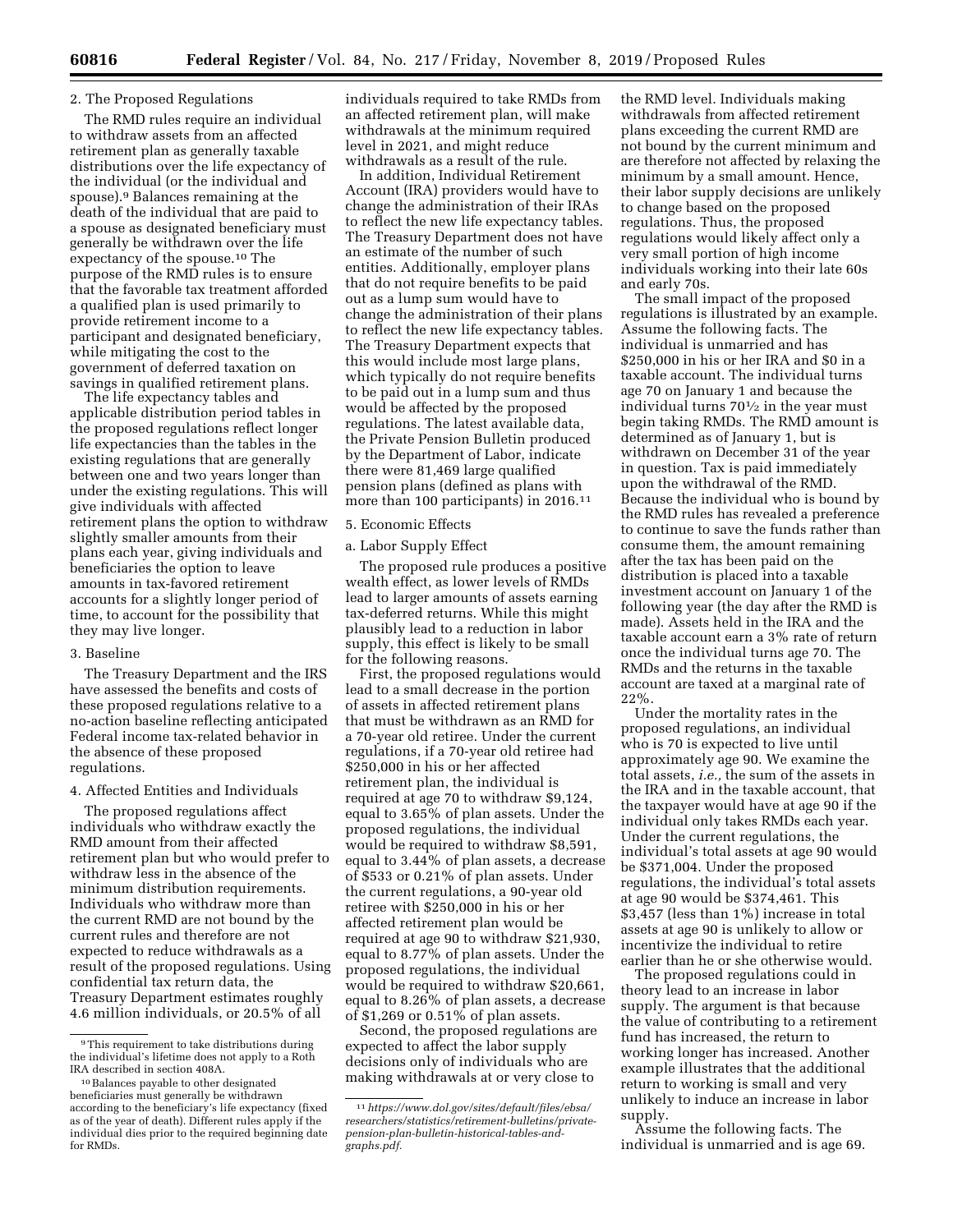The individual chooses whether to work an additional year or to retire. If the individual works an additional year, the individual's income is sufficiently large so that the individual would choose to contribute the maximum amount to an IRA (\$7,000 in 2019). If the individual retires, the individual does not contribute to an IRA. That is, if the individual retires at age 69, the individual will have \$250,000 of assets in his or her IRA and \$0 in a taxable account on January 1 in the year the individual turns age 70. If the individual retires at age 70, the individual will have \$257,000 of assets in his or her IRA and \$0 in a taxable account on January 1 in the year the individual turns age 70.

As in the previous example, the individual has RMDs beginning at age 701⁄2. The RMD amount is determined on January 1 but is withdrawn on December 31 of the year in question. Tax is paid immediately upon the withdrawal of the RMD amount. The amount remaining after the tax has been paid on the distribution is placed on January 1 of the following year, *i.e.,* the day after the RMD was made, into a taxable investment account. Assets held in the IRA and the taxable account earn a 3% rate of return once the individual turns age 70. The RMDs and the returns in the taxable account are taxed at a marginal tax rate of 22%.

We again examine the total assets, *i.e.,*  the sum of the assets in the IRA and in the taxable account that the individual would have at age 90. If the individual waits to retire at age 70, under the current RMD rules, the individual's total assets at age 90 would be \$10,388 more than if the taxpayer retired at age 69. Under the proposed rulemaking, if the individual waits to retire at age 70, the individual's total assets at age 90 would be \$10,485 more than if the individual retired at age 69.

The proposed rulemaking, therefore, increases the difference in total assets at age 90 by \$97. Even if the individual contributed the \$25,000 maximum to a 401(k) plan—\$19,000 plus \$6,000 in catch-up contributions in 2019—the proposed rulemaking would increase the difference in total assets at age 90 by only \$346. These amounts are likely much too small to affect the individual's decision about whether to retire at age 69 or wait to retire at age 70.

Under the standard assumption that leisure is a normal good, *i.e.,* time spent not working increases as income and wealth increase, the increase in potential retirement income generated by the proposed rulemaking could lead some individuals to work less. However, given the magnitude of the change as

suggested in the preceding example, this behavior is unlikely.

#### b. Increased Fees

Under the proposed regulations, more assets will be left in affected retirement plans. Using confidential tax data, the Treasury Department estimates that in 2021, the proposed regulations would lead to an \$8.1 billion reduction in distributions from affected retirement plans. A joint study by Brightscope and the Investment Company Institute indicates that ''all-in'' fees for large plans, which are the ones most likely not to require distributions to be taken as a lump sum, are typically below 1%.12 Thus, reduced withdrawals could lead to an increase in fees of about \$81 million earned by providers of services to affected retirement plans in 2021. However, in the absence of the proposed regulations, individuals who prefer to make smaller withdrawals would likely transfer these funds into taxable investment accounts, which carry their own fees. As a result, the net additional fees earned by the investment industry as a result of the proposed regulations are expected to be much less than \$81 million.

#### c. Administrative Costs

Under the proposed regulations, all IRA providers and administrators of employer-sponsored retirement plans that allow non-lump sum distributions will need to update their life expectancy and distribution period tables and communicate the changes in their RMDs to their plan participants. However, most employers use purchased software of third-party service providers that provide plan administrative services for many employers. This creates economies of scale and reduces the total cost of the required update. The total cost will then be spread over many employers, such that the cost to each employer is expected to be very low. The Treasury Department and the IRS do not have sufficient data to determine the increased administrative costs of the

proposed regulations for an individual IRA provider, plan administrator who uses in-house software, plan service provider or software developer, and invite comments on the cost of implementing the life expectancy and distribution period table in the proposed regulations for these entities. The Treasury Department and the IRS also invite comments on the number of such entities who would have to implement changes to software in order to implement the life expectancy and distribution period table in the proposed regulations.

#### *II. Regulatory Flexibility Act*

It is hereby certified pursuant to the Regulatory Flexibility Act \*5 U.S.C., chapter 6) that these proposed regulations will not have a significant economic impact on a substantial number of small entities. These proposed regulations will apply to all employers that sponsor defined contribution plans regardless of size. Although data are not available to estimate the number of small entitles affected, the proposed rule may affect a substantial number. As stated above, this rule updates life expectancies that are required to be used by statute.

Although the proposed rule may affect a substantial number of small entities, the economic impact of the proposed regulations is not likely to be significant. Small businesses generally comply with the minimum required distribution rules using either thirdparty administrators or software, creating economies of scale that mitigate the cost of updating life expectancy tables. Such software is updated periodically irrespective of a change in life expectancies used to determine minimum required distributions. The portion of the cost of a periodic update that is attributable to the implementation of the life expectancy and distribution period tables in the proposed regulations will be spread over the client base of a service provider that uses software developed in-house, and over the group of purchasers of generally-available plan administration software. Because, in either case, the cost of changing software to implement the updated life expectancies is spread over a large group of businesses that maintain retirement plans, it is estimated that the incremental cost for each affected small businesses as a result of the use of updated life expectancies is not significant.

Notwithstanding this certification, Treasury and the IRS invite comments about the impact that the proposed rule would have on small entities. Pursuant to section 7805(f) of the Code, this

<sup>12</sup>See ''The Brightscope/ICI Defined Contribution Plan Profile: A Close Look at 401(k) Plans' (December 2014) at *[https://www.ici.org/pdf/ppr](https://www.ici.org/pdf/ppr_14_dcplan_profile_401k.pdf)*\_*14*\_ *dcplan*\_*profile*\_*[401k.pdf.](https://www.ici.org/pdf/ppr_14_dcplan_profile_401k.pdf)* This study points to page 7 of ''Inside the Structure of Defined Contribution/ 401(k) Plan Fees, 2013: A study assessing the mechanics of the 'all-in' fee'' (August 2014) at *[https://www.ici.org/pdf/rpt](https://www.ici.org/pdf/rpt_14_dc_401k_fee_study.pdf)*\_*14*\_*dc*\_*401k*\_*fee*\_ *[study.pdf,](https://www.ici.org/pdf/rpt_14_dc_401k_fee_study.pdf)* for a definition of the 'all-in fee.' This definition of 'all-in fee' ''. . . includes all administrative or recordkeeping fees as well as investment fees (*i.e.,* the investment option's total expense ratio) whether they are assessed at the plan, employer or participant level. The 'all-in' fee excludes those recordkeeping and administrative activity fees that only apply to particular participants who engage in the activity (*e.g.,* selfdirected brokerage, managed accounts, loans, QDROs and distributions).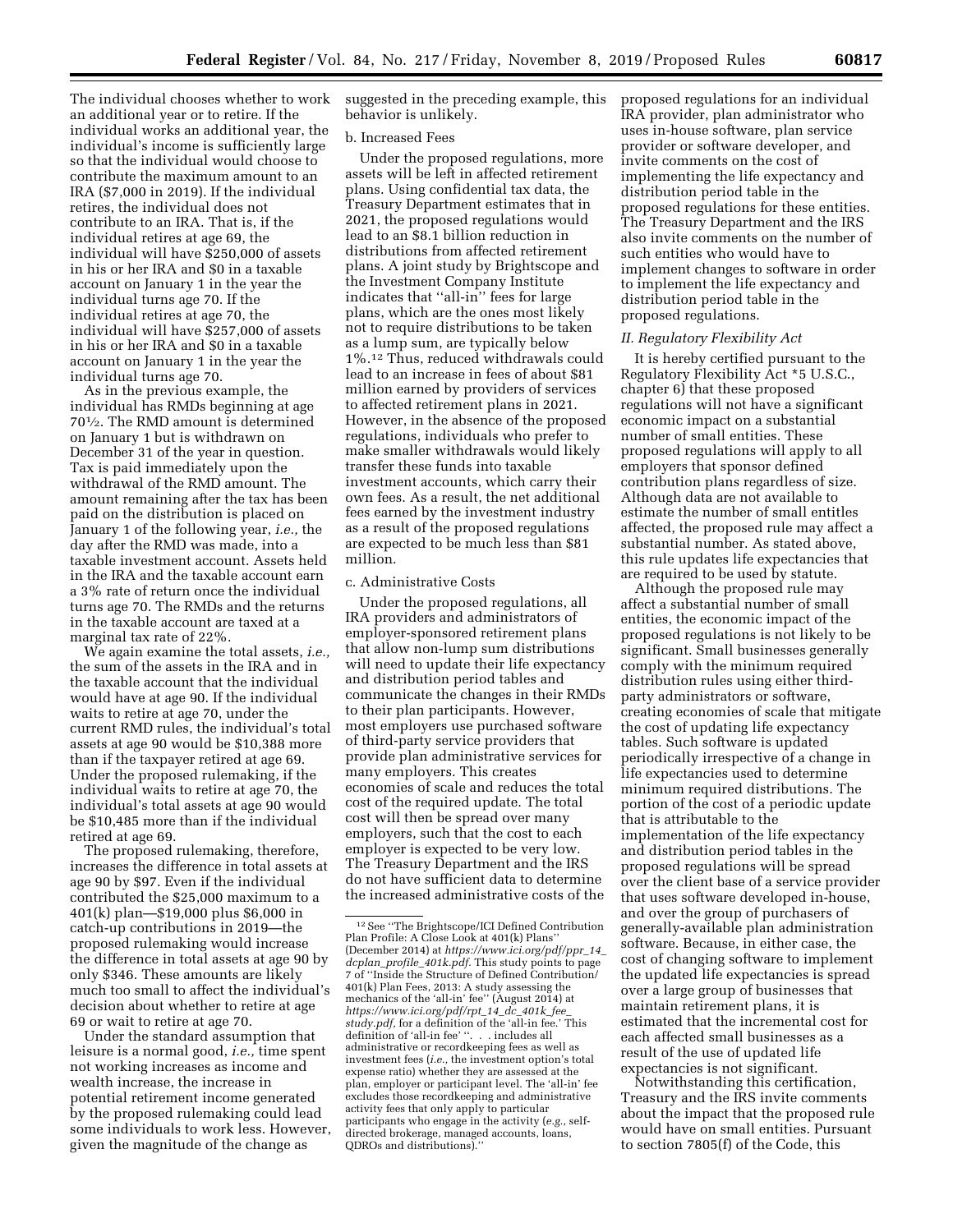notice of proposed rulemaking will be submitted to the Chief Counsel for Advocacy of the Small Business Administration for comment on its impact on small entities.

## **Comments and Public Hearing**

Before these proposed regulations are adopted as final regulations, consideration will be given to any comments that are submitted timely to the Treasury Department and the IRS as prescribed in this preamble in the **ADDRESSES** section. The Treasury Department and the IRS request comments on all aspects of these proposed regulations, including:

• How often the life expectancy and distribution period tables in these regulations should be updated.

• The extent of the administrative burden involved in implementing any such updates.

• Whether guidance is needed so that a participant whose plan administrator or trustee fails to implement the final regulations in a timely fashion may take required minimum distributions (or roll over distributions in excess of the required minimum distribution) in a manner that takes into account the final regulations.

All comments will be available for public inspection and copying at *[www.regulations.gov](http://www.regulations.gov)* or upon request.

A public hearing on these proposed regulations has been scheduled for January 23, 2020, beginning at 10 a.m. in the IRS Auditorium, Internal Revenue Service, 1111 Constitution Avenue NW, Washington, DC 20224. Due to building security procedures, visitors must enter at the Constitution Avenue entrance. In addition, all visitors must present photo identification to enter the building. Because of access restrictions, visitors will not be admitted beyond the immediate entrance area more than 30 minutes before the hearing starts. For information about having your name placed on the building access list to attend the hearing, see the **FOR FURTHER INFORMATION CONTACT** section of this preamble.

The rules of 26 CFR 601.601(a)(3) apply to the hearing. Persons who wish to present oral comments at the hearing must submit written or electronic comments by January 7, 2020, and an outline of topics to be discussed and the amount of time to be devoted to each topic by January 7, 2020. A period of 10 minutes will be allotted to each person for making comments. An agenda showing the scheduling of the speakers will be prepared after the deadline for receiving outlines has passed. Copies of the agenda will be available free of charge at the hearing.

### **Drafting Information**

The principal authors of these proposed regulations are Arslan Malik and Linda S.F. Marshall, of the Office of the Associate Chief Counsel (Employee Benefits, Exempt Organizations, and Employment Taxes). However, other personnel from the Treasury Department and the IRS participated in the development of the proposed regulations.

### **List of Subjects in 26 CFR Part 1**

Income taxes, Reporting and recordkeeping requirements.

## **Proposed Amendments to the Regulations**

Accordingly, 26 CFR part 1 is proposed to be amended as follows:

### **PART 1—INCOME TAX**

■ **Paragraph 1.** The authority citation for part 1 continues to read in part as follows:

**Authority:** 26 U.S.C. 7805 \* \* \*

## **§ 1.401(a)(9)–5 [Amended]**

■ **Par. 2.** Section 1.401(a)(9)–5 is amended by:

■ 1. Removing the language "A–1 of § 1.401(a)(9)–9'' wherever it appears and adding " $\S 1.401(a)(9) - 9(b)$ " in its place. ■ 2. Removing the language "A–2 of § 1.401(a)(9)–9'' wherever it appears and adding " $\S 1.401(a)(9) - 9(c)$ " in its place. ■ 3. Removing the language "A–3 of § 1.401(a)(9)–9'' wherever it appears and adding ''§ 1.401(a)(9)–9(d)'' in its place.

#### **§ 1.401(a)(9)–6 [Amended]**

■ **Par. 3.** Section 1.401(a)(9)–6 is amended by:

■ 1. Removing the language "A–1 of § 1.401(a)(9)–9'' wherever it appears and adding " $\S 1.401(a)(9) - 9(b)$ " in its place. ■ 2. Removing the language "A–2 of § 1.401(a)(9)–9'' wherever it appears and adding ''§ 1.401(a)(9)–9(d)'' in its place. ■ 3. Removing the language "A–3 of § 1.401(a)(9)–9'' wherever it appears and adding " $§ 1.401(a)(9)-9(e)$ " in its place.

#### **§ 1.401(a)(9)–8 [Amended]**

■ **Par. 4.** Section 1.401(a)(9)–8 is amended by removing the language ''A– 2 of § 1.401(a)(9)–9'' wherever it appears and adding ''§ 1.401(a)(9)–9(d)'' in its place.

■ **Par. 5.** Section 1.401(a)(9)–9 is amended to read as follows:

*Section 1.401(a)(9)–9 Life Expectancy and Distribution Period Tables* 

(a) *In general.* This section specifies the life expectancy and applicable distribution period tables that apply for purposes of determining required

minimum distributions under section  $401(a)(9)$ . Paragraphs (b), (c), and (d) of this section set forth these tables. Paragraph (e) of this section provides the mortality rates that are used to develop these tables. Paragraph (f) of this section provides applicability date rules.

(b) *Single Life Table.* Table 1 to paragraph (b), referred to as the Single Life Table, sets forth the life expectancy of an individual at each age.

## TABLE 1 TO PARAGRAPH (b)—SINGLE LIFE TABLE

| Age            | Life expectancy |
|----------------|-----------------|
| 0<br>          | 84.5            |
| 1<br>          | 83.7            |
| 2<br>          | 82.7            |
| 3<br>          | 81.7            |
| 4<br>          | 80.8            |
| 5<br>$\ddotsc$ | 79.8            |
| 6<br>          | 78.8            |
| 7<br>          | 77.8            |
| 8              | 76.8            |
|                | 75.8            |
| 10             | 74.8            |
| 11             | 73.8            |
| 12             | 72.8            |
| 13             | 71.9            |
| 14             | 70.9            |
| 15             | 69.9            |
| 16             | 68.9            |
| 17             | 67.9            |
| 18<br>19       | 66.9<br>66.0    |
| 20             | 65.0            |
| 21             | 64.0            |
| 22             | 63.0            |
| 23             | 62.0            |
| 24             | 61.1            |
| 25             | 60.1            |
| 26             | 59.1            |
| 27             | 58.2            |
| 28             | 57.2            |
| 29             | 56.2            |
| 30             | 55.3            |
| 31             | 54.3            |
| 32             | 53.4            |
| 33             | 52.4            |
| 34<br>         | 51.4            |
| 35             | 50.5            |
| 36             | 49.5            |
| 37             | 48.6            |
| 38<br>         | 47.6            |
| 39             | 46.6            |
| 40             | 45.7            |
| 41             | 44.7            |
| 42             | 43.8            |
| 43             | 42.8            |
| 44             | 41.8            |
| 45<br><br>46   | 40.9<br>39.9    |
| <br>47         | 39.0            |
| 48             | 38.0            |
| <br>49<br>     | 37.1            |
| 50<br>         | 36.1            |
| 51<br>         | 35.2            |
| 52             | 34.3            |
| 53<br>         | 33.3            |
| 54<br>         | 32.4            |
| 55<br>         | 31.5            |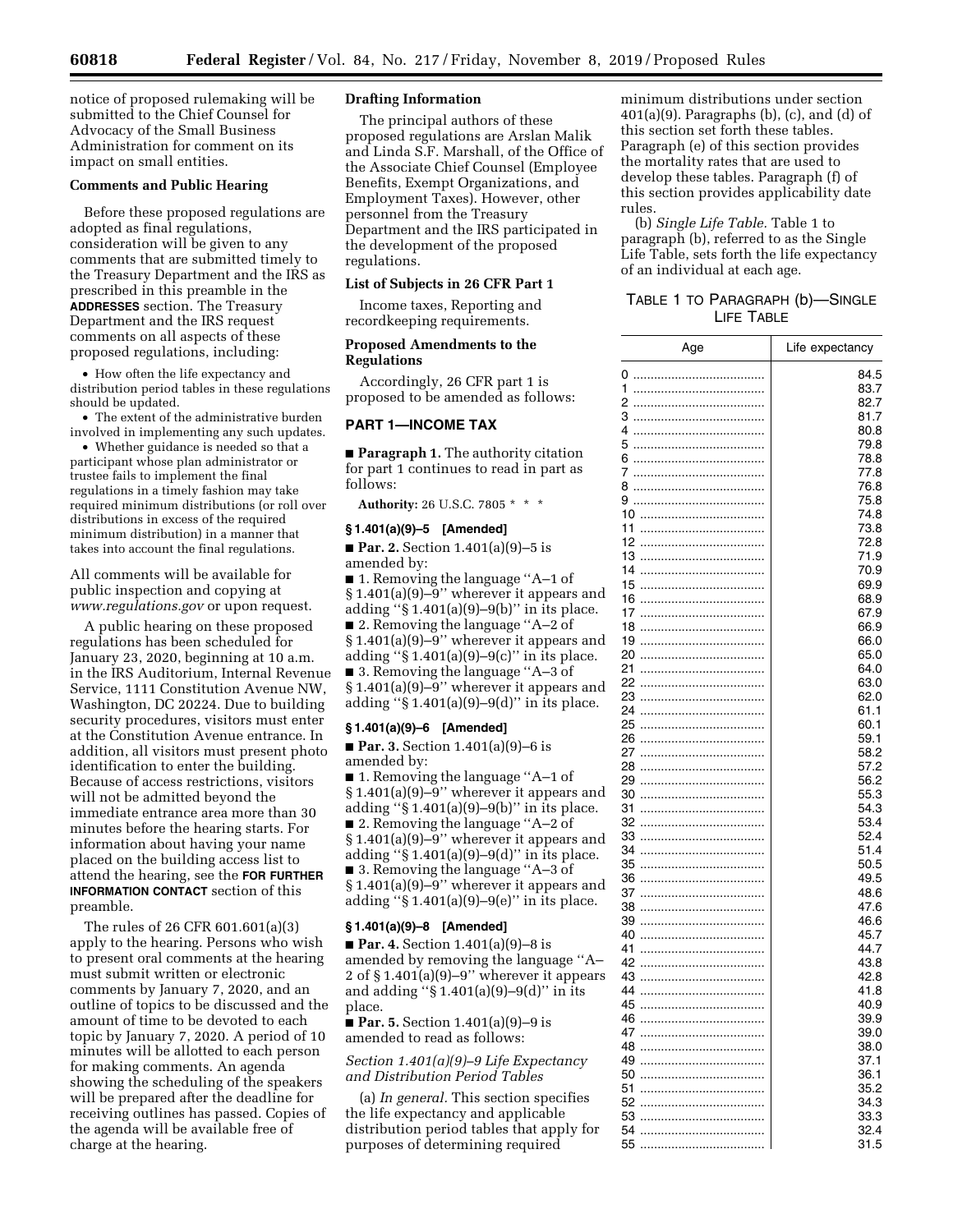TABLE 1 TO PARAGRAPH (b)-SINGLE LIFE TABLE-Continued

TABLE 1 TO PARAGRAPH (b)-SINGLE LIFE TABLE-Continued

TABLE 2 TO PARAGRAPH (C)-**UNIFORM LIFETIME TABLE-Continued** 

| Age | Life expectancy | Age                                        | Life expectancy | Age of employee                          | Distribution<br>period |  |  |
|-----|-----------------|--------------------------------------------|-----------------|------------------------------------------|------------------------|--|--|
|     | 30.6            |                                            | 2.1             |                                          |                        |  |  |
|     | 29.7            |                                            | 2.1             |                                          | 19.3                   |  |  |
|     | 28.8            |                                            | 2.1             |                                          | 18.4                   |  |  |
|     | 27.9            |                                            | 2.0             |                                          | 17.6                   |  |  |
|     | 27.1            |                                            | 2.0             |                                          | 16.8                   |  |  |
|     | 26.2            |                                            | 2.0             |                                          | 16.0                   |  |  |
|     | 25.3            |                                            | 2.0             |                                          | 15.2                   |  |  |
|     | 24.5            |                                            | 2.0             |                                          | 14.4                   |  |  |
|     | 23.6            |                                            | 1.9             |                                          | 13.6                   |  |  |
|     | 22.8            |                                            | 1.9             |                                          | 12.9                   |  |  |
|     | 22.0            |                                            | 1.8             |                                          | 12.1                   |  |  |
|     | 21.2            |                                            | 1.8             |                                          | 11.4                   |  |  |
|     | 20.4            |                                            | 1.6             |                                          | 10.8                   |  |  |
|     | 19.5            |                                            | 1.4             |                                          | 10.1                   |  |  |
|     | 18.7            |                                            | 1.1             |                                          | 9.5                    |  |  |
|     | 17.9            | $120 + \dots$                              | 1.0             |                                          | 8.9                    |  |  |
|     | 17.1            |                                            |                 |                                          | 8.3                    |  |  |
|     | 16.3            | (c) Uniform Lifetime Table. Table 2 to     |                 |                                          | 7.8                    |  |  |
|     | 15.6            | paragraph (c), referred to as the Uniform  |                 |                                          | 7.3                    |  |  |
|     | 14.8            | Lifetime Table, sets forth the             |                 |                                          | 6.8                    |  |  |
|     | 14.0            |                                            |                 |                                          | 6.4                    |  |  |
|     | 13.3            | distribution period that applies for       |                 |                                          | 5.9                    |  |  |
|     | 12.6            | lifetime distributions to an employee in   |                 |                                          | 5.6                    |  |  |
|     | 11.9            | situations in which the employee's         |                 |                                          | 5.2                    |  |  |
|     | 11.2            | surviving spouse is not the sole           |                 |                                          | 4.9                    |  |  |
|     | 10.5            | designated beneficiary. This table is also |                 |                                          | 4.6                    |  |  |
|     | 9.9             | used if the employee's surviving spouse    |                 |                                          | 4.3                    |  |  |
|     | 9.2             | is the sole designated beneficiary but is  |                 |                                          | 4.1                    |  |  |
|     | 8.6             | not more than 10 years younger than the    |                 |                                          | 3.9                    |  |  |
|     | 8.1             |                                            |                 |                                          | 3.7                    |  |  |
|     | 7.5             | employee.                                  |                 |                                          | 3.5                    |  |  |
|     | 7.0             |                                            |                 |                                          | 3.4                    |  |  |
|     | 6.6             | TABLE 2 TO PARAGRAPH (c)-                  |                 |                                          | 3.2                    |  |  |
|     | 6.1             | <b>UNIFORM LIFETIME TABLE</b>              |                 |                                          | 3.1                    |  |  |
|     | 5.7             |                                            |                 |                                          | 3.0                    |  |  |
|     | 5.3             | Age of employee                            | Distribution    |                                          | 2.9                    |  |  |
|     | 4.9             |                                            | period          |                                          | 2.8                    |  |  |
|     | 4.6             |                                            |                 |                                          | 2.7                    |  |  |
|     | 4.2             |                                            | 29.1            |                                          | 2.5                    |  |  |
|     | 3.9             |                                            | 28.2            |                                          | 2.3                    |  |  |
|     | 3.7             |                                            | 27.3            |                                          | 2.0                    |  |  |
|     | 3.4             |                                            | 26.4            |                                          |                        |  |  |
|     | 3.2             |                                            | 25.5            | (d) Joint and Last Survivor Table.       |                        |  |  |
|     | 3.0             |                                            | 24.6            |                                          |                        |  |  |
|     | 2.8             |                                            | 23.7            | Table 3 to paragraph (d), referred to as |                        |  |  |
|     | 2.6             |                                            | 22.8            | the Joint and Last Survivor Table, is    |                        |  |  |
|     | 2.5             |                                            | 21.9            | used for determining the joint and last  |                        |  |  |
|     | 2.3             |                                            | 21.0            | survivor life expectancy of two          |                        |  |  |
|     | 2.2             |                                            | 20.2            | individuals.                             |                        |  |  |

| TABLE 3 TO PARAGRAPH (d)-JOINT AND LAST SURVIVOR TABLE |  |  |  |
|--------------------------------------------------------|--|--|--|
|                                                        |  |  |  |

| Ages            |      |      | 2    | c    |      | 5    | ี    |      |      |
|-----------------|------|------|------|------|------|------|------|------|------|
|                 | 91.8 | 91.4 | 90.9 | 90.5 | 90.1 | 89.7 | 89.3 | 89.0 | 88.7 |
|                 | 91.4 | 90.9 | 90.4 | 89.9 | 89.5 | 89.1 | 88.7 | 88.3 | 88.0 |
|                 | 90.9 | 90.4 | 89.9 | 89.4 | 88.9 | 88.5 | 88.1 | 87.7 | 87.3 |
| 3               | 90.5 | 89.9 | 89.4 | 88.9 | 88.4 | 87.9 | 87.5 | 87.1 | 86.7 |
|                 | 90.1 | 89.5 | 88.9 | 88.4 | 87.9 | 87.4 | 86.9 | 86.5 | 86.1 |
|                 | 89.7 | 89.1 | 88.5 | 87.9 | 87.4 | 86.9 | 86.4 | 85.9 | 85.5 |
|                 | 89.3 | 88.7 | 88.1 | 87.5 | 86.9 | 86.4 | 85.9 | 85.4 | 84.9 |
|                 | 89.0 | 88.3 | 87.7 | 87.1 | 86.5 | 85.9 | 85.4 | 84.9 | 84.4 |
|                 | 88.7 | 88.0 | 87.3 | 86.7 | 86.1 | 85.5 | 84.9 | 84.4 | 83.9 |
|                 | 88.4 | 87.7 | 87.0 | 86.3 | 85.7 | 85.1 | 84.5 | 83.9 | 83.4 |
| 10 <sup>°</sup> | 88.1 | 87.4 | 86.7 | 86.0 | 85.3 | 84.7 | 84.1 | 83.5 | 82.9 |
|                 | 87.9 | 87.1 | 86.4 | 85.7 | 85.0 | 84.4 | 83.7 | 83.1 | 82.5 |
|                 | 87.6 | 86.9 | 86.1 | 85.4 | 84.7 | 84.0 | 83.4 | 82.7 | 82.1 |
| 13              | 87.4 | 86.7 | 85.9 | 85.1 | 84.4 | 83.7 | 83.0 | 82.4 | 81.7 |
|                 | 87.2 | 86.4 | 85.7 | 84.9 | 84.2 | 83.4 | 82.7 | 82.0 | 81.4 |
|                 | 87.0 | 86.2 | 85.5 | 84.7 | 83.9 | 83.2 | 82.4 | 81.7 | 81.0 |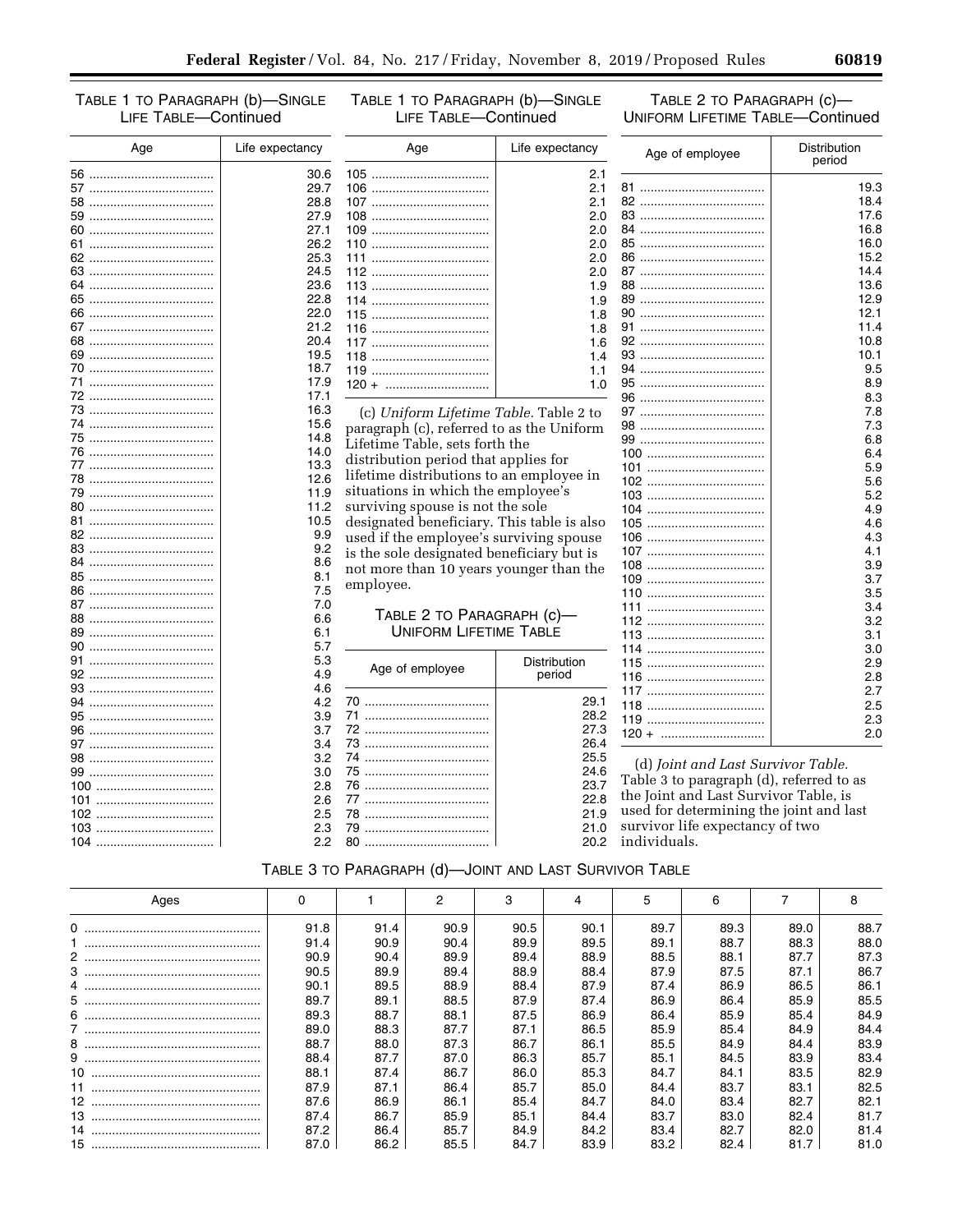|  |  | TABLE 3 TO PARAGRAPH (d)—JOINT AND LAST SURVIVOR TABLE—Continued |
|--|--|------------------------------------------------------------------|
|--|--|------------------------------------------------------------------|

|    | Ages | 0            | 1            | 2            | 3            | 4            | 5            | 6            | 7            | 8            |
|----|------|--------------|--------------|--------------|--------------|--------------|--------------|--------------|--------------|--------------|
|    |      |              |              |              |              |              |              |              |              |              |
|    |      | 86.9         | 86.1         | 85.3         | 84.5         | 83.7         | 82.9         | 82.2         | 81.4         | 80.7         |
|    |      | 86.7         | 85.9         | 85.1         | 84.3         | 83.5         | 82.7         | 81.9         | 81.2         | 80.4         |
|    |      | 86.6<br>86.4 | 85.7<br>85.6 | 84.9<br>84.7 | 84.1<br>83.9 | 83.3<br>83.1 | 82.5<br>82.3 | 81.7<br>81.5 | 80.9<br>80.7 | 80.2<br>79.9 |
|    |      | 86.3         | 85.5         | 84.6         | 83.8         | 82.9         | 82.1         | 81.3         | 80.5         | 79.7         |
|    |      | 86.2         | 85.3         | 84.5         | 83.6         | 82.8         | 81.9         | 81.1         | 80.3         | 79.5         |
|    |      | 86.1         | 85.2         | 84.3         | 83.5         | 82.6         | 81.8         | 80.9         | 80.1         | 79.3         |
|    |      | 86.0         | 85.1         | 84.2         | 83.4         | 82.5         | 81.6         | 80.8         | 79.9         | 79.1         |
|    |      | 85.9         | 85.0         | 84.1         | 83.2         | 82.4         | 81.5         | 80.6         | 79.8         | 78.9         |
|    |      | 85.8         | 84.9         | 84.0         | 83.1         | 82.2         | 81.4         | 80.5         | 79.6         | 78.8         |
|    |      | 85.7         | 84.8         | 83.9         | 83.0         | 82.1         | 81.2         | 80.4         | 79.5         | 78.6         |
|    |      | 85.6         | 84.8         | 83.9         | 82.9         | 82.0         | 81.1         | 80.3         | 79.4         | 78.5         |
|    |      | 85.6         | 84.7         | 83.8         | 82.9         | 82.0         | 81.0         | 80.1         | 79.3         | 78.4         |
|    |      | 85.5<br>85.4 | 84.6<br>84.6 | 83.7<br>83.6 | 82.8<br>82.7 | 81.9<br>81.8 | 81.0<br>80.9 | 80.1<br>80.0 | 79.2<br>79.1 | 78.3<br>78.2 |
|    |      | 85.4         | 84.5         | 83.6         | 82.6         | 81.7         | 80.8         | 79.9         | 79.0         | 78.1         |
|    |      | 85.3         | 84.4         | 83.5         | 82.6         | 81.6         | 80.7         | 79.8         | 78.9         | 78.0         |
|    |      | 85.3         | 84.4         | 83.5         | 82.5         | 81.6         | 80.7         | 79.7         | 78.8         | 77.9         |
|    |      | 85.2         | 84.3         | 83.4         | 82.5         | 81.5         | 80.6         | 79.7         | 78.7         | 77.8         |
|    |      | 85.2         | 84.3         | 83.4         | 82.4         | 81.5         | 80.5         | 79.6         | 78.7         | 77.7         |
|    |      | 85.2         | 84.3         | 83.3         | 82.4         | 81.4         | 80.5         | 79.5         | 78.6         | 77.7         |
|    |      | 85.1         | 84.2         | 83.3         | 82.3         | 81.4         | 80.4         | 79.5         | 78.5         | 77.6         |
|    |      | 85.1         | 84.2         | 83.2         | 82.3         | 81.3         | 80.4         | 79.4         | 78.5         | 77.6         |
|    |      | 85.1         | 84.2         | 83.2<br>83.2 | 82.3<br>82.2 | 81.3         | 80.3         | 79.4         | 78.4         | 77.5         |
|    |      | 85.0<br>85.0 | 84.1<br>84.1 | 83.1         | 82.2         | 81.3<br>81.2 | 80.3<br>80.3 | 79.3<br>79.3 | 78.4<br>78.4 | 77.4<br>77.4 |
|    |      | 85.0         | 84.1         | 83.1         | 82.2         | 81.2         | 80.2         | 79.3         | 78.3         | 77.4         |
|    |      | 84.9         | 84.0         | 83.1         | 82.1         | 81.2         | 80.2         | 79.2         | 78.3         | 77.3         |
|    |      | 84.9         | 84.0         | 83.1         | 82.1         | 81.1         | 80.2         | 79.2         | 78.2         | 77.3         |
|    |      | 84.9         | 84.0         | 83.0         | 82.1         | 81.1         | 80.1         | 79.2         | 78.2         | 77.3         |
|    |      | 84.9         | 84.0         | 83.0         | 82.1         | 81.1         | 80.1         | 79.2         | 78.2         | 77.2         |
|    |      | 84.9<br>84.8 | 84.0<br>83.9 | 83.0<br>83.0 | 82.0<br>82.0 | 81.1<br>81.0 | 80.1<br>80.1 | 79.1<br>79.1 | 78.2<br>78.1 | 77.2<br>77.2 |
|    |      | 84.8         | 83.9         | 83.0         | 82.0         | 81.0         | 80.1         | 79.1         | 78.1         | 77.1         |
|    |      | 84.8         | 83.9         | 82.9         | 82.0         | 81.0         | 80.0         | 79.1         | 78.1         | 77.1         |
|    |      | 84.8         | 83.9         | 82.9         | 82.0         | 81.0         | 80.0         | 79.0         | 78.1         | 77.1         |
|    |      | 84.8         | 83.9         | 82.9         | 81.9         | 81.0         | 80.0         | 79.0         | 78.0         | 77.1         |
|    |      | 84.8         | 83.9         | 82.9         | 81.9         | 81.0         | 80.0         | 79.0         | 78.0         | 77.1         |
|    |      | 84.7         | 83.9         | 82.9         | 81.9         | 80.9         | 80.0         | 79.0         | 78.0         | 77.0         |
|    |      | 84.7<br>84.7 | 83.8         | 82.9         | 81.9         | 80.9         | 79.9         | 79.0         | 78.0         | 77.0<br>77.0 |
|    |      | 84.7         | 83.8<br>83.8 | 82.9<br>82.9 | 81.9<br>81.9 | 80.9<br>80.9 | 79.9<br>79.9 | 79.0<br>78.9 | 78.0<br>78.0 | 77.0         |
| 58 |      | 84.7         | 83.8         | 82.8         | 81.9         | 80.9         | 79.9         | 78.9         | 78.0         | 77.0         |
|    |      | 84.7         | 83.8         | 82.8         | 81.9         | 80.9         | 79.9         | 78.9         | 77.9         | 77.0         |
|    |      | 84.7         | 83.8         | 82.8         | 81.8         | 80.9         | 79.9         | 78.9         | 77.9         | 76.9         |
|    |      | 84.7         | 83.8         | 82.8         | 81.8         | 80.9         | 79.9         | 78.9         | 77.9         | 76.9         |
|    |      | 84.7         | 83.8         | 82.8         | 81.8         | 80.9         | 79.9         | 78.9         | 77.9         | 76.9         |
| 63 |      | 84.6         | 83.8         | 82.8         | 81.8         | 80.8         | 79.9         | 78.9         | 77.9         | 76.9         |
| 64 |      | 84.6<br>84.6 | 83.8<br>83.8 | 82.8<br>82.8 | 81.8<br>81.8 | 80.8<br>80.8 | 79.9<br>79.8 | 78.9<br>78.9 | 77.9<br>77.9 | 76.9<br>76.9 |
|    |      | 84.6         | 83.7         | 82.8         | 81.8         | 80.8         | 79.8         | 78.9         | 77.9         | 76.9         |
|    |      | 84.6         | 83.7         | 82.8         | 81.8         | 80.8         | 79.8         | 78.8         | 77.9         | 76.9         |
|    |      | 84.6         | 83.7         | 82.8         | 81.8         | 80.8         | 79.8         | 78.8         | 77.9         | 76.9         |
|    |      | 84.6         | 83.7         | 82.8         | 81.8         | 80.8         | 79.8         | 78.8         | 77.9         | 76.9         |
|    |      | 84.6         | 83.7         | 82.8         | 81.8         | 80.8         | 79.8         | 78.8         | 77.8         | 76.9         |
|    |      | 84.6         | 83.7         | 82.8         | 81.8         | 80.8         | 79.8         | 78.8         | 77.8         | 76.9         |
|    |      | 84.6         | 83.7         | 82.8         | 81.8         | 80.8         | 79.8         | 78.8         | 77.8         | 76.9         |
|    |      | 84.6<br>84.6 | 83.7<br>83.7 | 82.7<br>82.7 | 81.8<br>81.8 | 80.8<br>80.8 | 79.8<br>79.8 | 78.8<br>78.8 | 77.8<br>77.8 | 76.8<br>76.8 |
|    |      | 84.6         | 83.7         | 82.7         | 81.8         | 80.8         | 79.8         | 78.8         | 77.8         | 76.8         |
|    |      | 84.6         | 83.7         | 82.7         | 81.8         | 80.8         | 79.8         | 78.8         | 77.8         | 76.8         |
|    |      | 84.6         | 83.7         | 82.7         | 81.8         | 80.8         | 79.8         | 78.8         | 77.8         | 76.8         |
|    |      | 84.6         | 83.7         | 82.7         | 81.8         | 80.8         | 79.8         | 78.8         | 77.8         | 76.8         |
|    |      | 84.6         | 83.7         | 82.7         | 81.8         | 80.8         | 79.8         | 78.8         | 77.8         | 76.8         |
|    |      | 84.6         | 83.7         | 82.7         | 81.8         | 80.8         | 79.8         | 78.8         | 77.8         | 76.8         |
|    |      | 84.6         | 83.7         | 82.7         | 81.8         | 80.8         | 79.8         | 78.8         | 77.8         | 76.8         |
|    |      | 84.6<br>84.6 | 83.7<br>83.7 | 82.7<br>82.7 | 81.7<br>81.7 | 80.8<br>80.8 | 79.8<br>79.8 | 78.8<br>78.8 | 77.8<br>77.8 | 76.8<br>76.8 |
|    |      | 84.6         | 83.7         | 82.7         | 81.7         | 80.8         | 79.8         | 78.8         | 77.8         | 76.8         |
|    |      | 84.6         | 83.7         | 82.7         | 81.7         | 80.8         | 79.8         | 78.8         | 77.8         | 76.8         |
|    |      | 84.5         | 83.7         | 82.7         | 81.7         | 80.8         | 79.8         | 78.8         | 77.8         | 76.8         |
|    |      | 84.5         | 83.7         | 82.7         | 81.7         | 80.8         | 79.8         | 78.8         | 77.8         | 76.8         |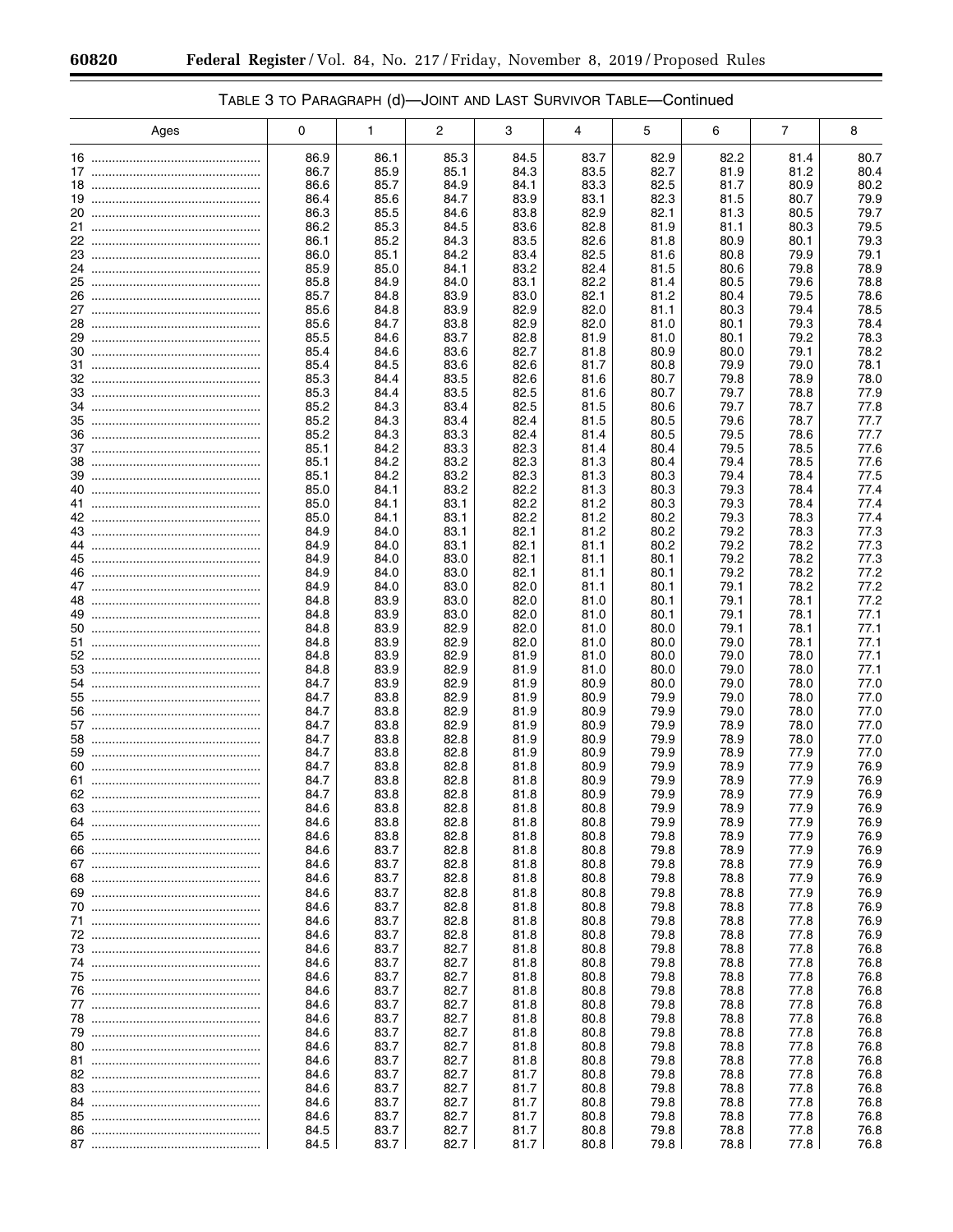# TABLE 3 TO PARAGRAPH (d)—JOINT AND LAST SURVIVOR TABLE—Continued

| Ages | 0            | 1            | 2            | 3            | 4            | 5            | 6            | $\overline{7}$ | 8            |
|------|--------------|--------------|--------------|--------------|--------------|--------------|--------------|----------------|--------------|
| 88   | 84.5         | 83.7         | 82.7         | 81.7         | 80.8         | 79.8         | 78.8         | 77.8           | 76.8         |
| 89   | 84.5         | 83.7         | 82.7         | 81.7         | 80.8         | 79.8         | 78.8         | 77.8           | 76.8         |
|      | 84.5         | 83.7         | 82.7         | 81.7         | 80.8         | 79.8         | 78.8         | 77.8           | 76.8         |
|      | 84.5         | 83.7         | 82.7         | 81.7         | 80.8         | 79.8         | 78.8         | 77.8           | 76.8         |
|      | 84.5         | 83.7         | 82.7         | 81.7         | 80.8         | 79.8         | 78.8         | 77.8           | 76.8         |
|      | 84.5         | 83.7         | 82.7         | 81.7         | 80.8         | 79.8         | 78.8         | 77.8           | 76.8         |
|      | 84.5         | 83.7         | 82.7         | 81.7         | 80.8         | 79.8         | 78.8         | 77.8           | 76.8         |
|      | 84.5         | 83.7         | 82.7         | 81.7         | 80.8         | 79.8         | 78.8         | 77.8           | 76.8         |
|      | 84.5         | 83.7         | 82.7         | 81.7         | 80.8         | 79.8         | 78.8         | 77.8           | 76.8         |
|      | 84.5         | 83.7         | 82.7         | 81.7         | 80.8         | 79.8         | 78.8         | 77.8           | 76.8         |
|      | 84.5         | 83.7         | 82.7         | 81.7         | 80.8         | 79.8         | 78.8         | 77.8           | 76.8         |
|      | 84.5         | 83.7         | 82.7         | 81.7         | 80.8         | 79.8         | 78.8         | 77.8           | 76.8         |
|      | 84.5<br>84.5 | 83.7<br>83.7 | 82.7<br>82.7 | 81.7<br>81.7 | 80.8<br>80.8 | 79.8<br>79.8 | 78.8<br>78.8 | 77.8<br>77.8   | 76.8<br>76.8 |
|      | 84.5         | 83.7         | 82.7         | 81.7         | 80.8         | 79.8         | 78.8         | 77.8           | 76.8         |
|      | 84.5         | 83.7         | 82.7         | 81.7         | 80.8         | 79.8         | 78.8         | 77.8           | 76.8         |
|      | 84.5         | 83.7         | 82.7         | 81.7         | 80.8         | 79.8         | 78.8         | 77.8           | 76.8         |
|      | 84.5         | 83.7         | 82.7         | 81.7         | 80.8         | 79.8         | 78.8         | 77.8           | 76.8         |
|      | 84.5         | 83.7         | 82.7         | 81.7         | 80.8         | 79.8         | 78.8         | 77.8           | 76.8         |
|      | 84.5         | 83.7         | 82.7         | 81.7         | 80.8         | 79.8         | 78.8         | 77.8           | 76.8         |
|      | 84.5         | 83.7         | 82.7         | 81.7         | 80.8         | 79.8         | 78.8         | 77.8           | 76.8         |
|      | 84.5         | 83.7         | 82.7         | 81.7         | 80.8         | 79.8         | 78.8         | 77.8           | 76.8         |
|      | 84.5         | 83.7         | 82.7         | 81.7         | 80.8         | 79.8         | 78.8         | 77.8           | 76.8         |
|      | 84.5         | 83.7         | 82.7         | 81.7         | 80.8         | 79.8         | 78.8         | 77.8           | 76.8         |
|      | 84.5<br>84.5 | 83.7<br>83.7 | 82.7<br>82.7 | 81.7<br>81.7 | 80.8<br>80.8 | 79.8<br>79.8 | 78.8<br>78.8 | 77.8<br>77.8   | 76.8<br>76.8 |
|      | 84.5         | 83.7         | 82.7         | 81.7         | 80.8         | 79.8         | 78.8         | 77.8           | 76.8         |
|      | 84.5         | 83.7         | 82.7         | 81.7         | 80.8         | 79.8         | 78.8         | 77.8           | 76.8         |
|      | 84.5         | 83.7         | 82.7         | 81.7         | 80.8         | 79.8         | 78.8         | 77.8           | 76.8         |
|      | 84.5         | 83.7         | 82.7         | 81.7         | 80.8         | 79.8         | 78.8         | 77.8           | 76.8         |
|      | 84.5         | 83.7         | 82.7         | 81.7         | 80.8         | 79.8         | 78.8         | 77.8           | 76.8         |
|      | 84.5         | 83.7         | 82.7         | 81.7         | 80.8         | 79.8         | 78.8         | 77.8           | 76.8         |
|      | 84.5         | 83.7         | 82.7         | 81.7         | 80.8         | 79.8         | 78.8         | 77.8           | 76.8         |
|      |              |              |              |              |              |              |              |                |              |
|      |              |              |              |              |              |              |              |                |              |
| Ages | 9            | 10           | 11           | 12           | 13           | 14           | 15           | 16             | 17           |
|      | 88.4         | 88.1         | 87.9         | 87.6         | 87.4         | 87.2         | 87.0         | 86.9           | 86.7         |
|      | 87.7         | 87.4         | 87.1         | 86.9         | 86.7         | 86.4         | 86.2         | 86.1           | 85.9         |
|      | 87.0         | 86.7         | 86.4         | 86.1         | 85.9         | 85.7         | 85.5         | 85.3           | 85.1         |
|      | 86.3<br>85.7 | 86.0<br>85.3 | 85.7<br>85.0 | 85.4<br>84.7 | 85.1<br>84.4 | 84.9<br>84.2 | 84.7<br>83.9 | 84.5<br>83.7   | 84.3<br>83.5 |
|      | 85.1         | 84.7         | 84.4         | 84.0         | 83.7         | 83.4         | 83.2         | 82.9           | 82.7         |
|      | 84.5         | 84.1         | 83.7         | 83.4         | 83.0         | 82.7         | 82.4         | 82.2           | 81.9         |
|      | 83.9         | 83.5         | 83.1         | 82.7         | 82.4         | 82.0         | 81.7         | 81.4           | 81.2         |
|      | 83.4         | 82.9         | 82.5         | 82.1         | 81.7         | 81.4         | 81.0         | 80.7           | 80.4         |
|      | 82.9         | 82.4         | 81.9         | 81.5         | 81.1         | 80.7         | 80.4         | 80.0           | 79.7         |
|      | 82.4         | 81.9         | 81.4         | 80.9         | 80.5         | 80.1         | 79.7         | 79.4           | 79.0         |
|      | 81.9<br>81.5 | 81.4         | 80.9         | 80.4<br>79.9 | 79.9<br>79.4 | 79.5         | 79.1<br>78.5 | 78.7           | 78.4<br>77.7 |
|      | 81.1         | 80.9<br>80.5 | 80.4<br>79.9 | 79.4         | 78.9         | 78.9<br>78.4 | 77.9         | 78.1<br>77.5   | 77.1         |
|      | 80.7         | 80.1         | 79.5         | 78.9         | 78.4         | 77.9         | 77.4         | 76.9           | 76.5         |
|      | 80.4         | 79.7         | 79.1         | 78.5         | 77.9         | 77.4         | 76.9         | 76.4           | 75.9         |
|      | 80.0         | 79.4         | 78.7         | 78.1         | 77.5         | 76.9         | 76.4         | 75.9           | 75.4         |
|      | 79.7         | 79.0         | 78.4         | 77.7         | 77.1         | 76.5         | 75.9         | 75.4           | 74.9         |
|      | 79.4         | 78.7         | 78.0         | 77.4         | 76.7         | 76.1         | 75.5         | 75.0           | 74.4         |
|      | 79.2         | 78.4         | 77.7         | 77.0         | 76.4         | 75.7         | 75.1         | 74.5           | 74.0         |
|      | 78.9         | 78.2         | 77.4         | 76.7         | 76.0         | 75.4         | 74.7         | 74.1           | 73.5         |
|      | 78.7<br>78.5 | 77.9<br>77.7 | 77.2<br>76.9 | 76.4<br>76.2 | 75.7<br>75.4 | 75.0<br>74.7 | 74.4<br>74.0 | 73.7<br>73.4   | 73.1<br>72.7 |
|      | 78.3         | 77.5         | 76.7         | 75.9         | 75.2         | 74.4         | 73.7         | 73.1           | 72.4         |
|      | 78.1         | 77.3         | 76.5         | 75.7         | 74.9         | 74.2         | 73.5         | 72.7           | 72.1         |
|      | 77.9         | 77.1         | 76.3         | 75.5         | 74.7         | 73.9         | 73.2         | 72.5           | 71.7         |
|      | 77.8         | 76.9         | 76.1         | 75.3         | 74.5         | 73.7         | 72.9         | 72.2           | 71.5         |
|      | 77.6         | 76.8         | 75.9         | 75.1         | 74.3         | 73.5         | 72.7         | 71.9           | 71.2         |
|      | 77.5         | 76.6         | 75.8         | 74.9         | 74.1         | 73.3         | 72.5         | 71.7           | 71.0         |
| 10   | 77.4         | 76.5         | 75.6         | 74.8         | 73.9         | 73.1         | 72.3         | 71.5           | 70.7         |
|      | 77.3         | 76.4         | 75.5         | 74.6         | 73.8         | 73.0         | 72.1<br>72.0 | 71.3           | 70.5         |
|      | 77.2<br>77.1 | 76.3<br>76.2 | 75.4<br>75.3 | 74.5<br>74.4 | 73.7<br>73.5 | 72.8<br>72.7 | 71.8         | 71.1<br>71.0   | 70.3<br>70.1 |
|      | 77.0         | 76.1         | 75.2<br>75.1 | 74.3<br>74.2 | 73.4<br>73.3 | 72.5         | 71.7         | 70.8<br>70.7   | 70.0<br>69.8 |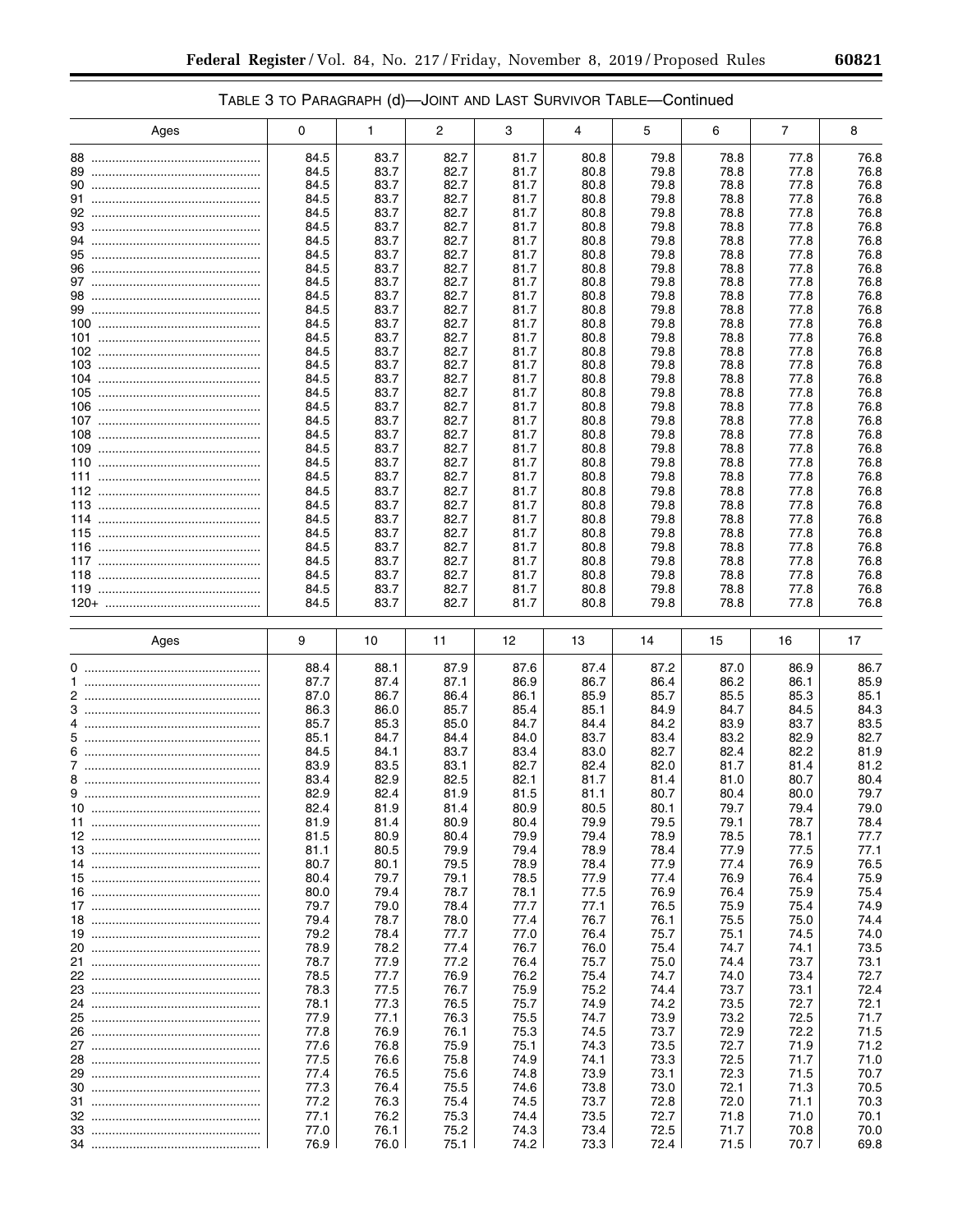|    | Ages | 9            | 10           | 11           | 12           | 13           | 14           | 15           | 16           | 17           |
|----|------|--------------|--------------|--------------|--------------|--------------|--------------|--------------|--------------|--------------|
|    |      | 76.8         | 75.9         | 75.0         | 74.1         | 73.2         | 72.3         | 71.4         | 70.5         | 69.7         |
|    |      | 76.7         | 75.8         | 74.9         | 74.0         | 73.1         | 72.2         | 71.3         | 70.4         | 69.5         |
|    |      | 76.7         | 75.7         | 74.8         | 73.9         | 73.0         | 72.1         | 71.2         | 70.3         | 69.4         |
|    |      | 76.6         | 75.7         | 74.7         | 73.8         | 72.9         | 72.0         | 71.1         | 70.2         | 69.3         |
|    |      | 76.6         | 75.6         | 74.7         | 73.8         | 72.8         | 71.9         | 71.0         | 70.1         | 69.2         |
|    |      | 76.5         | 75.6         | 74.6         | 73.7         | 72.8         | 71.8         | 70.9         | 70.0         | 69.1         |
|    |      | 76.5<br>76.4 | 75.5         | 74.6         | 73.6         | 72.7         | 71.8<br>71.7 | 70.8<br>70.8 | 69.9         | 69.0         |
|    |      | 76.4         | 75.5<br>75.4 | 74.5<br>74.5 | 73.6<br>73.5 | 72.6<br>72.6 | 71.6         | 70.7         | 69.8<br>69.8 | 68.9<br>68.9 |
|    |      | 76.3         | 75.4         | 74.4         | 73.5         | 72.5         | 71.6         | 70.6         | 69.7         | 68.8         |
|    |      | 76.3         | 75.3         | 74.4         | 73.4         | 72.5         | 71.5         | 70.6         | 69.6         | 68.7         |
|    |      | 76.3         | 75.3         | 74.3         | 73.4         | 72.4         | 71.5         | 70.5         | 69.6         | 68.7         |
|    |      | 76.2         | 75.3         | 74.3         | 73.3         | 72.4         | 71.4         | 70.5         | 69.5         | 68.6         |
|    |      | 76.2         | 75.2         | 74.3         | 73.3         | 72.3         | 71.4         | 70.4         | 69.5         | 68.5         |
|    |      | 76.2<br>76.1 | 75.2<br>75.2 | 74.2<br>74.2 | 73.3<br>73.2 | 72.3<br>72.3 | 71.4<br>71.3 | 70.4<br>70.4 | 69.4<br>69.4 | 68.5<br>68.5 |
|    |      | 76.1         | 75.2         | 74.2         | 73.2         | 72.2         | 71.3         | 70.3         | 69.4         | 68.4         |
|    |      | 76.1         | 75.1         | 74.2         | 73.2         | 72.2         | 71.3         | 70.3         | 69.3         | 68.4         |
|    |      | 76.1         | 75.1         | 74.1         | 73.2         | 72.2         | 71.2         | 70.3         | 69.3         | 68.3         |
|    |      | 76.1         | 75.1         | 74.1         | 73.1         | 72.2         | 71.2         | 70.2         | 69.3         | 68.3         |
|    |      | 76.0         | 75.1         | 74.1         | 73.1         | 72.1         | 71.2         | 70.2         | 69.2         | 68.3         |
|    |      | 76.0         | 75.0         | 74.1         | 73.1         | 72.1         | 71.2         | 70.2         | 69.2         | 68.3         |
|    |      | 76.0<br>76.0 | 75.0<br>75.0 | 74.1<br>74.0 | 73.1<br>73.1 | 72.1<br>72.1 | 71.1<br>71.1 | 70.2<br>70.1 | 69.2<br>69.2 | 68.2<br>68.2 |
|    |      | 76.0         | 75.0         | 74.0         | 73.0         | 72.1         | 71.1         | 70.1         | 69.2         | 68.2         |
|    |      | 76.0         | 75.0         | 74.0         | 73.0         | 72.1         | 71.1         | 70.1         | 69.1         | 68.2         |
|    |      | 76.0         | 75.0         | 74.0         | 73.0         | 72.0         | 71.1         | 70.1         | 69.1         | 68.1         |
|    |      | 75.9         | 75.0         | 74.0         | 73.0         | 72.0         | 71.0         | 70.1         | 69.1         | 68.1         |
|    |      | 75.9         | 75.0         | 74.0         | 73.0         | 72.0         | 71.0         | 70.1         | 69.1         | 68.1         |
|    |      | 75.9         | 74.9         | 74.0         | 73.0         | 72.0         | 71.0         | 70.0         | 69.1         | 68.1         |
|    |      | 75.9         | 74.9         | 73.9         | 73.0         | 72.0         | 71.0         | 70.0         | 69.1         | 68.1         |
|    |      | 75.9<br>75.9 | 74.9<br>74.9 | 73.9<br>73.9 | 73.0<br>72.9 | 72.0<br>72.0 | 71.0<br>71.0 | 70.0<br>70.0 | 69.0<br>69.0 | 68.1<br>68.1 |
|    |      | 75.9         | 74.9         | 73.9         | 72.9         | 72.0         | 71.0         | 70.0         | 69.0         | 68.0         |
|    |      | 75.9         | 74.9         | 73.9         | 72.9         | 71.9         | 71.0         | 70.0         | 69.0         | 68.0         |
|    |      | 75.9         | 74.9         | 73.9         | 72.9         | 71.9         | 71.0         | 70.0         | 69.0         | 68.0         |
|    |      | 75.9         | 74.9         | 73.9         | 72.9         | 71.9         | 70.9         | 70.0         | 69.0         | 68.0         |
|    |      | 75.9         | 74.9         | 73.9         | 72.9         | 71.9         | 70.9         | 70.0         | 69.0         | 68.0         |
|    |      | 75.9         | 74.9         | 73.9         | 72.9         | 71.9         | 70.9         | 70.0         | 69.0         | 68.0         |
|    |      | 75.9<br>75.9 | 74.9<br>74.9 | 73.9<br>73.9 | 72.9<br>72.9 | 71.9<br>71.9 | 70.9<br>70.9 | 69.9<br>69.9 | 69.0<br>69.0 | 68.0<br>68.0 |
|    |      | 75.8         | 74.9         | 73.9         | 72.9         | 71.9         | 70.9         | 69.9         | 68.9         | 68.0         |
|    |      | 75.8         | 74.9         | 73.9         | 72.9         | 71.9         | 70.9         | 69.9         | 68.9         | 68.0         |
|    |      | 75.8         | 74.9         | 73.9         | 72.9         | 71.9         | 70.9         | 69.9         | 68.9         | 68.0         |
|    |      | 75.8         | 74.8         | 73.9         | 72.9         | 71.9         | 70.9         | 69.9         | 68.9         | 68.0         |
|    |      | 75.8         | 74.8         | 73.9         | 72.9         | 71.9         | 70.9         | 69.9         | 68.9         | 67.9         |
|    |      | 75.8         | 74.8         | 73.9         | 72.9         | 71.9         | 70.9         | 69.9         | 68.9         | 67.9         |
| 82 |      | 75.8<br>75.8 | 74.8<br>74.8 | 73.9<br>73.9 | 72.9<br>72.9 | 71.9<br>71.9 | 70.9<br>70.9 | 69.9<br>69.9 | 68.9<br>68.9 | 67.9<br>67.9 |
|    |      | 75.8         | 74.8         | 73.8         | 72.9         | 71.9         | 70.9         | 69.9         | 68.9         | 67.9         |
|    |      | 75.8         | 74.8         | 73.8         | 72.9         | 71.9         | 70.9         | 69.9         | 68.9         | 67.9         |
|    |      | 75.8         | 74.8         | 73.8         | 72.9         | 71.9         | 70.9         | 69.9         | 68.9         | 67.9         |
|    |      | 75.8         | 74.8         | 73.8         | 72.9         | 71.9         | 70.9         | 69.9         | 68.9         | 67.9         |
|    |      | 75.8         | 74.8         | 73.8         | 72.9         | 71.9         | 70.9         | 69.9         | 68.9         | 67.9         |
|    |      | 75.8         | 74.8         | 73.8         | 72.9         | 71.9         | 70.9         | 69.9         | 68.9         | 67.9         |
|    |      | 75.8         | 74.8         | 73.8         | 72.9         | 71.9         | 70.9         | 69.9         | 68.9         | 67.9         |
|    |      | 75.8<br>75.8 | 74.8<br>74.8 | 73.8<br>73.8 | 72.9<br>72.9 | 71.9<br>71.9 | 70.9<br>70.9 | 69.9<br>69.9 | 68.9<br>68.9 | 67.9<br>67.9 |
|    |      | 75.8         | 74.8         | 73.8         | 72.8         | 71.9         | 70.9         | 69.9         | 68.9         | 67.9         |
|    |      | 75.8         | 74.8         | 73.8         | 72.8         | 71.9         | 70.9         | 69.9         | 68.9         | 67.9         |
|    |      | 75.8         | 74.8         | 73.8         | 72.8         | 71.9         | 70.9         | 69.9         | 68.9         | 67.9         |
|    |      | 75.8         | 74.8         | 73.8         | 72.8         | 71.9         | 70.9         | 69.9         | 68.9         | 67.9         |
|    |      | 75.8         | 74.8         | 73.8         | 72.8         | 71.9         | 70.9         | 69.9         | 68.9         | 67.9         |
|    |      | 75.8         | 74.8         | 73.8         | 72.8         | 71.9         | 70.9         | 69.9         | 68.9         | 67.9         |
|    |      | 75.8         | 74.8         | 73.8         | 72.8         | 71.9         | 70.9         | 69.9         | 68.9         | 67.9         |
|    |      | 75.8<br>75.8 | 74.8<br>74.8 | 73.8<br>73.8 | 72.8<br>72.8 | 71.9<br>71.9 | 70.9<br>70.9 | 69.9<br>69.9 | 68.9<br>68.9 | 67.9<br>67.9 |
|    |      | 75.8         | 74.8         | 73.8         | 72.8         | 71.9         | 70.9         | 69.9         | 68.9         | 67.9         |
|    |      | 75.8         | 74.8         | 73.8         | 72.8         | 71.9         | 70.9         | 69.9         | 68.9         | 67.9         |
|    |      | 75.8         | 74.8         | 73.8         | 72.8         | 71.9         | 70.9         | 69.9         | 68.9         | 67.9         |
|    |      | 75.8         | 74.8         | 73.8         | 72.8         | 71.9         | 70.9         | 69.9         | 68.9         | 67.9         |
|    |      | 75.8         | 74.8         | 73.8         | 72.8         | 71.9         | 70.9         | 69.9         | 68.9         | 67.9         |
|    |      | 75.8         | 74.8         | 73.8         | 72.8         | 71.9         | 70.9         | 69.9         | 68.9         | 67.9         |
|    |      | 75.8         | 74.8         | 73.8         | 72.8         | 71.9         | 70.9         | 69.9         | 68.9         | 67.9         |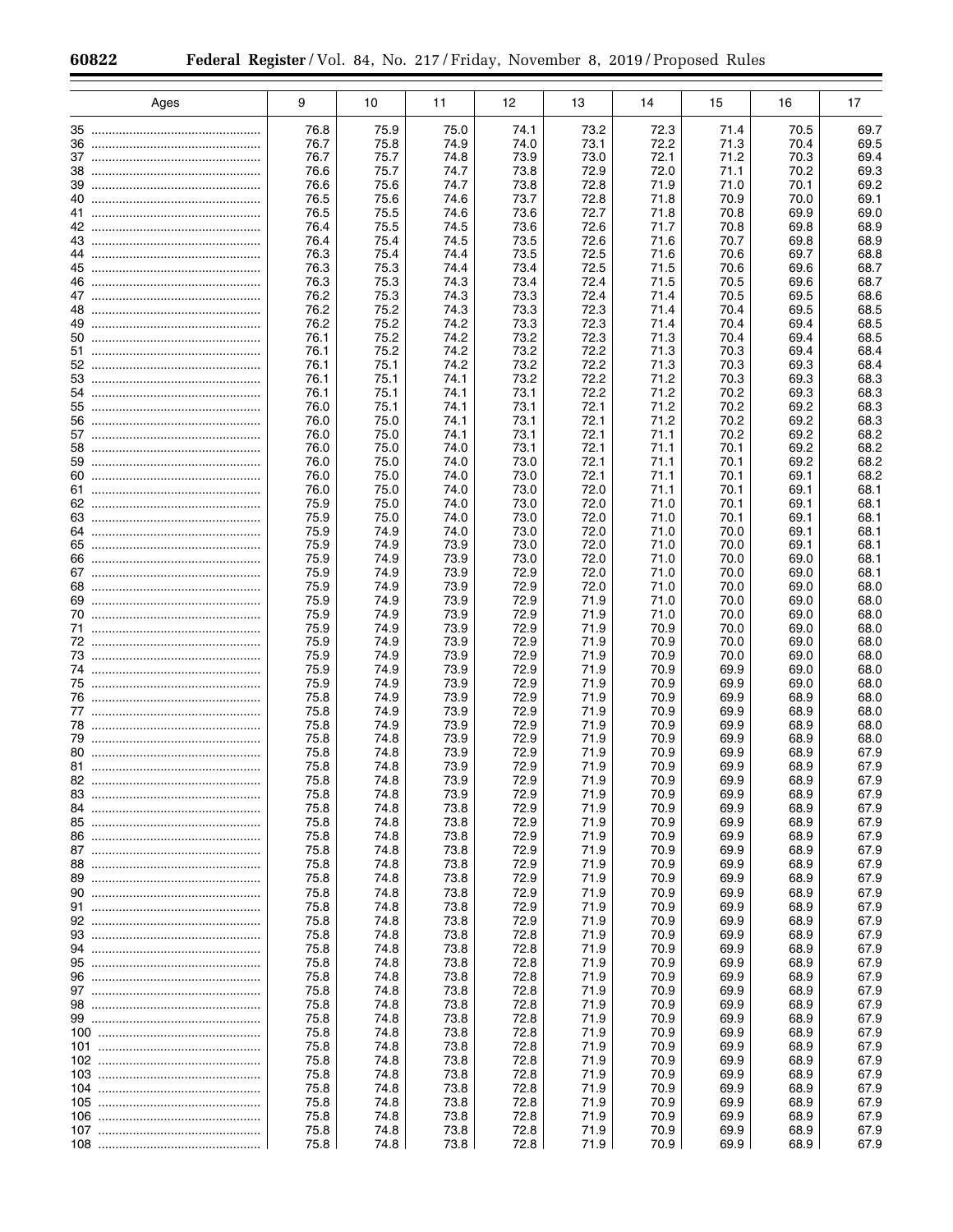| Ages | 9    | 10   | 11   | 12   | 13   | 14   | 15   | 16   | 17   |
|------|------|------|------|------|------|------|------|------|------|
|      |      |      |      |      |      |      |      |      |      |
|      | 75.8 | 74.8 | 73.8 | 72.8 | 71.9 | 70.9 | 69.9 | 68.9 | 67.9 |
| 110  | 75.8 | 74.8 | 73.8 | 72.8 | 71.9 | 70.9 | 69.9 | 68.9 | 67.9 |
|      | 75.8 | 74.8 | 73.8 | 72.8 | 71.9 | 70.9 | 69.9 | 68.9 | 67.9 |
|      | 75.8 | 74.8 | 73.8 | 72.8 | 71.9 | 70.9 | 69.9 | 68.9 | 67.9 |
|      | 75.8 | 74.8 | 73.8 | 72.8 | 71.9 | 70.9 | 69.9 | 68.9 | 67.9 |
| 114  | 75.8 | 74.8 | 73.8 | 72.8 | 71.9 | 70.9 | 69.9 | 68.9 | 67.9 |
|      | 75.8 | 74.8 | 73.8 | 72.8 | 71.9 | 70.9 | 69.9 | 68.9 | 67.9 |
| 116  | 75.8 | 74.8 | 73.8 | 72.8 | 71.9 | 70.9 | 69.9 | 68.9 | 67.9 |
|      | 75.8 | 74.8 | 73.8 | 72.8 | 71.9 | 70.9 | 69.9 | 68.9 | 67.9 |
| 118  | 75.8 | 74.8 | 73.8 | 72.8 | 71.9 | 70.9 | 69.9 | 68.9 | 67.9 |
|      | 75.8 | 74.8 | 73.8 | 72.8 | 71.9 | 70.9 | 69.9 | 68.9 | 67.9 |
|      | 75.8 | 74.8 | 73.8 | 72.8 | 71.9 | 70.9 | 69.9 | 68.9 | 67.9 |
|      |      |      |      |      |      |      |      |      |      |
| Ages | 18   | 19   | 20   | 21   | 22   | 23   | 24   | 25   | 26   |
|      | 86.6 | 86.4 | 86.3 | 86.2 | 86.1 | 86.0 | 85.9 | 85.8 | 85.7 |
|      | 85.7 | 85.6 | 85.5 | 85.3 | 85.2 | 85.1 | 85.0 | 84.9 | 84.8 |
|      | 84.9 | 84.7 | 84.6 | 84.5 | 84.3 | 84.2 | 84.1 | 84.0 | 83.9 |
|      | 84.1 | 83.9 | 83.8 | 83.6 | 83.5 | 83.4 | 83.2 | 83.1 | 83.0 |
|      | 83.3 | 83.1 | 82.9 | 82.8 | 82.6 | 82.5 | 82.4 | 82.2 | 82.1 |
|      | 82.5 | 82.3 | 82.1 | 81.9 | 81.8 | 81.6 | 81.5 | 81.4 | 81.2 |
|      | 81.7 | 81.5 | 81.3 | 81.1 | 80.9 | 80.8 | 80.6 | 80.5 | 80.4 |
|      | 80.9 | 80.7 | 80.5 | 80.3 | 80.1 | 79.9 | 79.8 | 79.6 | 79.5 |
|      | 80.2 | 79.9 | 79.7 | 79.5 | 79.3 | 79.1 | 78.9 | 78.8 | 78.6 |
|      | 79.4 | 79.2 | 78.9 | 78.7 | 78.5 | 78.3 | 78.1 | 77.9 | 77.8 |
|      | 78.7 | 78.4 | 78.2 | 77.9 | 77.7 | 77.5 | 77.3 | 77.1 | 76.9 |
|      | 78.0 | 77.7 | 77.4 | 77.2 | 76.9 | 76.7 | 76.5 | 76.3 | 76.1 |
|      | 77.4 | 77.0 | 76.7 | 76.4 | 76.2 | 75.9 | 75.7 | 75.5 | 75.3 |
|      | 76.7 | 76.4 | 76.0 | 75.7 | 75.4 | 75.2 | 74.9 | 74.7 | 74.5 |
|      | 76.1 | 75.7 | 75.4 | 75.0 | 74.7 | 74.4 | 74.2 | 73.9 | 73.7 |
|      | 75.5 | 75.1 | 74.7 | 74.4 | 74.0 | 73.7 | 73.5 | 73.2 | 72.9 |
|      | 75.0 | 74.5 | 74.1 | 73.7 | 73.4 | 73.1 | 72.7 | 72.5 | 72.2 |
|      | 74.4 | 74.0 | 73.5 | 73.1 | 72.7 | 72.4 | 72.1 | 71.7 | 71.5 |
|      | 73.9 | 73.4 | 73.0 | 72.5 | 72.1 | 71.7 | 71.4 | 71.1 | 70.8 |
|      | 73.4 | 72.9 | 72.4 | 72.0 | 71.5 | 71.1 | 70.8 | 70.4 | 70.1 |
|      | 73.0 | 72.4 | 71.9 | 71.4 | 71.0 | 70.5 | 70.1 | 69.8 | 69.4 |
|      | 72.5 |      | 71.4 | 70.9 | 70.4 | 70.0 | 69.5 | 69.1 | 68.8 |
|      |      | 72.0 |      |      |      |      |      |      |      |
|      | 72.1 | 71.5 | 71.0 | 70.4 | 69.9 | 69.4 | 69.0 | 68.5 | 68.1 |
|      | 71.7 | 71.1 | 70.5 | 70.0 | 69.4 | 68.9 | 68.4 | 68.0 | 67.6 |
|      | 71.4 | 70.8 | 70.1 | 69.5 | 69.0 | 68.4 | 67.9 | 67.4 | 67.0 |
|      | 71.1 | 70.4 | 69.8 | 69.1 | 68.5 | 68.0 | 67.4 | 66.9 | 66.5 |
|      | 70.8 | 70.1 | 69.4 | 68.8 | 68.1 | 67.6 | 67.0 | 66.5 | 65.9 |
|      | 70.5 | 69.8 | 69.1 | 68.4 | 67.8 | 67.2 | 66.6 | 66.0 | 65.5 |
|      | 70.2 | 69.5 | 68.8 | 68.1 | 67.4 | 66.8 | 66.2 | 65.6 | 65.0 |
|      | 70.0 | 69.2 | 68.5 | 67.8 | 67.1 | 66.4 | 65.8 | 65.2 | 64.6 |
|      | 69.7 | 69.0 | 68.2 | 67.5 | 66.8 | 66.1 | 65.4 | 64.8 | 64.2 |
| 31   | 69.5 | 68.7 | 68.0 | 67.2 | 66.5 | 65.8 | 65.1 | 64.4 | 63.8 |
|      | 69.3 | 68.5 | 67.7 | 67.0 | 66.2 | 65.5 | 64.8 | 64.1 | 63.4 |
|      | 69.1 | 68.3 | 67.5 | 66.7 | 66.0 | 65.2 | 64.5 | 63.8 | 63.1 |
|      | 69.0 | 68.1 | 67.3 | 66.5 | 65.8 | 65.0 | 64.2 | 63.5 | 62.8 |
|      | 68.8 | 68.0 | 67.2 | 66.3 | 65.5 | 64.8 | 64.0 | 63.3 | 62.5 |
|      | 68.7 | 67.8 | 67.0 | 66.2 | 65.4 | 64.6 | 63.8 | 63.0 | 62.3 |
|      | 68.5 | 67.7 | 66.8 | 66.0 | 65.2 | 64.4 | 63.6 | 62.8 | 62.0 |
|      | 68.4 | 67.6 | 66.7 | 65.8 | 65.0 | 64.2 | 63.4 | 62.6 | 61.8 |
|      | 68.3 | 67.4 | 66.6 | 65.7 | 64.9 | 64.0 | 63.2 | 62.4 | 61.6 |
|      | 68.2 | 67.3 | 66.4 | 65.6 | 64.7 | 63.9 | 63.0 | 62.2 | 61.4 |
|      | 68.1 | 67.2 | 66.3 | 65.4 | 64.6 | 63.7 | 62.9 | 62.0 | 61.2 |
|      | 68.0 | 67.1 | 66.2 | 65.3 | 64.5 | 63.6 | 62.7 | 61.9 | 61.0 |
|      | 67.9 | 67.0 | 66.1 | 65.2 | 64.3 | 63.5 | 62.6 | 61.7 | 60.9 |
|      | 67.9 | 66.9 | 66.0 | 65.1 | 64.2 | 63.4 | 62.5 | 61.6 | 60.7 |
|      | 67.8 | 66.9 | 66.0 | 65.0 | 64.1 | 63.3 | 62.4 | 61.5 | 60.6 |
|      | 67.7 | 66.8 | 65.9 | 65.0 | 64.1 | 63.2 | 62.3 | 61.4 | 60.5 |
|      | 67.7 | 66.7 | 65.8 | 64.9 | 64.0 | 63.1 | 62.2 | 61.3 | 60.4 |
|      | 67.6 | 66.7 | 65.7 | 64.8 | 63.9 | 63.0 | 62.1 | 61.2 | 60.3 |
|      | 67.6 | 66.6 | 65.7 | 64.8 | 63.8 | 62.9 | 62.0 | 61.1 | 60.2 |
|      |      |      |      |      |      |      |      |      |      |
|      | 67.5 | 66.6 | 65.6 | 64.7 | 63.8 | 62.8 | 61.9 | 61.0 | 60.1 |
|      | 67.5 | 66.5 | 65.6 | 64.6 | 63.7 | 62.8 | 61.9 | 60.9 | 60.0 |
|      | 67.4 | 66.5 | 65.5 | 64.6 | 63.7 | 62.7 | 61.8 | 60.9 | 60.0 |
|      | 67.4 | 66.4 | 65.5 | 64.5 | 63.6 | 62.7 | 61.7 | 60.8 | 59.9 |
|      | 67.4 | 66.4 | 65.4 | 64.5 | 63.6 | 62.6 | 61.7 | 60.7 | 59.8 |
|      | 67.3 | 66.4 | 65.4 | 64.5 | 63.5 | 62.6 | 61.6 | 60.7 | 59.8 |
|      | 67.3 | 66.3 | 65.4 | 64.4 | 63.5 | 62.5 | 61.6 | 60.6 | 59.7 |
|      | 67.3 | 66.3 | 65.3 | 64.4 | 63.4 | 62.5 | 61.5 | 60.6 | 59.7 |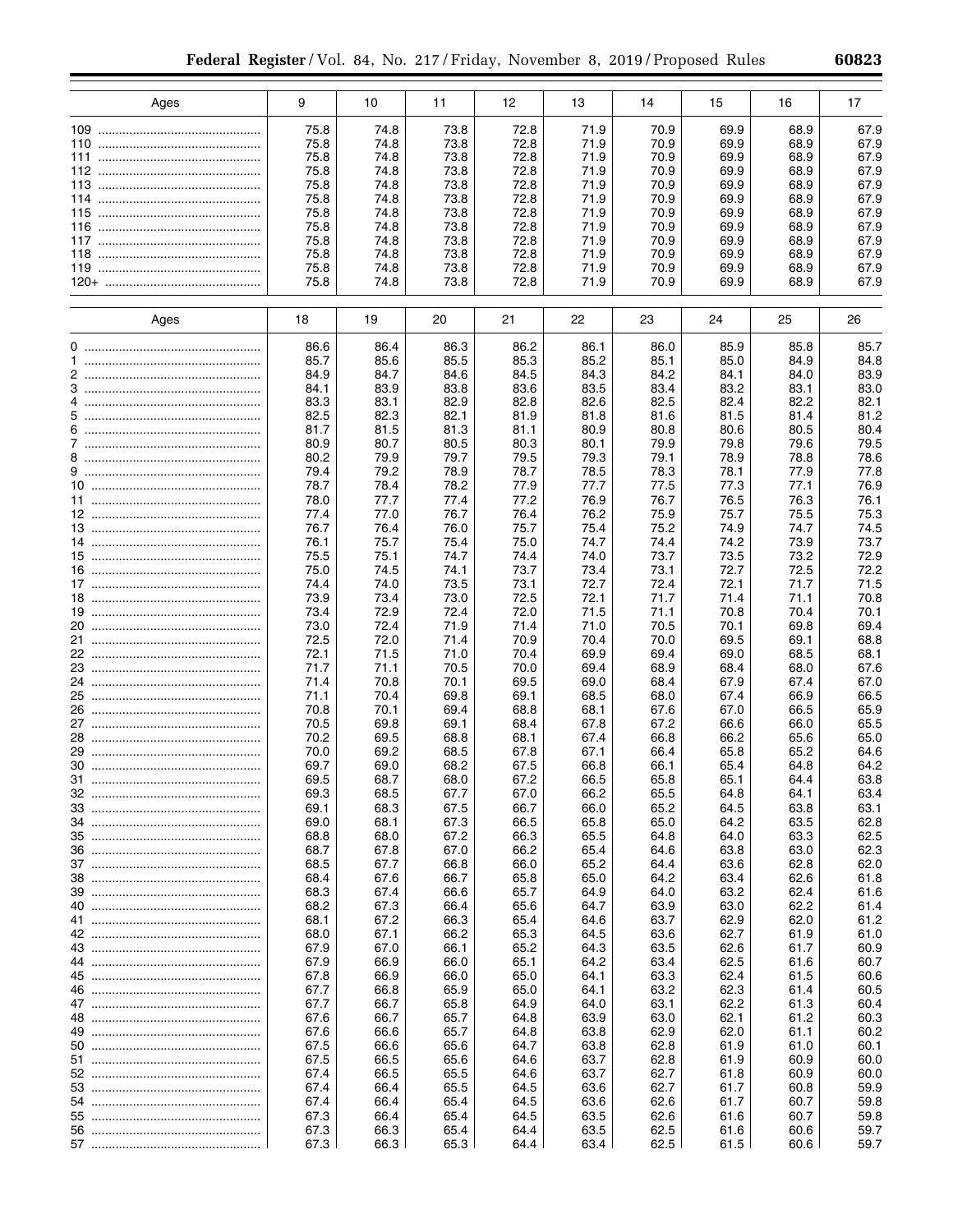|     | Ages | 18           | 19           | 20           | 21           | 22           | 23           | 24           | 25           | 26           |
|-----|------|--------------|--------------|--------------|--------------|--------------|--------------|--------------|--------------|--------------|
|     |      | 67.2         | 66.3         | 65.3         |              | 63.4         | 62.5         | 61.5         | 60.6         | 59.6         |
|     |      | 67.2         | 66.3         | 65.3         | 64.4<br>64.3 | 63.4         | 62.4         | 61.5         | 60.5         | 59.6         |
|     |      | 67.2         | 66.2         | 65.3         | 64.3         | 63.3         | 62.4         | 61.4         | 60.5         | 59.5         |
|     |      | 67.2         | 66.2         | 65.2         | 64.3         | 63.3         | 62.4         | 61.4         | 60.5         | 59.5         |
|     |      | 67.2         | 66.2         | 65.2         | 64.3         | 63.3         | 62.3         | 61.4         | 60.4         | 59.5         |
|     |      | 67.1         | 66.2         | 65.2         | 64.2         | 63.3         | 62.3         | 61.4         | 60.4         | 59.4         |
|     |      | 67.1         | 66.2         | 65.2         | 64.2         | 63.3         | 62.3         | 61.3         | 60.4         | 59.4         |
|     |      | 67.1         | 66.1         | 65.2         | 64.2         | 63.2         | 62.3         | 61.3         | 60.3         | 59.4         |
|     |      | 67.1         | 66.1         | 65.2         | 64.2         | 63.2         | 62.2         | 61.3         | 60.3         | 59.4         |
|     |      | 67.1         | 66.1         | 65.1         | 64.2         | 63.2         | 62.2         | 61.3         | 60.3         | 59.3         |
|     |      | 67.1         | 66.1         | 65.1         | 64.2         | 63.2         | 62.2         | 61.3         | 60.3         | 59.3         |
|     |      | 67.1         | 66.1         | 65.1         | 64.1         | 63.2         | 62.2         | 61.2         | 60.3         | 59.3         |
|     |      | 67.0         | 66.1         | 65.1         | 64.1         | 63.2         | 62.2         | 61.2         | 60.3         | 59.3         |
|     |      | 67.0         | 66.1         | 65.1         | 64.1         | 63.1         | 62.2         | 61.2         | 60.2         | 59.3         |
|     |      | 67.0         | 66.1         | 65.1         | 64.1         | 63.1         | 62.2         | 61.2         | 60.2         | 59.3         |
|     |      | 67.0<br>67.0 | 66.0         | 65.1         | 64.1         | 63.1         | 62.1         | 61.2         | 60.2         | 59.3<br>59.2 |
|     |      | 67.0         | 66.0<br>66.0 | 65.1<br>65.0 | 64.1<br>64.1 | 63.1<br>63.1 | 62.1<br>62.1 | 61.2<br>61.2 | 60.2<br>60.2 | 59.2         |
|     |      | 67.0         | 66.0         | 65.0         | 64.1         | 63.1         | 62.1         | 61.2         | 60.2         | 59.2         |
|     |      | 67.0         | 66.0         | 65.0         | 64.1         | 63.1         | 62.1         | 61.1         | 60.2         | 59.2         |
|     |      | 67.0         | 66.0         | 65.0         | 64.1         | 63.1         | 62.1         | 61.1         | 60.2         | 59.2         |
|     |      | 67.0         | 66.0         | 65.0         | 64.0         | 63.1         | 62.1         | 61.1         | 60.2         | 59.2         |
|     |      | 67.0         | 66.0         | 65.0         | 64.0         | 63.1         | 62.1         | 61.1         | 60.2         | 59.2         |
|     |      | 67.0         | 66.0         | 65.0         | 64.0         | 63.1         | 62.1         | 61.1         | 60.1         | 59.2         |
|     |      | 67.0         | 66.0         | 65.0         | 64.0         | 63.1         | 62.1         | 61.1         | 60.1         | 59.2         |
|     |      | 67.0         | 66.0         | 65.0         | 64.0         | 63.0         | 62.1         | 61.1         | 60.1         | 59.2         |
|     |      | 67.0         | 66.0         | 65.0         | 64.0         | 63.0         | 62.1         | 61.1         | 60.1         | 59.2         |
|     |      | 67.0         | 66.0         | 65.0         | 64.0         | 63.0         | 62.1         | 61.1         | 60.1         | 59.2         |
|     |      | 67.0         | 66.0         | 65.0         | 64.0         | 63.0         | 62.1         | 61.1         | 60.1         | 59.2         |
|     |      | 66.9         | 66.0         | 65.0         | 64.0         | 63.0         | 62.1         | 61.1         | 60.1         | 59.1         |
|     |      | 66.9         | 66.0         | 65.0         | 64.0         | 63.0         | 62.1         | 61.1         | 60.1         | 59.1         |
|     |      | 66.9         | 66.0         | 65.0         | 64.0         | 63.0         | 62.1         | 61.1         | 60.1         | 59.1         |
|     |      | 66.9         | 66.0         | 65.0         | 64.0         | 63.0         | 62.1         | 61.1         | 60.1         | 59.1         |
|     |      | 66.9         | 66.0         | 65.0         | 64.0         | 63.0         | 62.1         | 61.1         | 60.1         | 59.1         |
|     |      | 66.9         | 66.0         | 65.0         | 64.0         | 63.0         | 62.0         | 61.1         | 60.1         | 59.1         |
|     |      | 66.9         | 66.0         | 65.0         | 64.0         | 63.0         | 62.0         | 61.1         | 60.1         | 59.1         |
|     |      | 66.9<br>66.9 | 66.0         | 65.0         | 64.0         | 63.0<br>63.0 | 62.0         | 61.1<br>61.1 | 60.1<br>60.1 | 59.1         |
| 96  |      | 66.9         | 66.0<br>66.0 | 65.0<br>65.0 | 64.0<br>64.0 | 63.0         | 62.0<br>62.0 | 61.1         | 60.1         | 59.1<br>59.1 |
|     |      | 66.9         | 66.0         | 65.0         | 64.0         | 63.0         | 62.0         | 61.1         | 60.1         | 59.1         |
|     |      | 66.9         | 66.0         | 65.0         | 64.0         | 63.0         | 62.0         | 61.1         | 60.1         | 59.1         |
|     |      | 66.9         | 66.0         | 65.0         | 64.0         | 63.0         | 62.0         | 61.1         | 60.1         | 59.1         |
|     |      | 66.9         | 66.0         | 65.0         | 64.0         | 63.0         | 62.0         | 61.1         | 60.1         | 59.1         |
|     |      | 66.9         | 66.0         | 65.0         | 64.0         | 63.0         | 62.0         | 61.1         | 60.1         | 59.1         |
|     |      | 66.9         | 66.0         | 65.0         | 64.0         | 63.0         | 62.0         | 61.1         | 60.1         | 59.1         |
|     |      | 66.9         | 66.0         | 65.0         | 64.0         | 63.0         | 62.0         | 61.1         | 60.1         | 59.1         |
|     |      | 66.9         | 66.0         | 65.0         | 64.0         | 63.0         | 62.0         | 61.1         | 60.1         | 59.1         |
| 105 |      | 66.9         | 66.0         | 65.0         | 64.0         | 63.0         | 62.0         | 61.1         | 60.1         | 59.1         |
| 106 |      | 66.9         | 66.0         | 65.0         | 64.0         | 63.0         | 62.0         | 61.1         | 60.1         | 59.1         |
|     |      | 66.9         | 66.0         | 65.0         | 64.0         | 63.0         | 62.0         | 61.1         | 60.1         | 59.1         |
| 108 |      | 66.9         | 66.0         | 65.0         | 64.0         | 63.0         | 62.0         | 61.1         | 60.1         | 59.1         |
|     |      | 66.9         | 66.0         | 65.0         | 64.0         | 63.0         | 62.0         | 61.1         | 60.1         | 59.1         |
|     |      | 66.9<br>66.9 | 66.0<br>66.0 | 65.0         | 64.0         | 63.0<br>63.0 | 62.0<br>62.0 | 61.1<br>61.1 | 60.1<br>60.1 | 59.1<br>59.1 |
|     |      | 66.9         | 66.0         | 65.0<br>65.0 | 64.0<br>64.0 | 63.0         | 62.0         | 61.1         | 60.1         | 59.1         |
|     |      | 66.9         | 66.0         | 65.0         | 64.0         | 63.0         | 62.0         | 61.1         | 60.1         | 59.1         |
|     |      | 66.9         | 66.0         | 65.0         | 64.0         | 63.0         | 62.0         | 61.1         | 60.1         | 59.1         |
|     |      | 66.9         | 66.0         | 65.0         | 64.0         | 63.0         | 62.0         | 61.1         | 60.1         | 59.1         |
|     |      | 66.9         | 66.0         | 65.0         | 64.0         | 63.0         | 62.0         | 61.1         | 60.1         | 59.1         |
|     |      | 66.9         | 66.0         | 65.0         | 64.0         | 63.0         | 62.0         | 61.1         | 60.1         | 59.1         |
|     |      | 66.9         | 66.0         | 65.0         | 64.0         | 63.0         | 62.0         | 61.1         | 60.1         | 59.1         |
|     |      | 66.9         | 66.0         | 65.0         | 64.0         | 63.0         | 62.0         | 61.1         | 60.1         | 59.1         |
|     |      | 66.9         | 66.0         | 65.0         | 64.0         | 63.0         | 62.0         | 61.1         | 60.1         | 59.1         |
|     |      |              |              |              |              |              |              |              |              |              |
|     | Ages | 27           | 28           | 29           | 30           | 31           | 32           | 33           | 34           | 35           |
|     |      | 85.6         | 85.6         | 85.5         | 85.4         | 85.4         | 85.3         | 85.3         | 85.2         | 85.2         |
|     |      | 84.8         | 84.7         | 84.6         | 84.6         | 84.5         | 84.4         | 84.4         | 84.3         | 84.3         |
|     |      | 83.9         | 83.8         | 83.7         | 83.6         | 83.6         | 83.5         | 83.5         | 83.4         | 83.4         |
|     |      | 82.9         | 82.9         | 82.8         | 82.7         | 82.6         | 82.6         | 82.5         | 82.5         | 82.4         |
|     |      | 82.0         | 82.0         | 81.9         | 81.8         | 81.7         | 81.6         | 81.6         | 81.5         | 81.5         |
|     |      | 81.1         | 81.0         | 81.0         | 80.9         | 80.8         | 80.7         | 80.7         | 80.6         | 80.5         |
|     |      | 80.3         | 80.1         | 80.1         | 80.0         | 79.9         | 79.8         | 79.7         | 79.7         | 79.6         |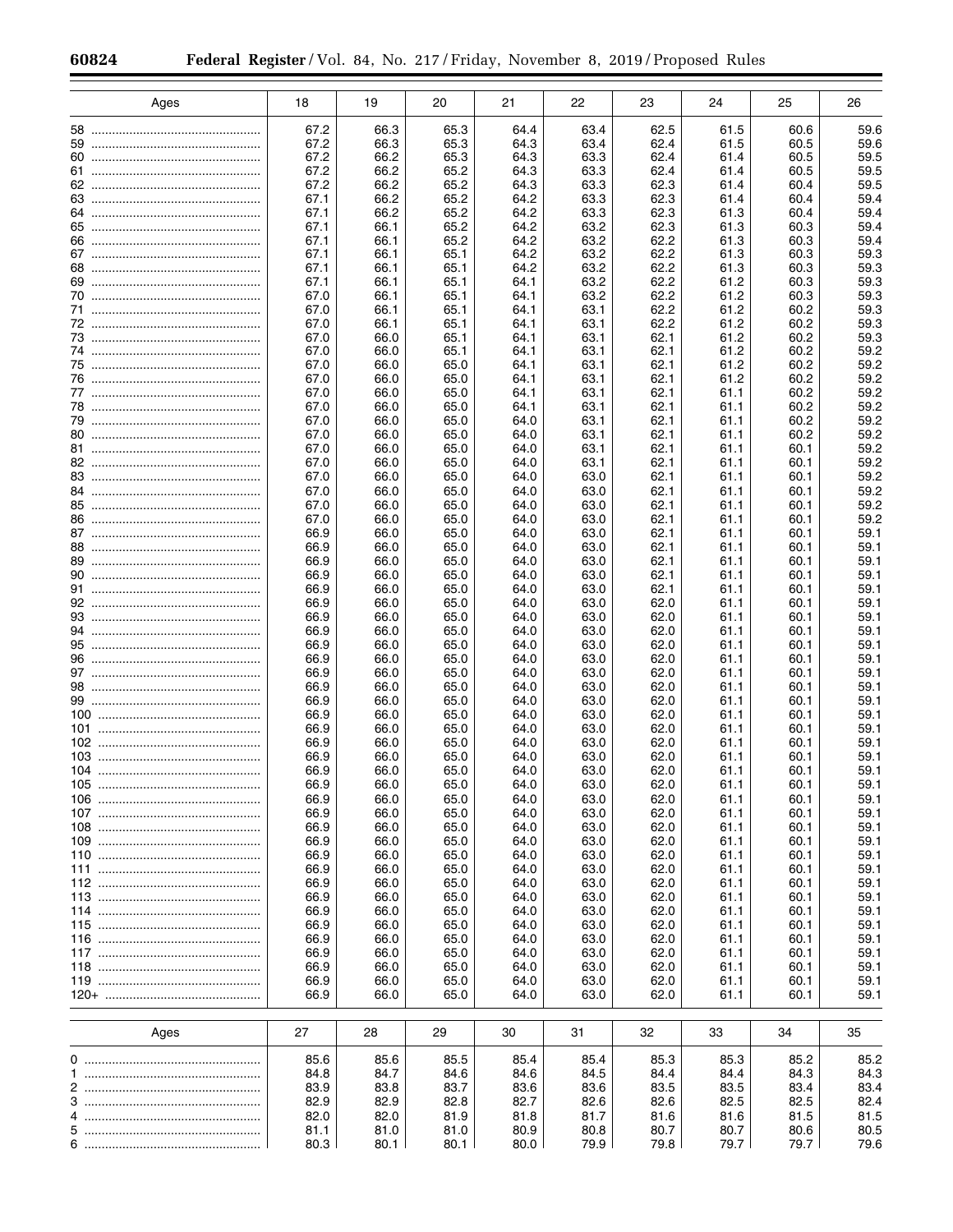|    | Ages | 27           | 28           | 29           | 30           | 31           | 32           | 33           | 34           | 35           |
|----|------|--------------|--------------|--------------|--------------|--------------|--------------|--------------|--------------|--------------|
|    |      | 79.4         | 79.3         | 79.2         | 79.1         | 79.0         | 78.9         | 78.8         | 78.7         | 78.7         |
| 8  |      | 78.5         | 78.4         | 78.3         | 78.2         | 78.1         | 78.0         | 77.9         | 77.8         | 77.7         |
|    |      | 77.6         | 77.5         | 77.4         | 77.3         | 77.2         | 77.1         | 77.0         | 76.9         | 76.8         |
|    |      | 76.8         | 76.6         | 76.5         | 76.4         | 76.3         | 76.2         | 76.1         | 76.0         | 75.9         |
|    |      | 75.9         | 75.8         | 75.6         | 75.5         | 75.4         | 75.3         | 75.2         | 75.1         | 75.0         |
|    |      | 75.1         | 74.9         | 74.8         | 74.6         | 74.5         | 74.4         | 74.3         | 74.2         | 74.1         |
|    |      | 74.3         | 74.1         | 73.9         | 73.8         | 73.7         | 73.5         | 73.4         | 73.3         | 73.2         |
|    |      | 73.5         | 73.3         | 73.1         | 73.0         | 72.8         | 72.7         | 72.5         | 72.4         | 72.3         |
|    |      | 72.7<br>71.9 | 72.5<br>71.7 | 72.3<br>71.5 | 72.1<br>71.3 | 72.0<br>71.1 | 71.8<br>71.0 | 71.7<br>70.8 | 71.5<br>70.7 | 71.4<br>70.5 |
|    |      | 71.2         | 71.0         | 70.7         | 70.5         | 70.3         | 70.1         | 70.0         | 69.8         | 69.7         |
|    |      | 70.5         | 70.2         | 70.0         | 69.7         | 69.5         | 69.3         | 69.1         | 69.0         | 68.8         |
|    |      | 69.8         | 69.5         | 69.2         | 69.0         | 68.7         | 68.5         | 68.3         | 68.1         | 68.0         |
|    |      | 69.1         | 68.8         | 68.5         | 68.2         | 68.0         | 67.7         | 67.5         | 67.3         | 67.2         |
|    |      | 68.4         | 68.1         | 67.8         | 67.5         | 67.2         | 67.0         | 66.7         | 66.5         | 66.3         |
|    |      | 67.8         | 67.4         | 67.1         | 66.8         | 66.5         | 66.2         | 66.0         | 65.8         | 65.5         |
|    |      | 67.2         | 66.8         | 66.4         | 66.1         | 65.8         | 65.5         | 65.2         | 65.0         | 64.8         |
|    |      | 66.6<br>66.0 | 66.2<br>65.6 | 65.8<br>65.2 | 65.4<br>64.8 | 65.1<br>64.4 | 64.8<br>64.1 | 64.5<br>63.8 | 64.2<br>63.5 | 64.0<br>63.3 |
| 26 |      | 65.5         | 65.0         | 64.6         | 64.2         | 63.8         | 63.4         | 63.1         | 62.8         | 62.5         |
|    |      | 65.0         | 64.5         | 64.0         | 63.6         | 63.2         | 62.8         | 62.5         | 62.1         | 61.8         |
|    |      | 64.5         | 64.0         | 63.5         | 63.0         | 62.6         | 62.2         | 61.8         | 61.5         | 61.1         |
|    |      | 64.0         | 63.5         | 63.0         | 62.5         | 62.0         | 61.6         | 61.2         | 60.8         | 60.5         |
|    |      | 63.6         | 63.0         | 62.5         | 62.0         | 61.5         | 61.0         | 60.6         | 60.2         | 59.8         |
|    |      | 63.2         | 62.6         | 62.0         | 61.5         | 61.0         | 60.5         | 60.1         | 59.6         | 59.2<br>58.6 |
|    |      | 62.8<br>62.5 | 62.2<br>61.8 | 61.6<br>61.2 | 61.0<br>60.6 | 60.5<br>60.1 | 60.0<br>59.5 | 59.5<br>59.0 | 59.1<br>58.5 | 58.1         |
|    |      | 62.1         | 61.5         | 60.8         | 60.2         | 59.6         | 59.1         | 58.5         | 58.0         | 57.5         |
|    |      | 61.8         | 61.1         | 60.5         | 59.8         | 59.2         | 58.6         | 58.1         | 57.5         | 57.0         |
|    |      | 61.5         | 60.8         | 60.1         | 59.5         | 58.8         | 58.2         | 57.6         | 57.1         | 56.6         |
|    |      | 61.3         | 60.5         | 59.8         | 59.2         | 58.5         | 57.9         | 57.2         | 56.7         | 56.1         |
| 39 |      | 61.0<br>60.8 | 60.3<br>60.0 | 59.6<br>59.3 | 58.9<br>58.6 | 58.2<br>57.9 | 57.5<br>57.2 | 56.9<br>56.5 | 56.3<br>55.9 | 55.7<br>55.3 |
|    |      | 60.6         | 59.8         | 59.0         | 58.3         | 57.6         | 56.9         | 56.2         | 55.5         | 54.9         |
|    |      | 60.4         | 59.6         | 58.8         | 58.1         | 57.3         | 56.6         | 55.9         | 55.2         | 54.5         |
|    |      | 60.2         | 59.4         | 58.6         | 57.8         | 57.1         | 56.3         | 55.6         | 54.9         | 54.2         |
|    |      | 60.1         | 59.2         | 58.4         | 57.6         | 56.8         | 56.1         | 55.3         | 54.6         | 53.9         |
|    |      | 59.9         | 59.1         | 58.2         | 57.4         | 56.6         | 55.9         | 55.1         | 54.4         | 53.6         |
|    |      | 59.8<br>59.6 | 58.9<br>58.8 | 58.1<br>57.9 | 57.3<br>57.1 | 56.4<br>56.3 | 55.7<br>55.5 | 54.9<br>54.7 | 54.1<br>53.9 | 53.4<br>53.1 |
|    |      | 59.5         | 58.6         | 57.8         | 56.9         | 56.1         | 55.3         | 54.5         | 53.7         | 52.9         |
|    |      | 59.4         | 58.5         | 57.7         | 56.8         | 56.0         | 55.1         | 54.3         | 53.5         | 52.7         |
| 49 |      | 59.3         | 58.4         | 57.5         | 56.7         | 55.8         | 55.0         | 54.1         | 53.3         | 52.5         |
| 50 |      | 59.2         | 58.3         | 57.4         | 56.6         | 55.7         | 54.8         | 54.0         | 53.2         | 52.3         |
|    |      | 59.1         | 58.2         | 57.3         | 56.5         | 55.6         | 54.7         | 53.9         | 53.0         | 52.2         |
|    |      | 59.0<br>59.0 | 58.1<br>58.1 | 57.2<br>57.2 | 56.4<br>56.3 | 55.5<br>55.4 | 54.6<br>54.5 | 53.7<br>53.6 | 52.9<br>52.7 | 52.0<br>51.9 |
|    |      | 58.9         | 58.0         | 57.1         | 56.2         | 55.3         | 54.4         | 53.5         | 52.6         | 51.8         |
| 55 |      | 58.8         | 57.9         | 57.0         | 56.1         | 55.2         | 54.3         | 53.4         | 52.5         | 51.7         |
|    |      | 58.8         | 57.9         | 56.9         | 56.0         | 55.1         | 54.2         | 53.3         | 52.4         | 51.6         |
|    |      | 58.7         | 57.8         | 56.9         | 56.0         | 55.0         | 54.1         | 53.2         | 52.3         | 51.5         |
|    |      | 58.7         | 57.7         | 56.8         | 55.9         | 55.0         | 54.1         | 53.2         | 52.3         | 51.4         |
|    |      | 58.6<br>58.6 | 57.7<br>57.7 | 56.8<br>56.7 | 55.8<br>55.8 | 54.9<br>54.9 | 54.0<br>53.9 | 53.1<br>53.0 | 52.2<br>52.1 | 51.3<br>51.2 |
|    |      | 58.6         | 57.6         | 56.7         | 55.7         | 54.8         | 53.9         | 53.0         | 52.1         | 51.1         |
|    |      | 58.5         | 57.6         | 56.6         | 55.7         | 54.8         | 53.8         | 52.9         | 52.0         | 51.1         |
|    |      | 58.5         | 57.5         | 56.6         | 55.7         | 54.7         | 53.8         | 52.9         | 51.9         | 51.0         |
|    |      | 58.5         | 57.5         | 56.6         | 55.6         | 54.7         | 53.8         | 52.8         | 51.9         | 51.0         |
|    |      | 58.4         | 57.5         | 56.5         | 55.6         | 54.7         | 53.7         | 52.8         | 51.9         | 50.9         |
|    |      | 58.4<br>58.4 | 57.5         | 56.5         | 55.6         | 54.6         | 53.7         | 52.7<br>52.7 | 51.8         | 50.9         |
|    |      | 58.4         | 57.4<br>57.4 | 56.5<br>56.5 | 55.5<br>55.5 | 54.6<br>54.6 | 53.7<br>53.6 | 52.7         | 51.8<br>51.7 | 50.8<br>50.8 |
|    |      | 58.4         | 57.4         | 56.4         | 55.5         | 54.5         | 53.6         | 52.7         | 51.7         | 50.8         |
|    |      | 58.3         | 57.4         | 56.4         | 55.5         | 54.5         | 53.6         | 52.6         | 51.7         | 50.7         |
|    |      | 58.3         | 57.4         | 56.4         | 55.5         | 54.5         | 53.6         | 52.6         | 51.7         | 50.7         |
|    |      | 58.3         | 57.3         | 56.4         | 55.4         | 54.5         | 53.5         | 52.6         | 51.6         | 50.7         |
|    |      | 58.3         | 57.3         | 56.4         | 55.4         | 54.5         | 53.5         | 52.6         | 51.6         | 50.7         |
|    |      | 58.3<br>58.3 | 57.3<br>57.3 | 56.4<br>56.3 | 55.4<br>55.4 | 54.5<br>54.4 | 53.5<br>53.5 | 52.5<br>52.5 | 51.6<br>51.6 | 50.6<br>50.6 |
|    |      | 58.3         | 57.3         | 56.3         | 55.4         | 54.4         | 53.5         | 52.5         | 51.6         | 50.6         |
|    |      | 58.2         | 57.3         | 56.3         | 55.4         | 54.4         | 53.5         | 52.5         | 51.6         | 50.6         |
|    |      | 58.2         | 57.3         | 56.3         | 55.4         | 54.4         | 53.4         | 52.5         | 51.5         | 50.6         |
|    |      | 58.2         | 57.3         | 56.3         | 55.4         | 54.4         | 53.4         | 52.5         | 51.5         | 50.6         |
|    |      | 58.2         | 57.3         | 56.3         | 55.3         | 54.4         | 53.4         | 52.5         | 51.5         | 50.6         |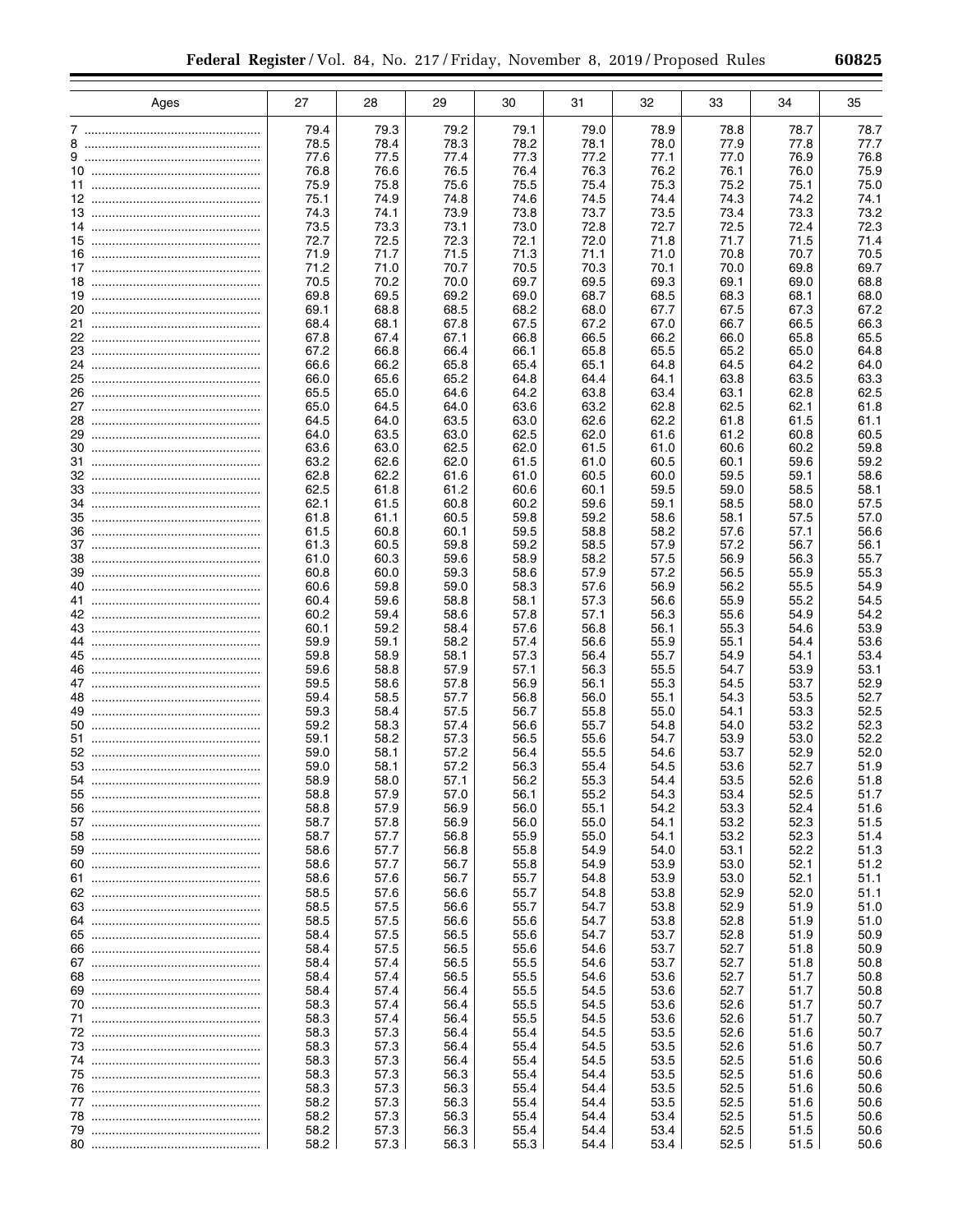| Ages | 27           | 28           | 29           | 30           | 31           | 32           | 33           | 34           | 35           |
|------|--------------|--------------|--------------|--------------|--------------|--------------|--------------|--------------|--------------|
|      |              |              |              |              |              |              |              |              |              |
| 82   | 58.2<br>58.2 | 57.3<br>57.2 | 56.3<br>56.3 | 55.3<br>55.3 | 54.4<br>54.4 | 53.4<br>53.4 | 52.5<br>52.5 | 51.5<br>51.5 | 50.6<br>50.5 |
|      | 58.2         | 57.2         | 56.3         | 55.3         | 54.4         | 53.4         | 52.5         | 51.5         | 50.5         |
| 84   | 58.2         | 57.2         | 56.3         | 55.3         | 54.4         | 53.4         | 52.4         | 51.5         | 50.5         |
|      | 58.2         | 57.2         | 56.3         | 55.3         | 54.4         | 53.4         | 52.4         | 51.5         | 50.5         |
|      | 58.2         | 57.2         | 56.3         | 55.3         | 54.3         | 53.4         | 52.4         | 51.5         | 50.5         |
|      | 58.2         | 57.2         | 56.3         | 55.3<br>55.3 | 54.3<br>54.3 | 53.4<br>53.4 | 52.4<br>52.4 | 51.5         | 50.5         |
|      | 58.2<br>58.2 | 57.2<br>57.2 | 56.3<br>56.3 | 55.3         | 54.3         | 53.4         | 52.4         | 51.5<br>51.5 | 50.5<br>50.5 |
|      | 58.2         | 57.2         | 56.3         | 55.3         | 54.3         | 53.4         | 52.4         | 51.5         | 50.5         |
|      | 58.2         | 57.2         | 56.3         | 55.3         | 54.3         | 53.4         | 52.4         | 51.5         | 50.5         |
|      | 58.2         | 57.2         | 56.2         | 55.3         | 54.3         | 53.4         | 52.4         | 51.5         | 50.5         |
|      | 58.2         | 57.2         | 56.2         | 55.3         | 54.3         | 53.4         | 52.4         | 51.5         | 50.5         |
|      | 58.2<br>58.2 | 57.2<br>57.2 | 56.2<br>56.2 | 55.3<br>55.3 | 54.3<br>54.3 | 53.4<br>53.4 | 52.4<br>52.4 | 51.5<br>51.5 | 50.5<br>50.5 |
|      | 58.2         | 57.2         | 56.2         | 55.3         | 54.3         | 53.4         | 52.4         | 51.5         | 50.5         |
|      | 58.2         | 57.2         | 56.2         | 55.3         | 54.3         | 53.4         | 52.4         | 51.5         | 50.5         |
|      | 58.2         | 57.2         | 56.2         | 55.3         | 54.3         | 53.4         | 52.4         | 51.5         | 50.5         |
|      | 58.2         | 57.2         | 56.2         | 55.3         | 54.3         | 53.4         | 52.4         | 51.5         | 50.5         |
|      | 58.2         | 57.2<br>57.2 | 56.2<br>56.2 | 55.3<br>55.3 | 54.3<br>54.3 | 53.4<br>53.4 | 52.4<br>52.4 | 51.5<br>51.4 | 50.5         |
|      | 58.2<br>58.2 | 57.2         | 56.2         | 55.3         | 54.3         | 53.4         | 52.4         | 51.4         | 50.5<br>50.5 |
|      | 58.2         | 57.2         | 56.2         | 55.3         | 54.3         | 53.4         | 52.4         | 51.4         | 50.5         |
|      | 58.2         | 57.2         | 56.2         | 55.3         | 54.3         | 53.4         | 52.4         | 51.4         | 50.5         |
|      | 58.2         | 57.2         | 56.2         | 55.3         | 54.3         | 53.4         | 52.4         | 51.4         | 50.5         |
|      | 58.2         | 57.2         | 56.2         | 55.3         | 54.3         | 53.4         | 52.4         | 51.4         | 50.5         |
|      | 58.2<br>58.2 | 57.2<br>57.2 | 56.2<br>56.2 | 55.3<br>55.3 | 54.3<br>54.3 | 53.4<br>53.4 | 52.4<br>52.4 | 51.4<br>51.4 | 50.5<br>50.5 |
|      | 58.2         | 57.2         | 56.2         | 55.3         | 54.3         | 53.4         | 52.4         | 51.4         | 50.5         |
|      | 58.2         | 57.2         | 56.2         | 55.3         | 54.3         | 53.4         | 52.4         | 51.4         | 50.5         |
|      | 58.2         | 57.2         | 56.2         | 55.3         | 54.3         | 53.4         | 52.4         | 51.4         | 50.5         |
|      | 58.2         | 57.2         | 56.2         | 55.3         | 54.3         | 53.4         | 52.4         | 51.4         | 50.5         |
|      | 58.2         | 57.2         | 56.2         | 55.3         | 54.3         | 53.4         | 52.4         | 51.4         | 50.5         |
|      | 58.2<br>58.2 | 57.2<br>57.2 | 56.2<br>56.2 | 55.3<br>55.3 | 54.3<br>54.3 | 53.4<br>53.4 | 52.4<br>52.4 | 51.4<br>51.4 | 50.5<br>50.5 |
|      | 58.2         | 57.2         | 56.2         | 55.3         | 54.3         | 53.4         | 52.4         | 51.4         | 50.5         |
|      | 58.2         | 57.2         | 56.2         | 55.3         | 54.3         | 53.4         | 52.4         | 51.4         | 50.5         |
|      | 58.2         | 57.2         | 56.2         | 55.3         | 54.3         | 53.4         | 52.4         | 51.4         | 50.5         |
|      | 58.2         | 57.2         | 56.2         | 55.3         | 54.3         | 53.4         | 52.4         | 51.4         | 50.5         |
|      | 58.2         | 57.2         | 56.2         | 55.3         | 54.3         | 53.4         | 52.4         | 51.4         | 50.5         |
| Ages | 36           | 37           | 38           | 39           | 40           | 41           | 42           | 43           | 44           |
|      |              |              |              |              |              |              |              |              |              |
|      | 85.2<br>84.3 | 85.1<br>84.2 | 85.1<br>84.2 | 85.1<br>84.2 | 85.0<br>84.1 | 85.0<br>84.1 | 85.0<br>84.1 | 84.9<br>84.0 | 84.9<br>84.0 |
|      | 83.3         | 83.3         | 83.2         | 83.2         | 83.2         | 83.1         | 83.1         | 83.1         | 83.1         |
| 3    | 82.4         | 82.3         | 82.3         | 82.3         | 82.2         | 82.2         | 82.2         | 82.1         | 82.1         |
|      | 81.4         | 81.4         | 81.3         | 81.3         | 81.3         | 81.2         | 81.2         | 81.2         | 81.1         |
|      | 80.5         | 80.4         | 80.4         | 80.3         | 80.3         | 80.3         | 80.2         | 80.2         | 80.2         |
|      | 79.5<br>78.6 | 79.5<br>78.5 | 79.4<br>78.5 | 79.4<br>78.4 | 79.3<br>78.4 | 79.3<br>78.4 | 79.3<br>78.3 | 79.2<br>78.3 | 79.2<br>78.2 |
|      | 77.7         | 77.6         | 77.6         | 77.5         | 77.4         | 77.4         | 77.4         | 77.3         | 77.3         |
|      | 76.7         | 76.7         | 76.6         | 76.6         | 76.5         | 76.5         | 76.4         | 76.4         | 76.3         |
|      | 75.8         | 75.7         | 75.7         | 75.6         | 75.6         | 75.5         | 75.5         | 75.4         | 75.4         |
|      | 74.9         | 74.8         | 74.7         | 74.7         | 74.6         | 74.6         | 74.5         | 74.5         | 74.4         |
|      | 74.0<br>73.1 | 73.9<br>73.0 | 73.8<br>72.9 | 73.8<br>72.8 | 73.7<br>72.8 | 73.6<br>72.7 | 73.6<br>72.6 | 73.5<br>72.6 | 73.5<br>72.5 |
|      | 72.2         | 72.1         | 72.0         | 71.9         | 71.8         | 71.8         | 71.7         | 71.6         | 71.6         |
|      | 71.3         | 71.2         | 71.1         | 71.0         | 70.9         | 70.8         | 70.8         | 70.7         | 70.6         |
|      | 70.4         | 70.3         | 70.2         | 70.1         | 70.0         | 69.9         | 69.8         | 69.8         | 69.7         |
|      | 69.5         | 69.4         | 69.3         | 69.2         | 69.1         | 69.0         | 68.9         | 68.9         | 68.8         |
|      | 68.7         | 68.5         | 68.4         | 68.3         | 68.2         | 68.1         | 68.0         | 67.9         | 67.9         |
|      | 67.8<br>67.0 | 67.7<br>66.8 | 67.6<br>66.7 | 67.4<br>66.6 | 67.3<br>66.4 | 67.2<br>66.3 | 67.1<br>66.2 | 67.0<br>66.1 | 66.9<br>66.0 |
|      | 66.2         | 66.0         | 65.8         | 65.7         | 65.6         | 65.4         | 65.3         | 65.2         | 65.1         |
|      | 65.4         | 65.2         | 65.0         | 64.9         | 64.7         | 64.6         | 64.5         | 64.3         | 64.2         |
|      | 64.6         | 64.4         | 64.2         | 64.0         | 63.9         | 63.7         | 63.6         | 63.5         | 63.4         |
|      | 63.8         | 63.6         | 63.4         | 63.2         | 63.0         | 62.9         | 62.7         | 62.6         | 62.5         |
|      | 63.0         | 62.8         | 62.6         | 62.4         | 62.2         | 62.0         | 61.9         | 61.7         | 61.6         |
|      | 62.3<br>61.5 | 62.0<br>61.3 | 61.8<br>61.0 | 61.6<br>60.8 | 61.4<br>60.6 | 61.2<br>60.4 | 61.0<br>60.2 | 60.9<br>60.1 | 60.7<br>59.9 |
|      | 60.8         | 60.5         | 60.3         | 60.0         | 59.8         | 59.6         | 59.4         | 59.2         | 59.1         |
|      | 60.1         | 59.8         | 59.6         | 59.3         | 59.0         | 58.8         | 58.6         | 58.4         | 58.2         |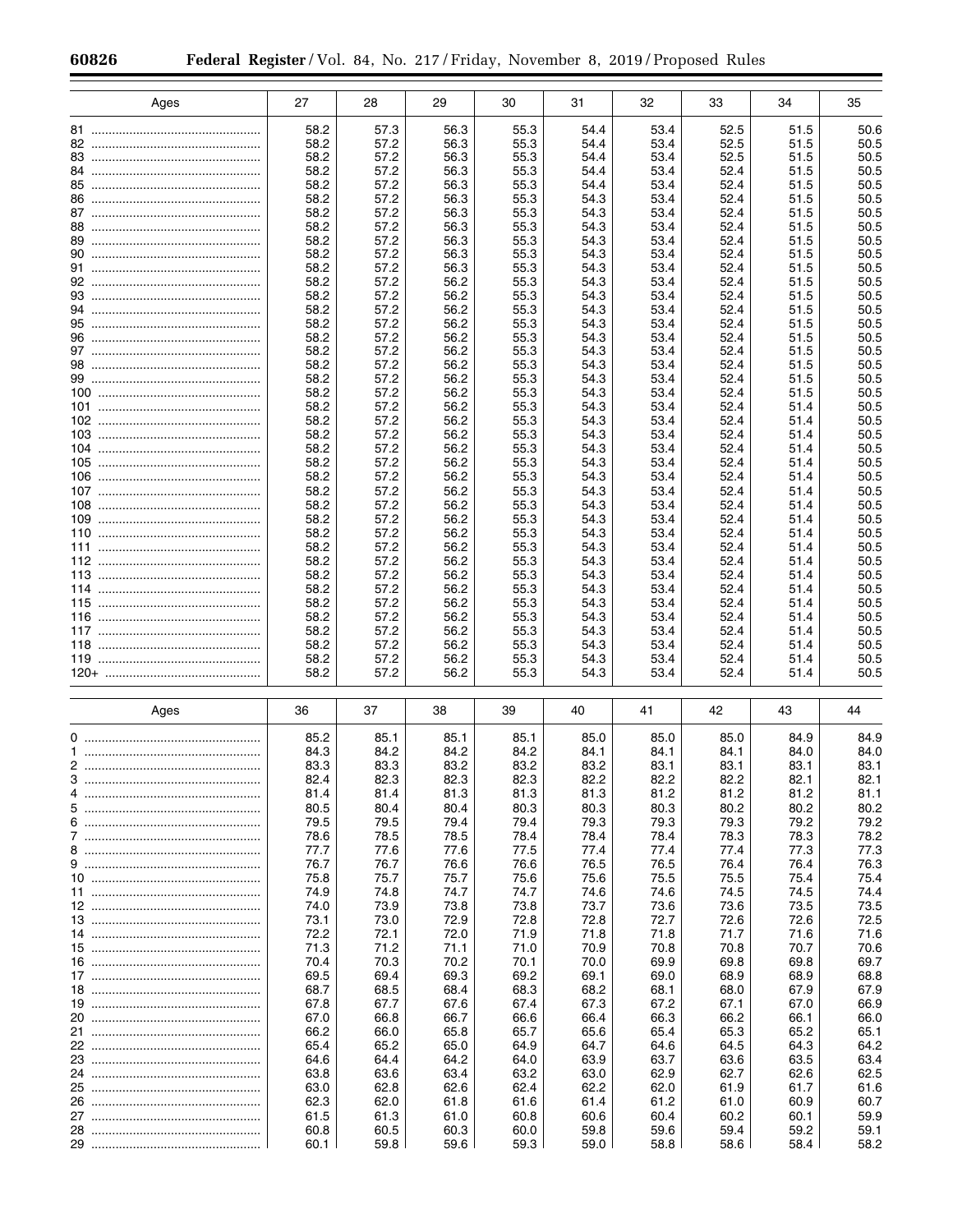|    | Ages | 36           | 37           | 38           | 39           | 40           | 41           | 42           | 43           | 44           |
|----|------|--------------|--------------|--------------|--------------|--------------|--------------|--------------|--------------|--------------|
|    |      |              |              |              |              |              |              |              |              |              |
|    |      | 59.5         | 59.2         | 58.9         | 58.6         | 58.3         | 58.1         | 57.8         | 57.6         | 57.4         |
|    |      | 58.8<br>58.2 | 58.5<br>57.9 | 58.2<br>57.5 | 57.9<br>57.2 | 57.6<br>56.9 | 57.3<br>56.6 | 57.1<br>56.3 | 56.8<br>56.1 | 56.6<br>55.9 |
|    |      | 57.6         | 57.2         | 56.9         | 56.5         | 56.2         | 55.9         | 55.6         | 55.3         | 55.1         |
|    |      | 57.1         | 56.7         | 56.3         | 55.9         | 55.5         | 55.2         | 54.9         | 54.6         | 54.4         |
|    |      | 56.6         | 56.1         | 55.7         | 55.3         | 54.9         | 54.5         | 54.2         | 53.9         | 53.6         |
|    |      | 56.0         | 55.6         | 55.1         | 54.7         | 54.3         | 53.9         | 53.6         | 53.2         | 52.9         |
|    |      | 55.6         | 55.1         | 54.6         | 54.1         | 53.7         | 53.3         | 52.9         | 52.6         | 52.2         |
|    |      | 55.1<br>54.7 | 54.6<br>54.1 | 54.1<br>53.6 | 53.6<br>53.1 | 53.1<br>52.6 | 52.7<br>52.1 | 52.3<br>51.7 | 51.9<br>51.3 | 51.6<br>50.9 |
|    |      | 54.3         | 53.7         | 53.1         | 52.6         | 52.1         | 51.6         | 51.2         | 50.7         | 50.3         |
|    |      | 53.9         | 53.3         | 52.7         | 52.1         | 51.6         | 51.1         | 50.6         | 50.2         | 49.7         |
|    |      | 53.6         | 52.9         | 52.3         | 51.7         | 51.2         | 50.6         | 50.1         | 49.6         | 49.2         |
|    |      | 53.2         | 52.6         | 51.9         | 51.3         | 50.7         | 50.2         | 49.6         | 49.1         | 48.6         |
|    |      | 52.9         | 52.2         | 51.6         | 50.9         | 50.3         | 49.7         | 49.2         | 48.6         | 48.1         |
|    |      | 52.6<br>52.4 | 51.9<br>51.7 | 51.3<br>50.9 | 50.6<br>50.3 | 50.0<br>49.6 | 49.3<br>49.0 | 48.7<br>48.3 | 48.2<br>47.8 | 47.7<br>47.2 |
|    |      | 52.1         | 51.4         | 50.7         | 50.0         | 49.3         | 48.6         | 48.0         | 47.4         | 46.8         |
|    |      | 51.9         | 51.2         | 50.4         | 49.7         | 49.0         | 48.3         | 47.6         | 47.0         | 46.4         |
| 49 |      | 51.7         | 50.9         | 50.2         | 49.4         | 48.7         | 48.0         | 47.3         | 46.6         | 46.0         |
|    |      | 51.5         | 50.7         | 49.9         | 49.2         | 48.4         | 47.7         | 47.0         | 46.3         | 45.7         |
| 51 |      | 51.4         | 50.5         | 49.7         | 49.0         | 48.2         | 47.5         | 46.7         | 46.0         | 45.3         |
|    |      | 51.2<br>51.0 | 50.4<br>50.2 | 49.6<br>49.4 | 48.8<br>48.6 | 48.0<br>47.8 | 47.2<br>47.0 | 46.5<br>46.2 | 45.7<br>45.5 | 45.0<br>44.8 |
| 54 |      | 50.9         | 50.1         | 49.2         | 48.4         | 47.6         | 46.8         | 46.0         | 45.3         | 44.5         |
|    |      | 50.8         | 49.9         | 49.1         | 48.2         | 47.4         | 46.6         | 45.8         | 45.0         | 44.3         |
|    |      | 50.7         | 49.8         | 48.9         | 48.1         | 47.3         | 46.4         | 45.6         | 44.8         | 44.1         |
|    |      | 50.6         | 49.7         | 48.8         | 48.0         | 47.1         | 46.3         | 45.5         | 44.7         | 43.9         |
|    |      | 50.5         | 49.6         | 48.7         | 47.8         | 47.0         | 46.1         | 45.3         | 44.5         | 43.7         |
|    |      | 50.4<br>50.3 | 49.5<br>49.4 | 48.6<br>48.5 | 47.7<br>47.6 | 46.9<br>46.8 | 46.0<br>45.9 | 45.2<br>45.0 | 44.3<br>44.2 | 43.5<br>43.4 |
|    |      | 50.2         | 49.3         | 48.4         | 47.5         | 46.7         | 45.8         | 44.9         | 44.1         | 43.2         |
|    |      | 50.2         | 49.3         | 48.4         | 47.5         | 46.6         | 45.7         | 44.8         | 43.9         | 43.1         |
|    |      | 50.1         | 49.2         | 48.3         | 47.4         | 46.5         | 45.6         | 44.7         | 43.8         | 43.0         |
|    |      | 50.0         | 49.1         | 48.2         | 47.3         | 46.4         | 45.5         | 44.6         | 43.7         | 42.9         |
|    |      | 50.0         | 49.1         | 48.2         | 47.2         | 46.3         | 45.4         | 44.5         | 43.6         | 42.8         |
|    |      | 50.0<br>49.9 | 49.0<br>49.0 | 48.1<br>48.0 | 47.2<br>47.1 | 46.3<br>46.2 | 45.4<br>45.3 | 44.5<br>44.4 | 43.6<br>43.5 | 42.7<br>42.6 |
|    |      | 49.9         | 48.9         | 48.0         | 47.1         | 46.2         | 45.2         | 44.3         | 43.4         | 42.5         |
|    |      | 49.8         | 48.9         | 48.0         | 47.0         | 46.1         | 45.2         | 44.3         | 43.3         | 42.4         |
|    |      | 49.8         | 48.9         | 47.9         | 47.0         | 46.1         | 45.1         | 44.2         | 43.3         | 42.4         |
|    |      | 49.8         | 48.8         | 47.9         | 47.0         | 46.0         | 45.1         | 44.2         | 43.2         | 42.3         |
|    |      | 49.7         | 48.8         | 47.9         | 46.9         | 46.0         | 45.0         | 44.1         | 43.2         | 42.3<br>42.2 |
|    |      | 49.7<br>49.7 | 48.8<br>48.8 | 47.8<br>47.8 | 46.9<br>46.9 | 45.9<br>45.9 | 45.0<br>45.0 | 44.1<br>44.0 | 43.1<br>43.1 | 42.2         |
|    |      | 49.7         | 48.7         | 47.8         | 46.8         | 45.9         | 44.9         | 44.0         | 43.1         | 42.1         |
|    |      | 49.7         | 48.7         | 47.8         | 46.8         | 45.9         | 44.9         | 44.0         | 43.0         | 42.1         |
| 77 |      | 49.6         | 48.7         | 47.7         | 46.8         | 45.8         | 44.9         | 43.9         | 43.0         | 42.1         |
| 78 |      | 49.6         | 48.7         | 47.7         | 46.8         | 45.8         | 44.9         | 43.9         | 43.0         | 42.0         |
| 79 |      | 49.6         | 48.7         | 47.7         | 46.8         | 45.8         | 44.9         | 43.9         | 43.0         | 42.0         |
|    |      | 49.6<br>49.6 | 48.7<br>48.6 | 47.7<br>47.7 | 46.7<br>46.7 | 45.8<br>45.8 | 44.8<br>44.8 | 43.9<br>43.9 | 42.9<br>42.9 | 42.0<br>42.0 |
|    |      | 49.6         | 48.6         | 47.7         | 46.7         | 45.8         | 44.8         | 43.9         | 42.9         | 42.0         |
|    |      | 49.6         | 48.6         | 47.7         | 46.7         | 45.8         | 44.8         | 43.8         | 42.9         | 41.9         |
|    |      | 49.6         | 48.6         | 47.7         | 46.7         | 45.7         | 44.8         | 43.8         | 42.9         | 41.9         |
|    |      | 49.6         | 48.6         | 47.7         | 46.7         | 45.7         | 44.8         | 43.8         | 42.9         | 41.9         |
|    |      | 49.6         | 48.6         | 47.6         | 46.7         | 45.7         | 44.8         | 43.8         | 42.9         | 41.9         |
|    |      | 49.6<br>49.6 | 48.6<br>48.6 | 47.6<br>47.6 | 46.7<br>46.7 | 45.7<br>45.7 | 44.8<br>44.8 | 43.8<br>43.8 | 42.9<br>42.8 | 41.9<br>41.9 |
|    |      | 49.6         | 48.6         | 47.6         | 46.7         | 45.7         | 44.8         | 43.8         | 42.8         | 41.9         |
|    |      | 49.5         | 48.6         | 47.6         | 46.7         | 45.7         | 44.8         | 43.8         | 42.8         | 41.9         |
|    |      | 49.5         | 48.6         | 47.6         | 46.7         | 45.7         | 44.7         | 43.8         | 42.8         | 41.9         |
|    |      | 49.5         | 48.6         | 47.6         | 46.7         | 45.7         | 44.7         | 43.8         | 42.8         | 41.9         |
|    |      | 49.5         | 48.6         | 47.6         | 46.7         | 45.7         | 44.7         | 43.8         | 42.8         | 41.9         |
|    |      | 49.5         | 48.6         | 47.6         | 46.7         | 45.7         | 44.7         | 43.8         | 42.8         | 41.9         |
|    |      | 49.5<br>49.5 | 48.6<br>48.6 | 47.6<br>47.6 | 46.7<br>46.7 | 45.7<br>45.7 | 44.7<br>44.7 | 43.8<br>43.8 | 42.8<br>42.8 | 41.9<br>41.9 |
|    |      | 49.5         | 48.6         | 47.6         | 46.7         | 45.7         | 44.7         | 43.8         | 42.8         | 41.9         |
|    |      | 49.5         | 48.6         | 47.6         | 46.7         | 45.7         | 44.7         | 43.8         | 42.8         | 41.9         |
|    |      | 49.5         | 48.6         | 47.6         | 46.7         | 45.7         | 44.7         | 43.8         | 42.8         | 41.9         |
|    |      | 49.5         | 48.6         | 47.6         | 46.7         | 45.7         | 44.7         | 43.8         | 42.8         | 41.9         |
|    |      | 49.5         | 48.6         | 47.6         | 46.7         | 45.7         | 44.7         | 43.8         | 42.8         | 41.9         |
|    |      | 49.5<br>49.5 | 48.6<br>48.6 | 47.6<br>47.6 | 46.7<br>46.7 | 45.7<br>45.7 | 44.7<br>44.7 | 43.8<br>43.8 | 42.8<br>42.8 | 41.9<br>41.9 |
|    |      |              |              |              |              |              |              |              |              |              |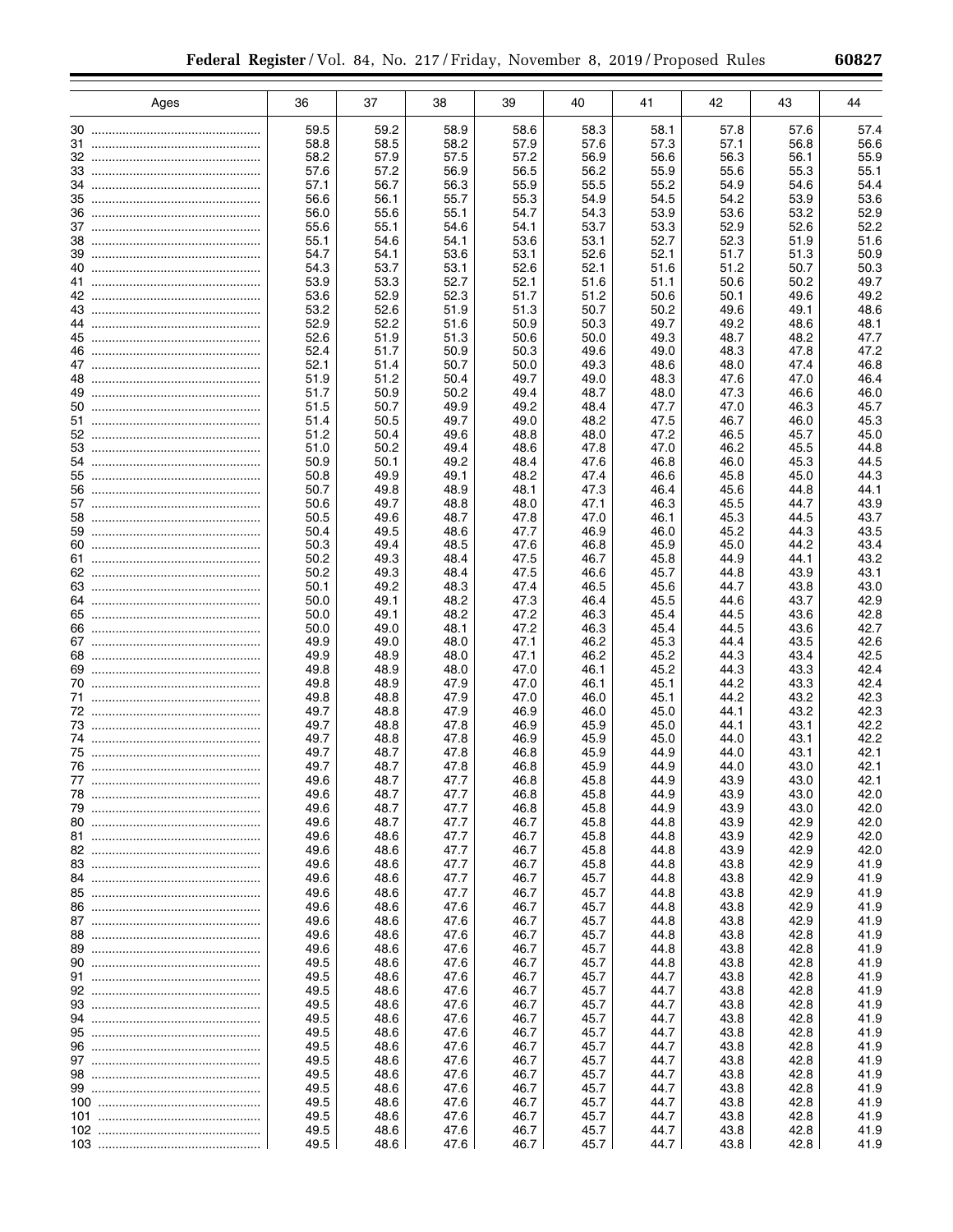| Ages | 36   | 37   | 38   | 39   | 40   | 41   | 42   | 43   | 44   |
|------|------|------|------|------|------|------|------|------|------|
|      |      |      |      |      |      |      |      |      |      |
|      | 49.5 | 48.6 | 47.6 | 46.7 | 45.7 | 44.7 | 43.8 | 42.8 | 41.9 |
|      | 49.5 | 48.6 | 47.6 | 46.7 | 45.7 | 44.7 | 43.8 | 42.8 | 41.9 |
|      | 49.5 | 48.6 | 47.6 | 46.7 | 45.7 | 44.7 | 43.8 | 42.8 | 41.9 |
|      | 49.5 | 48.6 | 47.6 | 46.7 | 45.7 | 44.7 | 43.8 | 42.8 | 41.9 |
|      | 49.5 | 48.6 | 47.6 | 46.7 | 45.7 | 44.7 | 43.8 | 42.8 | 41.9 |
|      | 49.5 | 48.6 | 47.6 | 46.6 | 45.7 | 44.7 | 43.8 | 42.8 | 41.9 |
|      | 49.5 | 48.6 | 47.6 | 46.6 | 45.7 | 44.7 | 43.8 | 42.8 | 41.9 |
|      | 49.5 | 48.6 | 47.6 | 46.6 | 45.7 | 44.7 | 43.8 | 42.8 | 41.9 |
|      | 49.5 | 48.6 |      |      | 45.7 |      | 43.8 | 42.8 | 41.9 |
|      |      |      | 47.6 | 46.6 |      | 44.7 |      |      | 41.9 |
|      | 49.5 | 48.6 | 47.6 | 46.6 | 45.7 | 44.7 | 43.8 | 42.8 |      |
|      | 49.5 | 48.6 | 47.6 | 46.6 | 45.7 | 44.7 | 43.8 | 42.8 | 41.9 |
|      | 49.5 | 48.6 | 47.6 | 46.6 | 45.7 | 44.7 | 43.8 | 42.8 | 41.9 |
|      | 49.5 | 48.6 | 47.6 | 46.6 | 45.7 | 44.7 | 43.8 | 42.8 | 41.8 |
|      | 49.5 | 48.6 | 47.6 | 46.6 | 45.7 | 44.7 | 43.8 | 42.8 | 41.8 |
|      | 49.5 | 48.6 | 47.6 | 46.6 | 45.7 | 44.7 | 43.8 | 42.8 | 41.8 |
|      | 49.5 | 48.6 | 47.6 | 46.6 | 45.7 | 44.7 | 43.8 | 42.8 | 41.8 |
|      | 49.5 | 48.6 | 47.6 | 46.6 | 45.7 | 44.7 | 43.8 | 42.8 | 41.8 |
|      |      |      |      |      |      |      |      |      |      |
| Ages | 45   | 46   | 47   | 48   | 49   | 50   | 51   | 52   | 53   |
|      |      |      |      |      |      |      |      |      |      |
|      | 84.9 | 84.9 | 84.9 | 84.8 | 84.8 | 84.8 | 84.8 | 84.8 | 84.8 |
|      | 84.0 | 84.0 | 84.0 | 83.9 | 83.9 | 83.9 | 83.9 | 83.9 | 83.9 |
|      | 83.0 | 83.0 | 83.0 | 83.0 | 83.0 | 82.9 | 82.9 | 82.9 | 82.9 |
|      | 82.1 | 82.1 | 82.0 | 82.0 | 82.0 | 82.0 | 82.0 | 81.9 | 81.9 |
|      | 81.1 | 81.1 | 81.1 | 81.0 | 81.0 | 81.0 | 81.0 | 81.0 | 81.0 |
|      | 80.1 | 80.1 | 80.1 | 80.1 | 80.1 | 80.0 | 80.0 | 80.0 | 80.0 |
|      | 79.2 | 79.2 | 79.1 | 79.1 | 79.1 | 79.1 | 79.0 | 79.0 | 79.0 |
|      | 78.2 | 78.2 | 78.2 | 78.1 | 78.1 | 78.1 | 78.1 | 78.0 | 78.0 |
|      |      |      |      |      |      |      |      |      |      |
|      | 77.3 | 77.2 | 77.2 | 77.2 | 77.1 | 77.1 | 77.1 | 77.1 | 77.1 |
|      | 76.3 | 76.3 | 76.2 | 76.2 | 76.2 | 76.1 | 76.1 | 76.1 | 76.1 |
|      | 75.3 | 75.3 | 75.3 | 75.2 | 75.2 | 75.2 | 75.2 | 75.1 | 75.1 |
|      | 74.4 | 74.3 | 74.3 | 74.3 | 74.2 | 74.2 | 74.2 | 74.2 | 74.1 |
|      | 73.4 | 73.4 | 73.3 | 73.3 | 73.3 | 73.2 | 73.2 | 73.2 | 73.2 |
|      | 72.5 | 72.4 | 72.4 | 72.3 | 72.3 | 72.3 | 72.2 | 72.2 | 72.2 |
|      | 71.5 | 71.5 | 71.4 | 71.4 | 71.4 | 71.3 | 71.3 | 71.3 | 71.2 |
|      | 70.6 | 70.5 | 70.5 | 70.4 | 70.4 | 70.4 | 70.3 | 70.3 | 70.3 |
|      | 69.6 | 69.6 | 69.5 | 69.5 | 69.4 | 69.4 | 69.4 | 69.3 | 69.3 |
|      | 68.7 | 68.7 | 68.6 | 68.5 | 68.5 | 68.5 | 68.4 | 68.4 | 68.3 |
|      | 67.8 | 67.7 | 67.7 | 67.6 | 67.6 | 67.5 | 67.5 | 67.4 | 67.4 |
|      | 66.9 | 66.8 | 66.7 | 66.7 | 66.6 | 66.6 | 66.5 | 66.5 | 66.4 |
|      | 66.0 | 65.9 | 65.8 | 65.7 | 65.7 | 65.6 | 65.6 | 65.5 | 65.5 |
|      | 65.0 | 65.0 | 64.9 | 64.8 | 64.8 | 64.7 | 64.6 | 64.6 | 64.5 |
|      | 64.1 | 64.1 | 64.0 | 63.9 | 63.8 | 63.8 | 63.7 | 63.7 | 63.6 |
|      | 63.3 | 63.2 | 63.1 | 63.0 | 62.9 | 62.8 | 62.8 | 62.7 | 62.7 |
| 24   | 62.4 | 62.3 | 62.2 | 62.1 | 62.0 | 61.9 | 61.9 | 61.8 | 61.7 |
|      | 61.5 | 61.4 | 61.3 | 61.2 | 61.1 | 61.0 | 60.9 | 60.9 | 60.8 |
| 26   | 60.6 | 60.5 | 60.4 | 60.3 | 60.2 | 60.1 | 60.0 | 60.0 | 59.9 |
|      | 59.8 | 59.6 | 59.5 | 59.4 | 59.3 | 59.2 | 59.1 | 59.0 | 59.0 |
|      | 58.9 | 58.8 | 58.6 | 58.5 | 58.4 | 58.3 | 58.2 | 58.1 | 58.1 |
|      | 58.1 | 57.9 | 57.8 | 57.7 | 57.5 | 57.4 | 57.3 | 57.2 | 57.2 |
|      | 57.3 | 57.1 | 56.9 | 56.8 | 56.7 | 56.6 | 56.5 | 56.4 | 56.3 |
|      | 56.4 | 56.3 | 56.1 | 56.0 | 55.8 | 55.7 | 55.6 | 55.5 | 55.4 |
|      | 55.7 | 55.5 | 55.3 | 55.1 | 55.0 | 54.8 | 54.7 | 54.6 | 54.5 |
|      | 54.9 |      |      |      |      |      |      |      |      |
|      |      | 54.7 | 54.5 | 54.3 | 54.1 | 54.0 | 53.9 | 53.7 | 53.6 |
|      | 54.1 | 53.9 | 53.7 | 53.5 | 53.3 | 53.2 | 53.0 | 52.9 | 52.7 |
|      | 53.4 | 53.1 | 52.9 | 52.7 | 52.5 | 52.3 | 52.2 | 52.0 | 51.9 |
|      | 52.6 | 52.4 | 52.1 | 51.9 | 51.7 | 51.5 | 51.4 | 51.2 | 51.0 |
|      | 51.9 | 51.7 | 51.4 | 51.2 | 50.9 | 50.7 | 50.5 | 50.4 | 50.2 |
|      | 51.3 | 50.9 | 50.7 | 50.4 | 50.2 | 49.9 | 49.7 | 49.6 | 49.4 |
|      | 50.6 | 50.3 | 50.0 | 49.7 | 49.4 | 49.2 | 49.0 | 48.8 | 48.6 |
|      | 50.0 | 49.6 | 49.3 | 49.0 | 48.7 | 48.4 | 48.2 | 48.0 | 47.8 |
|      | 49.3 | 49.0 | 48.6 | 48.3 | 48.0 | 47.7 | 47.5 | 47.2 | 47.0 |
|      | 48.7 | 48.3 | 48.0 | 47.6 | 47.3 | 47.0 | 46.7 | 46.5 | 46.2 |
|      | 48.2 | 47.8 | 47.4 | 47.0 | 46.6 | 46.3 | 46.0 | 45.7 | 45.5 |
|      | 47.7 | 47.2 | 46.8 | 46.4 | 46.0 | 45.7 | 45.3 | 45.0 | 44.8 |
|      | 47.1 | 46.7 | 46.2 | 45.8 | 45.4 | 45.0 | 44.7 | 44.4 | 44.1 |
|      | 46.7 | 46.2 | 45.7 | 45.2 | 44.8 | 44.4 | 44.0 | 43.7 | 43.4 |
|      | 46.2 | 45.7 | 45.2 | 44.7 | 44.2 | 43.8 | 43.4 | 43.1 | 42.7 |
|      | 45.8 | 45.2 | 44.7 | 44.2 | 43.7 | 43.3 | 42.8 | 42.4 | 42.1 |
|      | 45.4 | 44.8 | 44.2 | 43.7 | 43.2 | 42.7 | 42.3 | 41.9 | 41.5 |
|      | 45.0 | 44.4 | 43.8 | 43.3 | 42.7 | 42.2 | 41.7 | 41.3 | 40.9 |
|      | 44.7 | 44.0 | 43.4 | 42.8 | 42.3 | 41.7 | 41.2 | 40.8 | 40.3 |
|      | 44.4 | 43.7 | 43.1 | 42.4 | 41.9 | 41.3 | 40.8 | 40.3 | 39.8 |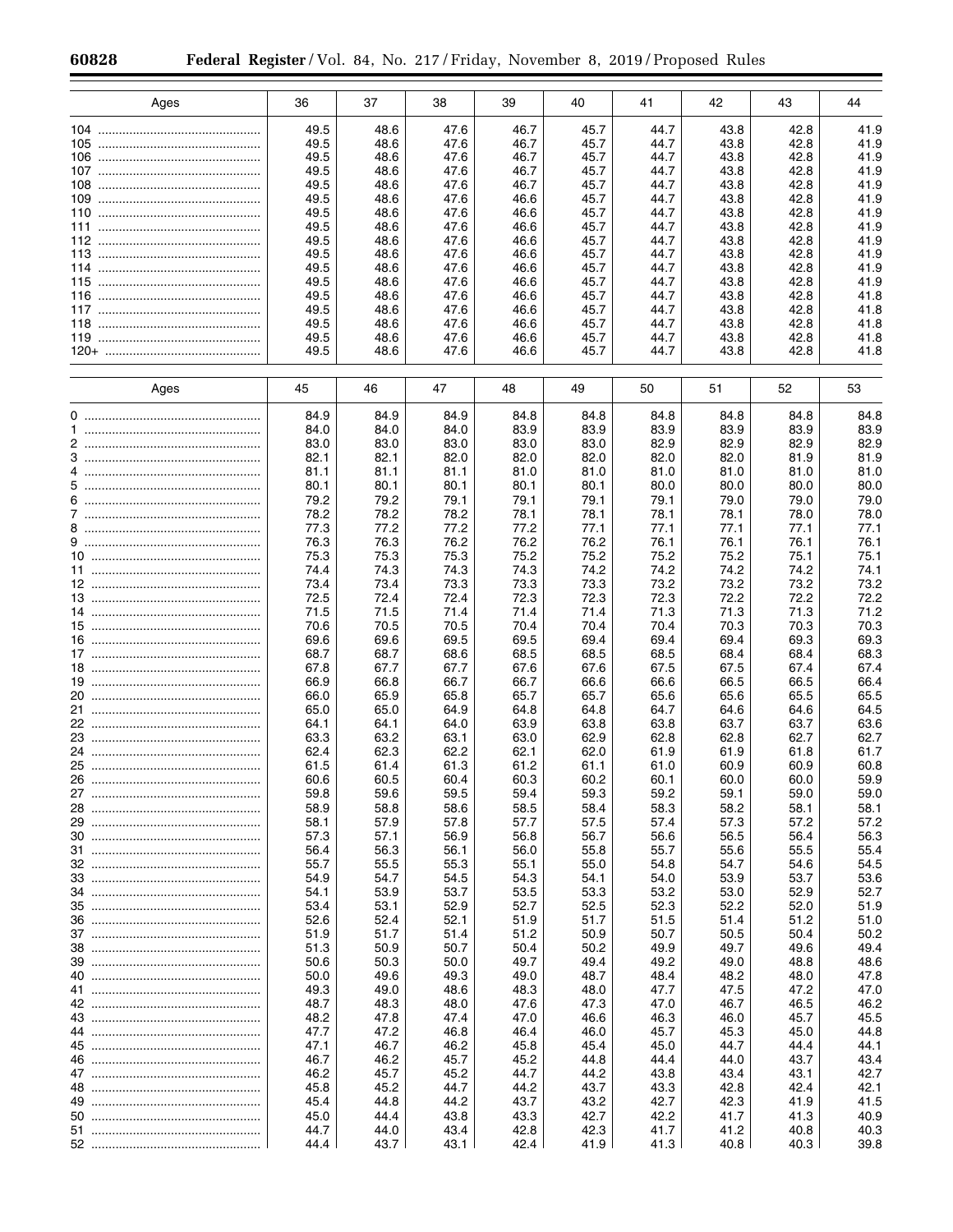|     | Ages                 | 45            | 46           | 47           | 48           | 49           | 50           | 51           | 52           | 53           |
|-----|----------------------|---------------|--------------|--------------|--------------|--------------|--------------|--------------|--------------|--------------|
|     |                      | 44.1          | 43.4         | 42.7         | 42.1         | 41.5         | 40.9         | 40.3         | 39.8         | 39.3         |
|     |                      | 43.8          | 43.1         | 42.4         | 41.7         | 41.1         | 40.5         | 39.9         | 39.3         | 38.8         |
|     |                      | 43.5          | 42.8         | 42.1         | 41.4         | 40.8         | 40.1         | 39.5         | 38.9         | 38.4         |
|     |                      | 43.3          | 42.5         | 41.8         | 41.1         | 40.4         | 39.8         | 39.1         | 38.5         | 38.0         |
|     |                      | 43.1          | 42.3         | 41.6         | 40.8         | 40.1         | 39.5         | 38.8         | 38.2         | 37.6         |
|     |                      | 42.9          | 42.1         | 41.3         | 40.6         | 39.9         | 39.2         | 38.5         | 37.8         | 37.2         |
|     |                      | 42.7          | 41.9         | 41.1         | 40.4         | 39.6         | 38.9         | 38.2         | 37.5         | 36.9         |
|     |                      | 42.5          | 41.7         | 40.9         | 40.1         | 39.4         | 38.6         | 37.9         | 37.2         | 36.6         |
|     |                      | 42.4          | 41.6         | 40.7         | 40.0         | 39.2         | 38.4         | 37.7         | 37.0         | 36.3         |
|     |                      | 42.2          | 41.4         | 40.6         | 39.8         | 39.0         | 38.2         | 37.5         | 36.7         | 36.0<br>35.8 |
|     |                      | 42.1<br>42.0  | 41.3<br>41.1 | 40.4<br>40.3 | 39.6<br>39.5 | 38.8<br>38.6 | 38.0<br>37.8 | 37.2<br>37.0 | 36.5<br>36.3 | 35.5         |
|     |                      | 41.9          | 41.0         | 40.2         | 39.3         | 38.5         | 37.7         | 36.9         | 36.1         | 35.3         |
|     |                      | 41.8          | 40.9         | 40.0         | 39.2         | 38.4         | 37.5         | 36.7         | 35.9         | 35.1         |
|     |                      | 41.7          | 40.8         | 39.9         | 39.1         | 38.2         | 37.4         | 36.6         | 35.7         | 35.0         |
|     |                      | 41.6          | 40.7         | 39.8         | 39.0         | 38.1         | 37.3         | 36.4         | 35.6         | 34.8         |
|     |                      | 41.5          | 40.6         | 39.8         | 38.9         | 38.0         | 37.1         | 36.3         | 35.5         | 34.6         |
|     |                      | 41.5          | 40.6         | 39.7         | 38.8         | 37.9         | 37.0         | 36.2         | 35.3         | 34.5         |
|     |                      | 41.4          | 40.5         | 39.6         | 38.7         | 37.8         | 36.9         | 36.1         | 35.2         | 34.4         |
|     |                      | 41.3          | 40.4         | 39.5         | 38.6         | 37.7         | 36.9         | 36.0         | 35.1         | 34.3         |
|     |                      | 41.3          | 40.4         | 39.5         | 38.6         | 37.7         | 36.8         | 35.9         | 35.0         | 34.2         |
|     |                      | 41.2          | 40.3         | 39.4         | 38.5         | 37.6         | 36.7         | 35.8         | 34.9         | 34.1         |
|     |                      | 41.2          | 40.3         | 39.4         | 38.4         | 37.5         | 36.6         | 35.7         | 34.9         | 34.0         |
|     |                      | 41.2          | 40.2         | 39.3         | 38.4         | 37.5         | 36.6         | 35.7         | 34.8         | 33.9         |
|     |                      | 41.1          | 40.2         | 39.3         | 38.4         | 37.4         | 36.5         | 35.6         | 34.7         | 33.9         |
|     |                      | 41.1          | 40.2         | 39.2         | 38.3         | 37.4         | 36.5         | 35.6         | 34.7         | 33.8         |
|     |                      | 41.1          | 40.1         | 39.2         | 38.3         | 37.4         | 36.4         | 35.5         | 34.6         | 33.7         |
|     |                      | 41.1<br>41.0  | 40.1<br>40.1 | 39.2<br>39.1 | 38.2<br>38.2 | 37.3<br>37.3 | 36.4<br>36.4 | 35.5<br>35.4 | 34.6<br>34.5 | 33.7<br>33.6 |
|     |                      | 41.0          | 40.1         | 39.1         | 38.2         | 37.3         | 36.3         | 35.4         | 34.5         | 33.6         |
|     |                      | 41.0          | 40.0         | 39.1         | 38.2         | 37.2         | 36.3         | 35.4         | 34.5         | 33.6         |
|     |                      | 41.0          | 40.0         | 39.1         | 38.1         | 37.2         | 36.3         | 35.4         | 34.4         | 33.5         |
|     |                      | 41.0          | 40.0         | 39.1         | 38.1         | 37.2         | 36.3         | 35.3         | 34.4         | 33.5         |
|     |                      | 41.0          | 40.0         | 39.1         | 38.1         | 37.2         | 36.2         | 35.3         | 34.4         | 33.5         |
|     |                      | 40.9          | 40.0         | 39.0         | 38.1         | 37.2         | 36.2         | 35.3         | 34.4         | 33.5         |
|     |                      | 40.9          | 40.0         | 39.0         | 38.1         | 37.1         | 36.2         | 35.3         | 34.4         | 33.4         |
|     |                      | 40.9          | 40.0         | 39.0         | 38.1         | 37.1         | 36.2         | 35.3         | 34.3         | 33.4         |
|     |                      | 40.9          | 40.0         | 39.0         | 38.1         | 37.1         | 36.2         | 35.3         | 34.3         | 33.4         |
|     |                      | 40.9          | 40.0         | 39.0         | 38.1         | 37.1         | 36.2         | 35.2         | 34.3         | 33.4         |
|     |                      | 40.9          | 40.0         | 39.0         | 38.1         | 37.1         | 36.2         | 35.2         | 34.3         | 33.4         |
|     |                      | 40.9          | 40.0         | 39.0         | 38.1         | 37.1         | 36.2         | 35.2         | 34.3         | 33.4         |
|     |                      | 40.9          | 40.0         | 39.0         | 38.1         | 37.1         | 36.2         | 35.2         | 34.3         | 33.4         |
|     |                      | 40.9          | 40.0         | 39.0         | 38.0         | 37.1         | 36.2         | 35.2         | 34.3         | 33.4         |
|     |                      | 40.9          | 39.9         | 39.0         | 38.0         | 37.1         | 36.2         | 35.2         | 34.3         | 33.4         |
|     |                      | 40.9<br>40.9  | 39.9<br>39.9 | 39.0<br>39.0 | 38.0<br>38.0 | 37.1<br>37.1 | 36.2<br>36.1 | 35.2<br>35.2 | 34.3<br>34.3 | 33.4<br>33.4 |
|     |                      | 40.9          | 39.9         | 39.0         | 38.0         | 37.1         | 36.1         | 35.2         | 34.3         | 33.3         |
|     | 99                   | 40.9          | 39.9         | 39.0         | 38.0         | 37.1         | 36.1         | 35.2         | 34.3         | 33.3         |
|     |                      | 40.9          | 39.9         | 39.0         | 38.0         | 37.1         | 36.1         | 35.2         | 34.3         | 33.3         |
|     |                      | 40.9          | 39.9         | 39.0         | 38.0         | 37.1         | 36.1         | 35.2         | 34.3         | 33.3         |
|     |                      | 40.9          | 39.9         | 39.0         | 38.0         | 37.1         | 36.1         | 35.2         | 34.3         | 33.3         |
|     |                      | 40.9          | 39.9         | 39.0         | 38.0         | 37.1         | 36.1         | 35.2         | 34.3         | 33.3         |
|     |                      | 40.9          | 39.9         | 39.0         | 38.0         | 37.1         | 36.1         | 35.2         | 34.3         | 33.3         |
|     |                      | 40.9          | 39.9         | 39.0         | 38.0         | 37.1         | 36.1         | 35.2         | 34.3         | 33.3         |
|     |                      | 40.9          | 39.9         | 39.0         | 38.0         | 37.1         | 36.1         | 35.2         | 34.3         | 33.3         |
|     |                      | 40.9          | 39.9         | 39.0         | 38.0         | 37.1         | 36.1         | 35.2         | 34.3         | 33.3         |
| 109 |                      | 40.9          | 39.9         | 39.0         | 38.0         | 37.1         | 36.1         | 35.2         | 34.3         | 33.3         |
| 110 |                      | 40.9          | 39.9         | 39.0         | 38.0         | 37.1         | 36.1         | 35.2         | 34.3         | 33.3         |
|     |                      | 40.9          | 39.9         | 39.0         | 38.0         | 37.1         | 36.1         | 35.2         | 34.3         | 33.3         |
|     |                      | 40.9          | 39.9         | 39.0         | 38.0         | 37.1         | 36.1         | 35.2         | 34.3         | 33.3         |
|     |                      | 40.9<br>40.9  | 39.9<br>39.9 | 39.0         | 38.0         | 37.1         | 36.1         | 35.2         | 34.3         | 33.3         |
|     |                      | 40.9          | 39.9         | 39.0<br>39.0 | 38.0<br>38.0 | 37.1<br>37.1 | 36.1<br>36.1 | 35.2<br>35.2 | 34.3<br>34.3 | 33.3<br>33.3 |
| 116 |                      | 40.9          | 39.9         | 39.0         | 38.0         | 37.1         | 36.1         | 35.2         | 34.3         | 33.3         |
|     |                      | 40.9          | 39.9         | 39.0         | 38.0         | 37.1         | 36.1         | 35.2         | 34.3         | 33.3         |
|     |                      | 40.9          | 39.9         | 39.0         | 38.0         | 37.1         | 36.1         | 35.2         | 34.3         | 33.3         |
|     |                      | 40.9          | 39.9         | 39.0         | 38.0         | 37.1         | 36.1         | 35.2         | 34.3         | 33.3         |
|     | 120+ ……………………………………… | 40.9          | 39.9         | 39.0         | 38.0         | 37.1         | 36.1         | 35.2         | 34.3         | 33.3         |
|     |                      |               |              |              |              |              |              |              |              |              |
|     | Ages                 | 54            | 55           | 56           | 57           | 58           | 59           | 60           | 61           | 62           |
|     |                      |               |              |              |              |              |              |              |              |              |
|     |                      | 84.7<br>83.9x | 84.7<br>83.8 | 84.7<br>83.8 | 84.7<br>83.8 | 84.7<br>83.8 | 84.7<br>83.8 | 84.7<br>83.8 | 84.7<br>83.8 | 84.7<br>83.8 |
|     |                      |               |              |              |              |              |              |              |              |              |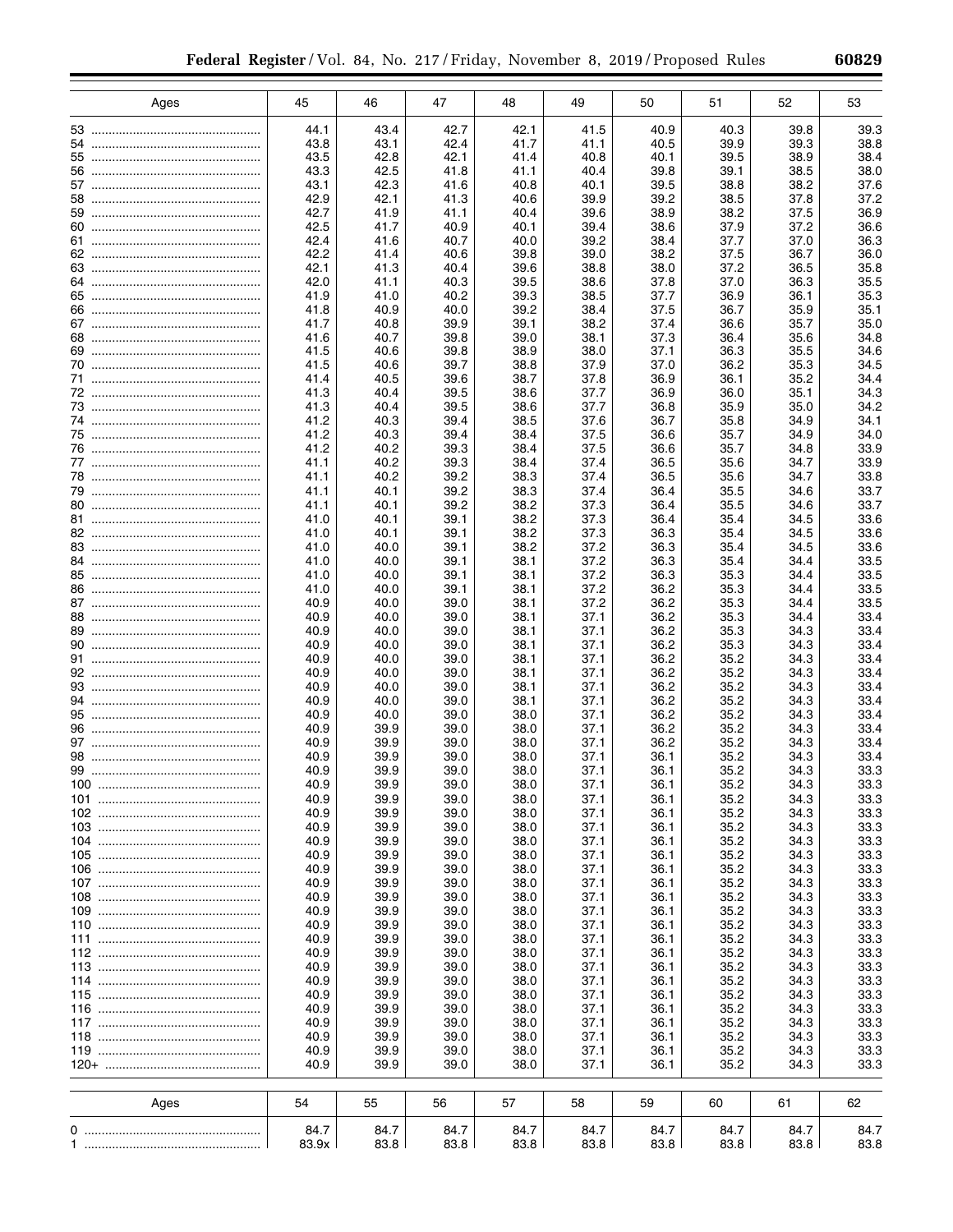| Ages | 54           | 55           | 56           | 57           | 58           | 59           | 60           | 61           | 62           |
|------|--------------|--------------|--------------|--------------|--------------|--------------|--------------|--------------|--------------|
|      | 82.9         | 82.9         | 82.9         | 82.9         | 82.8         | 82.8         | 82.8         | 82.8         | 82.8         |
| 3    | 81.9         | 81.9         | 81.9         | 81.9         | 81.9         | 81.9         | 81.8         | 81.8         | 81.8         |
|      | 80.9         | 80.9         | 80.9         | 80.9         | 80.9         | 80.9         | 80.9         | 80.9         | 80.9         |
|      | 80.0         | 79.9         | 79.9         | 79.9         | 79.9         | 79.9         | 79.9         | 79.9         | 79.9         |
|      | 79.0         | 79.0         | 79.0         | 78.9         | 78.9         | 78.9         | 78.9         | 78.9         | 78.9         |
|      | 78.0<br>77.0 | 78.0         | 78.0         | 78.0         | 78.0         | 77.9         | 77.9         | 77.9         | 77.9         |
|      | 76.1         | 77.0<br>76.0 | 77.0<br>76.0 | 77.0<br>76.0 | 77.0<br>76.0 | 77.0<br>76.0 | 76.9<br>76.0 | 76.9<br>76.0 | 76.9<br>75.9 |
|      | 75.1         | 75.1         | 75.0         | 75.0         | 75.0         | 75.0         | 75.0         | 75.0         | 75.0         |
|      | 74.1         | 74.1         | 74.1         | 74.1         | 74.0         | 74.0         | 74.0         | 74.0         | 74.0         |
|      | 73.1         | 73.1         | 73.1         | 73.1         | 73.1         | 73.0         | 73.0         | 73.0         | 73.0         |
|      | 72.2         | 72.1         | 72.1         | 72.1         | 72.1         | 72.1         | 72.1         | 72.0         | 72.0         |
|      | 71.2         | 71.2         | 71.2         | 71.1         | 71.1         | 71.1         | 71.1         | 71.1         | 71.0         |
|      | 70.2<br>69.3 | 70.2<br>69.2 | 70.2<br>69.2 | 70.2<br>69.2 | 70.1<br>69.2 | 70.1<br>69.2 | 70.1<br>69.1 | 70.1<br>69.1 | 70.1<br>69.1 |
|      | 68.3         | 68.3         | 68.3         | 68.2         | 68.2         | 68.2         | 68.2         | 68.1         | 68.1         |
|      | 67.4         | 67.3         | 67.3         | 67.3         | 67.2         | 67.2         | 67.2         | 67.2         | 67.2         |
|      | 66.4         | 66.4         | 66.3         | 66.3         | 66.3         | 66.3         | 66.2         | 66.2         | 66.2         |
|      | 65.4         | 65.4         | 65.4         | 65.3         | 65.3         | 65.3         | 65.3         | 65.2         | 65.2         |
|      | 64.5         | 64.5         | 64.4         | 64.4         | 64.4         | 64.3         | 64.3         | 64.3         | 64.3         |
|      | 63.6         | 63.5         | 63.5         | 63.4         | 63.4         | 63.4         | 63.3         | 63.3         | 63.3         |
|      | 62.6<br>61.7 | 62.6         | 62.5<br>61.6 | 62.5<br>61.5 | 62.5<br>61.5 | 62.4<br>61.5 | 62.4<br>61.4 | 62.4         | 62.3<br>61.4 |
|      | 60.7         | 61.6<br>60.7 | 60.6         | 60.6         | 60.6         | 60.5         | 60.5         | 61.4<br>60.5 | 60.4         |
|      | 59.8         | 59.8         | 59.7         | 59.7         | 59.6         | 59.6         | 59.5         | 59.5         | 59.5         |
|      | 58.9         | 58.8         | 58.8         | 58.7         | 58.7         | 58.6         | 58.6         | 58.6         | 58.5         |
|      | 58.0         | 57.9         | 57.9         | 57.8         | 57.7         | 57.7         | 57.7         | 57.6         | 57.6         |
|      | 57.1         | 57.0         | 56.9         | 56.9         | 56.8         | 56.8         | 56.7         | 56.7         | 56.6         |
|      | 56.2         | 56.1         | 56.0         | 56.0         | 55.9         | 55.8         | 55.8         | 55.7         | 55.7         |
|      | 55.3         | 55.2         | 55.1         | 55.0         | 55.0         | 54.9         | 54.9         | 54.8         | 54.8         |
|      | 54.4<br>53.5 | 54.3<br>53.4 | 54.2<br>53.3 | 54.1<br>53.2 | 54.1<br>53.2 | 54.0<br>53.1 | 53.9<br>53.0 | 53.9<br>53.0 | 53.8<br>52.9 |
|      | 52.6         | 52.5         | 52.4         | 52.3         | 52.3         | 52.2         | 52.1         | 52.1         | 52.0         |
|      | 51.8         | 51.7         | 51.6         | 51.5         | 51.4         | 51.3         | 51.2         | 51.1         | 51.1         |
|      | 50.9         | 50.8         | 50.7         | 50.6         | 50.5         | 50.4         | 50.3         | 50.2         | 50.2         |
|      | 50.1         | 49.9         | 49.8         | 49.7         | 49.6         | 49.5         | 49.4         | 49.3         | 49.3         |
|      | 49.2         | 49.1         | 48.9         | 48.8         | 48.7         | 48.6         | 48.5         | 48.4         | 48.4         |
|      | 48.4         | 48.2         | 48.1         | 48.0         | 47.8         | 47.7         | 47.6         | 47.5         | 47.5         |
| 40   | 47.6<br>46.8 | 47.4<br>46.6 | 47.3<br>46.4 | 47.1<br>46.3 | 47.0<br>46.1 | 46.9<br>46.0 | 46.8<br>45.9 | 46.7<br>45.8 | 46.6<br>45.7 |
|      | 46.0         | 45.8         | 45.6         | 45.5         | 45.3         | 45.2         | 45.0         | 44.9         | 44.8         |
|      | 45.3         | 45.0         | 44.8         | 44.7         | 44.5         | 44.3         | 44.2         | 44.1         | 43.9         |
|      | 44.5         | 44.3         | 44.1         | 43.9         | 43.7         | 43.5         | 43.4         | 43.2         | 43.1         |
|      | 43.8         | 43.5         | 43.3         | 43.1         | 42.9         | 42.7         | 42.5         | 42.4         | 42.2         |
|      | 43.1         | 42.8         | 42.5         | 42.3         | 42.1         | 41.9         | 41.7         | 41.6         | 41.4         |
|      | 42.4         | 42.1         | 41.8         | 41.6         | 41.3         | 41.1         | 40.9         | 40.7         | 40.6         |
|      | 41.7<br>41.1 | 41.4<br>40.8 | 41.1<br>40.4 | 40.8<br>40.1 | 40.6<br>39.9 | 40.4<br>39.6 | 40.1<br>39.4 | 40.0<br>39.2 | 39.8<br>39.0 |
| 50   | 40.5         | 40.1         | 39.8         | 39.5         | 39.2         | 38.9         | 38.6         | 38.4         | 38.2         |
|      | 39.9         | 39.5         | 39.1         | 38.8         | 38.5         | 38.2         | 37.9         | 37.7         | 37.5         |
|      | 39.3         | 38.9         | 38.5         | 38.2         | 37.8         | 37.5         | 37.2         | 37.0         | 36.7         |
|      | 38.8         | 38.4         | 38.0         | 37.6         | 37.2         | 36.9         | 36.6         | 36.3         | 36.0         |
|      | 38.3         | 37.9         | 37.4         | 37.0         | 36.6         | 36.2         | 35.9         | 35.6         | 35.3         |
|      | 37.9         | 37.4         | 36.9         | 36.4         | 36.0         | 35.6         | 35.3         | 34.9         | 34.6         |
|      | 37.4<br>37.0 | 36.9         | 36.4         | 35.9<br>35.4 | 35.5         | 35.1         | 34.7         | 34.3<br>33.7 | 34.0         |
|      | 36.6         | 36.4<br>36.0 | 35.9<br>35.5 | 35.0         | 35.0<br>34.5 | 34.5<br>34.0 | 34.1<br>33.6 | 33.2         | 33.4<br>32.8 |
|      | 36.2         | 35.6         | 35.1         | 34.5         | 34.0         | 33.5         | 33.1         | 32.6         | 32.2         |
|      | 35.9         | 35.3         | 34.7         | 34.1         | 33.6         | 33.1         | 32.6         | 32.1         | 31.7         |
|      | 35.6         | 34.9         | 34.3         | 33.7         | 33.2         | 32.6         | 32.1         | 31.6         | 31.2         |
|      | 35.3         | 34.6         | 34.0         | 33.4         | 32.8         | 32.2         | 31.7         | 31.2         | 30.7         |
|      | 35.0         | 34.4         | 33.7         | 33.0         | 32.4         | 31.8         | 31.3         | 30.7         | 30.2         |
|      | 34.8         | 34.1         | 33.4         | 32.7         | 32.1         | 31.5         | 30.9         | 30.3         | 29.8         |
|      | 34.6         | 33.8         | 33.1         | 32.5         | 31.8         | 31.2         | 30.5         | 30.0         | 29.4         |
|      | 34.4<br>34.2 | 33.6<br>33.4 | 32.9<br>32.7 | 32.2<br>32.0 | 31.5<br>31.3 | 30.9<br>30.6 | 30.2<br>29.9 | 29.6<br>29.3 | 29.0<br>28.7 |
|      | 34.0         | 33.2         | 32.5         | 31.7         | 31.0         | 30.3         | 29.6         | 29.0         | 28.4         |
|      | 33.8         | 33.1         | 32.3         | 31.5         | 30.8         | 30.1         | 29.4         | 28.7         | 28.1         |
|      | 33.7         | 32.9         | 32.1         | 31.3         | 30.6         | 29.9         | 29.1         | 28.5         | 27.8         |
|      | 33.6         | 32.7         | 32.0         | 31.2         | 30.4         | 29.7         | 28.9         | 28.2         | 27.5         |
|      | 33.4         | 32.6         | 31.8         | 31.0         | 30.2         | 29.5         | 28.7         | 28.0         | 27.3         |
|      | 33.3         | 32.5         | 31.7         | 30.9         | 30.1         | 29.3         | 28.6         | 27.8         | 27.1         |
|      | 33.2         | 32.4         | 31.6         | 30.7         | 29.9         | 29.2         | 28.4         | 27.6         | 26.9         |
|      | 33.1         | 32.3         | 31.5         | 30.6         | 29.8         | 29.0         | 28.2         | 27.5         | 26.7         |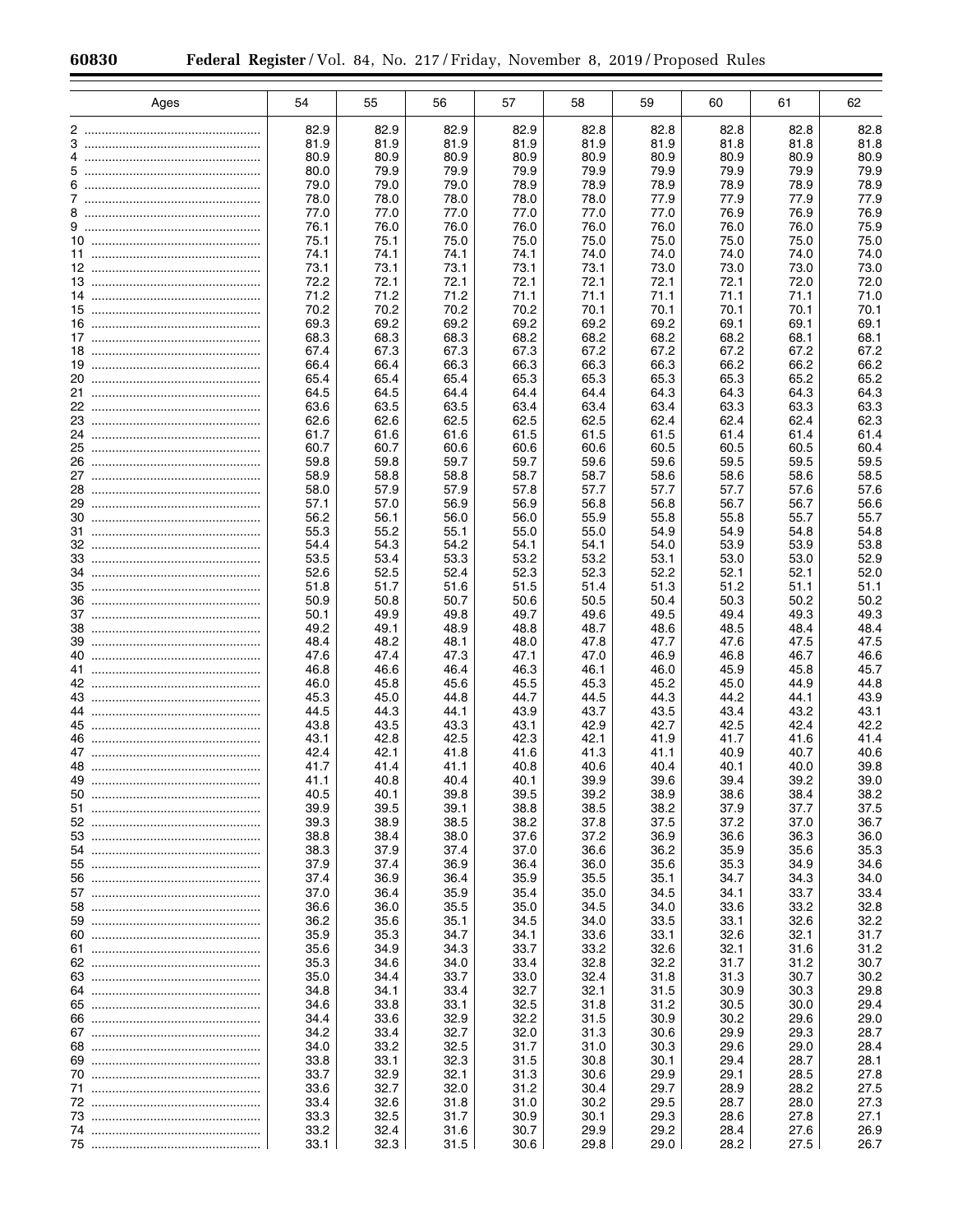| 60831 |  |  |
|-------|--|--|
|       |  |  |

|            | Ages | 54           | 55           | 56           | 57           | 58           | 59           | 60           | 61           | 62           |
|------------|------|--------------|--------------|--------------|--------------|--------------|--------------|--------------|--------------|--------------|
|            |      | 33.1         | 32.2         | 31.4         | 30.5         | 29.7         | 28.9         | 28.1         | 27.3         | 26.6         |
|            |      | 33.0         | 32.1         | 31.3         | 30.4         | 29.6         | 28.8         | 28.0         | 27.2         | 26.4         |
|            |      | 32.9         | 32.0         | 31.2         | 30.3         | 29.5         | 28.7         | 27.9         | 27.1         | 26.3         |
|            |      | 32.9         | 32.0         | 31.1         | 30.3         | 29.4         | 28.6         | 27.8         | 27.0         | 26.2         |
|            |      | 32.8         | 31.9         | 31.1         | 30.2         | 29.3         | 28.5         | 27.7         | 26.9         | 26.1         |
|            |      | 32.7<br>32.7 | 31.9<br>31.8 | 31.0<br>30.9 | 30.1<br>30.1 | 29.3<br>29.2 | 28.4<br>28.4 | 27.6<br>27.5 | 26.8<br>26.7 | 26.0<br>25.9 |
|            |      | 32.7         | 31.8         | 30.9         | 30.0         | 29.2         | 28.3         | 27.5         | 26.7         | 25.8         |
|            |      | 32.6         | 31.7         | 30.9         | 30.0         | 29.1         | 28.3         | 27.4         | 26.6         | 25.8         |
|            |      | 32.6         | 31.7         | 30.8         | 29.9         | 29.1         | 28.2         | 27.4         | 26.5         | 25.7         |
|            |      | 32.6         | 31.7         | 30.8         | 29.9         | 29.0         | 28.2         | 27.3         | 26.5         | 25.7         |
|            |      | 32.6         | 31.7         | 30.8         | 29.9         | 29.0         | 28.2         | 27.3         | 26.5         | 25.6         |
|            |      | 32.5<br>32.5 | 31.6<br>31.6 | 30.7<br>30.7 | 29.9<br>29.8 | 29.0<br>29.0 | 28.1<br>28.1 | 27.3<br>27.2 | 26.4<br>26.4 | 25.6<br>25.5 |
|            |      | 32.5         | 31.6         | 30.7         | 29.8         | 28.9         | 28.1         | 27.2         | 26.4         | 25.5         |
|            |      | 32.5         | 31.6         | 30.7         | 29.8         | 28.9         | 28.1         | 27.2         | 26.3         | 25.5         |
|            |      | 32.5         | 31.6         | 30.7         | 29.8         | 28.9         | 28.0         | 27.2         | 26.3         | 25.5         |
|            |      | 32.5         | 31.6         | 30.7         | 29.8         | 28.9         | 28.0         | 27.2         | 26.3         | 25.5         |
|            |      | 32.5         | 31.6         | 30.7         | 29.8         | 28.9         | 28.0         | 27.1         | 26.3         | 25.4         |
|            |      | 32.5         | 31.5         | 30.6         | 29.8         | 28.9         | 28.0         | 27.1         | 26.3         | 25.4         |
|            |      | 32.4<br>32.4 | 31.5<br>31.5 | 30.6<br>30.6 | 29.7<br>29.7 | 28.9<br>28.9 | 28.0<br>28.0 | 27.1<br>27.1 | 26.3<br>26.3 | 25.4<br>25.4 |
|            |      | 32.4         | 31.5         | 30.6         | 29.7         | 28.8         | 28.0         | 27.1         | 26.2         | 25.4         |
|            |      | 32.4         | 31.5         | 30.6         | 29.7         | 28.8         | 28.0         | 27.1         | 26.2         | 25.4         |
|            |      | 32.4         | 31.5         | 30.6         | 29.7         | 28.8         | 28.0         | 27.1         | 26.2         | 25.4         |
|            |      | 32.4         | 31.5         | 30.6         | 29.7         | 28.8         | 28.0         | 27.1         | 26.2         | 25.4         |
|            |      | 32.4         | 31.5         | 30.6         | 29.7         | 28.8         | 28.0         | 27.1         | 26.2         | 25.4         |
| 103<br>104 |      | 32.4<br>32.4 | 31.5         | 30.6<br>30.6 | 29.7<br>29.7 | 28.8<br>28.8 | 27.9<br>27.9 | 27.1<br>27.1 | 26.2<br>26.2 | 25.4<br>25.4 |
| 105        |      | 32.4         | 31.5<br>31.5 | 30.6         | 29.7         | 28.8         | 27.9         | 27.1         | 26.2         | 25.4         |
| 106        |      | 32.4         | 31.5         | 30.6         | 29.7         | 28.8         | 27.9         | 27.1         | 26.2         | 25.4         |
|            |      | 32.4         | 31.5         | 30.6         | 29.7         | 28.8         | 27.9         | 27.1         | 26.2         | 25.4         |
| 108        |      | 32.4         | 31.5         | 30.6         | 29.7         | 28.8         | 27.9         | 27.1         | 26.2         | 25.4         |
| 109        |      | 32.4         | 31.5         | 30.6         | 29.7         | 28.8         | 27.9         | 27.1         | 26.2         | 25.4         |
| 110        |      | 32.4         | 31.5         | 30.6         | 29.7         | 28.8         | 27.9         | 27.1         | 26.2         | 25.4         |
|            |      | 32.4<br>32.4 | 31.5<br>31.5 | 30.6<br>30.6 | 29.7<br>29.7 | 28.8<br>28.8 | 27.9<br>27.9 | 27.1<br>27.1 | 26.2<br>26.2 | 25.4<br>25.4 |
| 113        |      | 32.4         | 31.5         | 30.6         | 29.7         | 28.8         | 27.9         | 27.1         | 26.2         | 25.4         |
| 114        |      | 32.4         | 31.5         | 30.6         | 29.7         | 28.8         | 27.9         | 27.1         | 26.2         | 25.4         |
| 115        |      | 32.4         | 31.5         | 30.6         | 29.7         | 28.8         | 27.9         | 27.1         | 26.2         | 25.4         |
| 116        |      | 32.4         | 31.5         | 30.6         | 29.7         | 28.8         | 27.9         | 27.1         | 26.2         | 25.3         |
|            |      | 32.4         | 31.5         | 30.6         | 29.7         | 28.8         | 27.9         | 27.1         | 26.2         | 25.3         |
| 118        |      | 32.4<br>32.4 | 31.5<br>31.5 | 30.6<br>30.6 | 29.7<br>29.7 | 28.8<br>28.8 | 27.9<br>27.9 | 27.1<br>27.1 | 26.2<br>26.2 | 25.3<br>25.3 |
|            |      | 32.4         | 31.5         | 30.6         | 29.7         | 28.8         | 27.9         | 27.1         | 26.2         | 25.3         |
|            |      |              |              |              |              |              |              |              |              |              |
|            | Ages | 63           | 64           | 65           | 66           | 67           | 68           | 69           | 70           | 71           |
|            |      | 84.6         | 84.6         | 84.6         | 84.6         | 84.6         | 84.6         | 84.6         | 84.6         | 84.6         |
|            |      | 83.8<br>82.8 | 83.8<br>82.8 | 83.8<br>82.8 | 83.7<br>82.8 | 83.7<br>82.8 | 83.7<br>82.8 | 83.7<br>82.8 | 83.7<br>82.8 | 83.7<br>82.8 |
|            |      | 81.8         | 81.8         | 81.8         | 81.8         | 81.8         | 81.8         | 81.8         | 81.8         | 81.8         |
| 4          |      | 80.8         | 80.8         | 80.8         | 80.8         | 80.8         | 80.8         | 80.8         | 80.8         | 80.8         |
|            |      | 79.9         | 79.9         | 79.8         | 79.8         | 79.8         | 79.8         | 79.8         | 79.8         | 79.8         |
|            |      | 78.9         | 78.9         | 78.9         | 78.9         | 78.8         | 78.8         | 78.8         | 78.8         | 78.8         |
|            |      | 77.9         | 77.9         | 77.9         | 77.9         | 77.9         | 77.9         | 77.9         | 77.8         | 77.8         |
|            |      | 76.9         | 76.9         | 76.9         | 76.9         | 76.9         | 76.9         | 76.9         | 76.9         | 76.9         |
|            |      | 75.9<br>75.0 | 75.9<br>74.9 | 75.9<br>74.9 | 75.9<br>74.9 | 75.9<br>74.9 | 75.9<br>74.9 | 75.9<br>74.9 | 75.9<br>74.9 | 75.9<br>74.9 |
|            |      | 74.0         | 74.0         | 73.9         | 73.9         | 73.9         | 73.9         | 73.9         | 73.9         | 73.9         |
|            |      | 73.0         | 73.0         | 73.0         | 73.0         | 72.9         | 72.9         | 72.9         | 72.9         | 72.9         |
|            |      | 72.0         | 72.0         | 72.0         | 72.0         | 72.0         | 72.0         | 71.9         | 71.9         | 71.9         |
|            |      | 71.0         | 71.0         | 71.0         | 71.0         | 71.0         | 71.0         | 71.0         | 71.0         | 70.9         |
|            |      | 70.1         | 70.0         | 70.0         | 70.0         | 70.0         | 70.0         | 70.0         | 70.0         | 70.0         |
|            |      | 69.1         | 69.1         | 69.1         | 69.0         | 69.0         | 69.0         | 69.0         | 69.0         | 69.0         |
|            |      | 68.1<br>67.1 | 68.1<br>67.1 | 68.1<br>67.1 | 68.1<br>67.1 | 68.1<br>67.1 | 68.0<br>67.1 | 68.0<br>67.1 | 68.0<br>67.0 | 68.0<br>67.0 |
|            |      | 66.2         | 66.2         | 66.1         | 66.1         | 66.1         | 66.1         | 66.1         | 66.1         | 66.1         |
|            |      | 65.2         | 65.2         | 65.2         | 65.2         | 65.1         | 65.1         | 65.1         | 65.1         | 65.1         |
|            |      | 64.2         | 64.2         | 64.2         | 64.2         | 64.2         | 64.2         | 64.1         | 64.1         | 64.1         |
|            |      | 63.3         | 63.3         | 63.2         | 63.2         | 63.2         | 63.2         | 63.2         | 63.2         | 63.1         |
|            |      | 62.3         | 62.3         | 62.3         | 62.2         | 62.2         | 62.2         | 62.2         | 62.2         | 62.2         |
|            |      | 61.4         | 61.3         | 61.3         | 61.3         | 61.3         | 61.3         | 61.2         | 61.2         | 61.2         |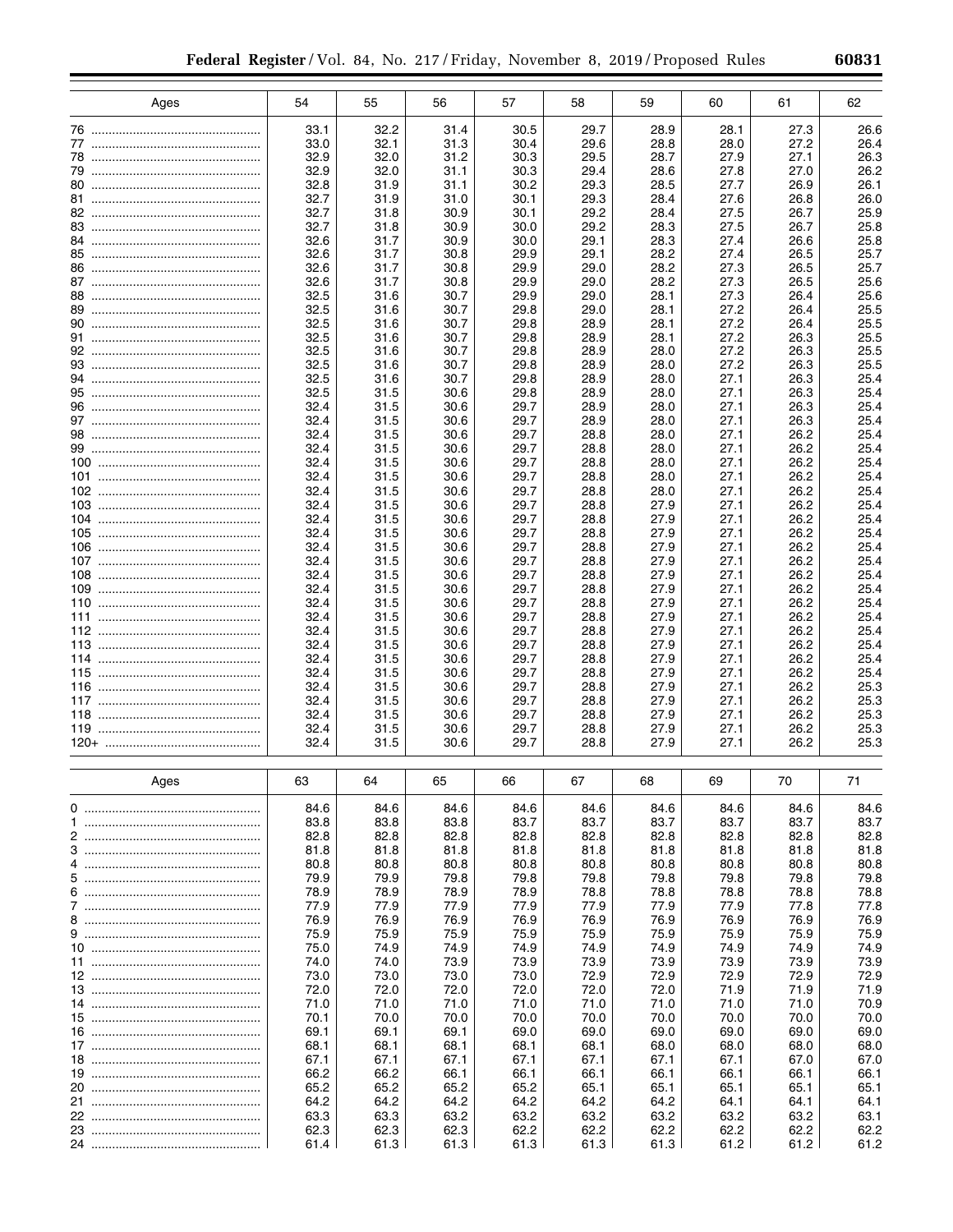|    | Ages | 63           | 64           | 65           | 66           | 67           | 68           | 69           | 70           | 71           |
|----|------|--------------|--------------|--------------|--------------|--------------|--------------|--------------|--------------|--------------|
|    |      |              |              |              |              |              |              |              |              |              |
|    |      | 60.4         | 60.4         | 60.3         | 60.3         | 60.3         | 60.3         | 60.3         | 60.3         | 60.2         |
| 26 |      | 59.4         | 59.4         | 59.4         | 59.4         | 59.3         | 59.3         | 59.3         | 59.3         | 59.3         |
| 28 |      | 58.5<br>57.5 | 58.5         | 58.4<br>57.5 | 58.4<br>57.5 | 58.4         | 58.4<br>57.4 | 58.4         | 58.3         | 58.3<br>57.4 |
|    |      | 56.6         | 57.5<br>56.6 | 56.5         | 56.5         | 57.4<br>56.5 | 56.5         | 57.4<br>56.4 | 57.4<br>56.4 | 56.4         |
| 30 |      | 55.7         | 55.6         | 55.6         | 55.6         | 55.5         | 55.5         | 55.5         | 55.5         | 55.5         |
|    |      | 54.7         | 54.7         | 54.7         | 54.6         | 54.6         | 54.6         | 54.5         | 54.5         | 54.5         |
|    |      | 53.8         | 53.8         | 53.7         | 53.7         | 53.7         | 53.6         | 53.6         | 53.6         | 53.6         |
|    |      | 52.9         | 52.8         | 52.8         | 52.7         | 52.7         | 52.7         | 52.7         | 52.6         | 52.6         |
|    |      | 51.9         | 51.9         | 51.9         | 51.8         | 51.8         | 51.7         | 51.7         | 51.7         | 51.7         |
|    |      | 51.0         | 51.0         | 50.9         | 50.9         | 50.8         | 50.8         | 50.8         | 50.7         | 50.7         |
|    |      | 50.1         | 50.0         | 50.0         | 50.0         | 49.9         | 49.9         | 49.8         | 49.8         | 49.8         |
|    |      | 49.2         | 49.1         | 49.1         | 49.0         | 49.0         | 48.9         | 48.9         | 48.9         | 48.8         |
|    |      | 48.3         | 48.2         | 48.2         | 48.1         | 48.0         | 48.0         | 48.0         | 47.9         | 47.9         |
|    |      | 47.4<br>46.5 | 47.3<br>46.4 | 47.2<br>46.3 | 47.2<br>46.3 | 47.1<br>46.2 | 47.1<br>46.2 | 47.0<br>46.1 | 47.0         | 47.0<br>46.0 |
|    |      | 45.6         | 45.5         | 45.4         | 45.4         | 45.3         | 45.2         | 45.2         | 46.1<br>45.1 | 45.1         |
|    |      | 44.7         | 44.6         | 44.5         | 44.5         | 44.4         | 44.3         | 44.3         | 44.2         | 44.2         |
|    |      | 43.8         | 43.7         | 43.6         | 43.6         | 43.5         | 43.4         | 43.3         | 43.3         | 43.2         |
|    |      | 43.0         | 42.9         | 42.8         | 42.7         | 42.6         | 42.5         | 42.4         | 42.4         | 42.3         |
|    |      | 42.1         | 42.0         | 41.9         | 41.8         | 41.7         | 41.6         | 41.5         | 41.5         | 41.4         |
|    |      | 41.3         | 41.1         | 41.0         | 40.9         | 40.8         | 40.7         | 40.6         | 40.6         | 40.5         |
|    |      | 40.4         | 40.3         | 40.2         | 40.0         | 39.9         | 39.8         | 39.8         | 39.7         | 39.6         |
|    |      | 39.6         | 39.5         | 39.3         | 39.2         | 39.1         | 39.0         | 38.9         | 38.8         | 38.7         |
|    |      | 38.8         | 38.6         | 38.5         | 38.4         | 38.2         | 38.1         | 38.0         | 37.9         | 37.8         |
|    |      | 38.0         | 37.8         | 37.7         | 37.5         | 37.4         | 37.3         | 37.1         | 37.0         | 36.9         |
|    |      | 37.2         | 37.0         | 36.9         | 36.7         | 36.6         | 36.4         | 36.3         | 36.2         | 36.1         |
|    |      | 36.5<br>35.8 | 36.3<br>35.5 | 36.1<br>35.3 | 35.9<br>35.1 | 35.7<br>35.0 | 35.6<br>34.8 | 35.5<br>34.6 | 35.3<br>34.5 | 35.2<br>34.4 |
|    |      | 35.0         | 34.8         | 34.6         | 34.4         | 34.2         | 34.0         | 33.8         | 33.7         | 33.6         |
|    |      | 34.4         | 34.1         | 33.8         | 33.6         | 33.4         | 33.2         | 33.1         | 32.9         | 32.7         |
|    |      | 33.7         | 33.4         | 33.1         | 32.9         | 32.7         | 32.5         | 32.3         | 32.1         | 32.0         |
|    |      | 33.0         | 32.7         | 32.5         | 32.2         | 32.0         | 31.7         | 31.5         | 31.3         | 31.2         |
|    |      | 32.4         | 32.1         | 31.8         | 31.5         | 31.3         | 31.0         | 30.8         | 30.6         | 30.4         |
|    |      | 31.8         | 31.5         | 31.2         | 30.9         | 30.6         | 30.3         | 30.1         | 29.9         | 29.7         |
|    |      | 31.3         | 30.9         | 30.5         | 30.2         | 29.9         | 29.6         | 29.4         | 29.1         | 28.9         |
|    |      | 30.7         | 30.3         | 30.0         | 29.6         | 29.3         | 29.0         | 28.7         | 28.5         | 28.2         |
|    |      | 30.2         | 29.8         | 29.4         | 29.0         | 28.7         | 28.4         | 28.1         | 27.8         | 27.5<br>26.9 |
|    |      | 29.8<br>29.3 | 29.3<br>28.8 | 28.9<br>28.4 | 28.5<br>28.0 | 28.1<br>27.6 | 27.8<br>27.2 | 27.4<br>26.8 | 27.1<br>26.5 | 26.2         |
|    |      | 28.9         | 28.4         | 27.9         | 27.4         | 27.0         | 26.6         | 26.3         | 25.9         | 25.6         |
|    |      | 28.5         | 28.0         | 27.4         | 27.0         | 26.5         | 26.1         | 25.7         | 25.4         | 25.0         |
|    |      | 28.1         | 27.6         | 27.0         | 26.5         | 26.1         | 25.6         | 25.2         | 24.8         | 24.4         |
|    |      | 27.8         | 27.2         | 26.6         | 26.1         | 25.6         | 25.1         | 24.7         | 24.3         | 23.9         |
|    |      | 27.4         | 26.8         | 26.3         | 25.7         | 25.2         | 24.7         | 24.2         | 23.8         | 23.4         |
|    |      | 27.1         | 26.5         | 25.9         | 25.4         | 24.8         | 24.3         | 23.8         | 23.3         | 22.9         |
| 71 |      | 26.9         | 26.2         | 25.6         | 25.0         | 24.4         | 23.9         | 23.4         | 22.9         | 22.4         |
|    |      | 26.6         | 26.0         | 25.3         | 24.7         | 24.1         | 23.5         | 23.0         | 22.5         | 22.0         |
|    |      | 26.4<br>26.2 | 25.7         | 25.0         | 24.4         | 23.8         | 23.2         | 22.6         | 22.1<br>21.7 | 21.6         |
|    |      | 26.0         | 25.5<br>25.3 | 24.8<br>24.6 | 24.1<br>23.9 | 23.5<br>23.2 | 22.9<br>22.6 | 22.3<br>22.0 | 21.4         | 21.2<br>20.8 |
|    |      | 25.8         | 25.1         | 24.4         | 23.7         | 23.0         | 22.4         | 21.7         | 21.1         | 20.5         |
|    |      | 25.7         | 24.9         | 24.2         | 23.5         | 22.8         | 22.1         | 21.5         | 20.8         | 20.2         |
|    |      | 25.5         | 24.8         | 24.0         | 23.3         | 22.6         | 21.9         | 21.2         | 20.6         | 20.0         |
|    |      | 25.4         | 24.6         | 23.9         | 23.2         | 22.4         | 21.7         | 21.0         | 20.4         | 19.7         |
|    |      | 25.3         | 24.5         | 23.8         | 23.0         | 22.3         | 21.6         | 20.9         | 20.2         | 19.5         |
|    |      | 25.2         | 24.4         | 23.6         | 22.9         | 22.1         | 21.4         | 20.7         | 20.0         | 19.3         |
|    |      | 25.1         | 24.3         | 23.5         | 22.8         | 22.0         | 21.3         | 20.5         | 19.8         | 19.1         |
|    |      | 25.0         | 24.2         | 23.4         | 22.7         | 21.9         | 21.2         | 20.4         | 19.7         | 19.0         |
|    |      | 25.0         | 24.2         | 23.4         | 22.6         | 21.8         | 21.0         | 20.3         | 19.6         | 18.8         |
|    |      | 24.9         | 24.1         | 23.3         | 22.5         | 21.7         | 21.0         | 20.2         | 19.4         | 18.7         |
|    |      | 24.8<br>24.8 | 24.0         | 23.2<br>23.2 | 22.4<br>22.4 | 21.7<br>21.6 | 20.9         | 20.1<br>20.0 | 19.3         | 18.6<br>18.5 |
|    |      | 24.8         | 24.0<br>23.9 | 23.1         | 22.3         | 21.5         | 20.8<br>20.7 | 20.0         | 19.3<br>19.2 | 18.4         |
|    |      | 24.7         | 23.9         | 23.1         | 22.3         | 21.5         | 20.7         | 19.9         | 19.1         | 18.4         |
|    |      | 24.7         | 23.9         | 23.0         | 22.2         | 21.4         | 20.6         | 19.9         | 19.1         | 18.3         |
|    |      | 24.7         | 23.8         | 23.0         | 22.2         | 21.4         | 20.6         | 19.8         | 19.0         | 18.3         |
|    |      | 24.6         | 23.8         | 23.0         | 22.2         | 21.4         | 20.6         | 19.8         | 19.0         | 18.2         |
|    |      | 24.6         | 23.8         | 23.0         | 22.2         | 21.3         | 20.5         | 19.7         | 18.9         | 18.2         |
|    |      | 24.6         | 23.8         | 22.9         | 22.1         | 21.3         | 20.5         | 19.7         | 18.9         | 18.1         |
|    |      | 24.6         | 23.8         | 22.9         | 22.1         | 21.3         | 20.5         | 19.7         | 18.9         | 18.1         |
|    |      | 24.6         | 23.7         | 22.9         | 22.1         | 21.3         | 20.5         | 19.7         | 18.9         | 18.1         |
|    |      | 24.6         | 23.7         | 22.9         | 22.1         | 21.3         | 20.5         | 19.7         | 18.9         | 18.1         |
|    |      | 24.6         | 23.7         | 22.9         | 22.1         | 21.3         | 20.4         | 19.6         | 18.8         | 18.0         |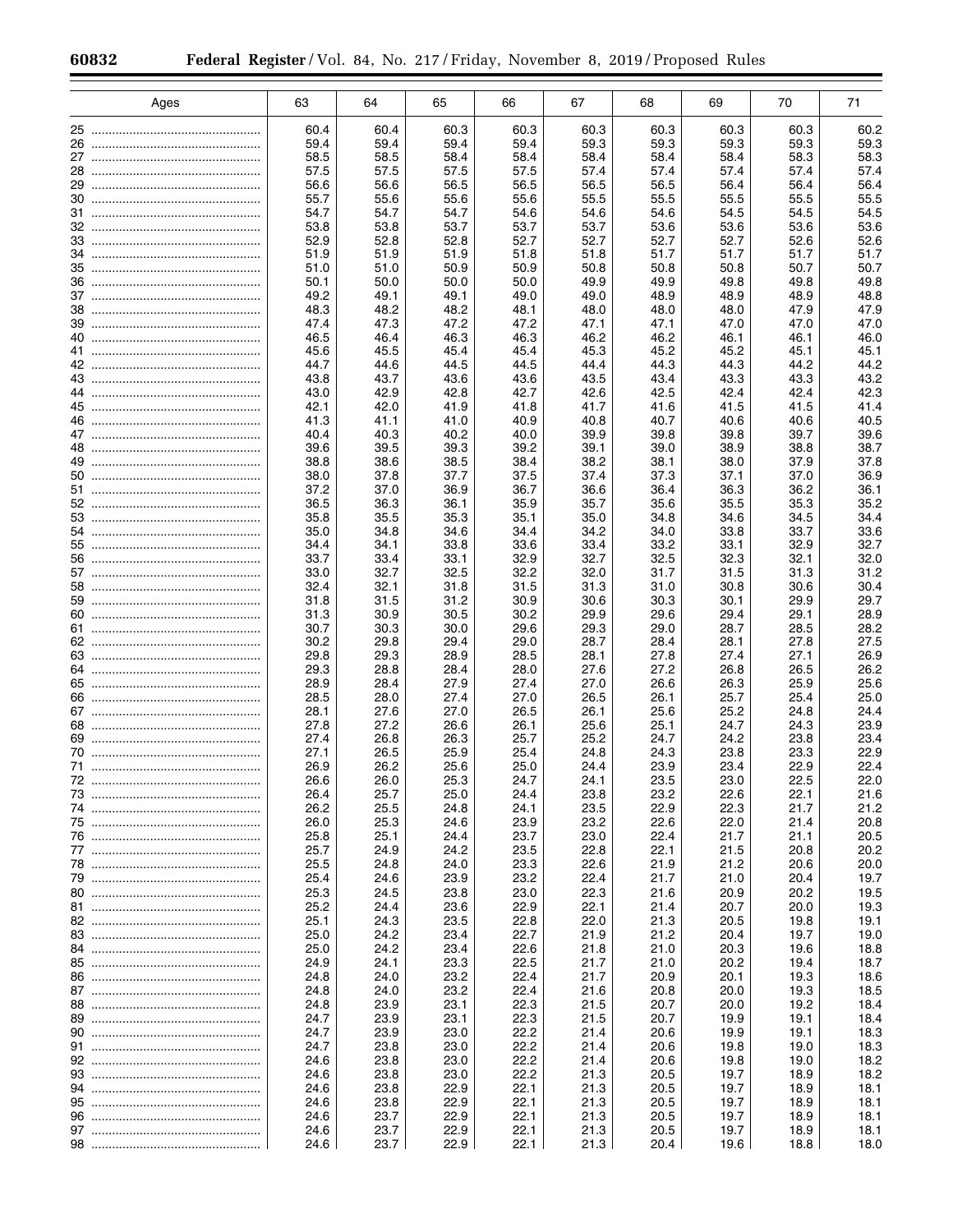| Ages       | 63           | 64           | 65           | 66           | 67           | 68           | 69           | 70           | 71           |
|------------|--------------|--------------|--------------|--------------|--------------|--------------|--------------|--------------|--------------|
|            | 24.5         | 23.7         | 22.9         | 22.1         | 21.2         | 20.4         | 19.6         | 18.8         | 18.0         |
|            | 24.5         | 23.7         | 22.9         | 22.1         | 21.2         | 20.4         | 19.6         | 18.8         | 18.0         |
|            | 24.5         | 23.7         | 22.9         | 22.0         | 21.2         | 20.4         | 19.6         | 18.8         | 18.0         |
|            | 24.5         | 23.7         | 22.9         | 22.0         | 21.2         | 20.4         | 19.6         | 18.8         | 18.0         |
| 103        | 24.5         | 23.7         | 22.9         | 22.0         | 21.2         | 20.4         | 19.6         | 18.8         | 18.0         |
| 104<br>105 | 24.5<br>24.5 | 23.7<br>23.7 | 22.9<br>22.9 | 22.0<br>22.0 | 21.2<br>21.2 | 20.4<br>20.4 | 19.6<br>19.6 | 18.8<br>18.8 | 18.0<br>18.0 |
| 106        | 24.5         | 23.7         | 22.9         | 22.0         | 21.2         | 20.4         | 19.6         | 18.8         | 18.0         |
|            | 24.5         | 23.7         | 22.8         | 22.0         | 21.2         | 20.4         | 19.6         | 18.8         | 18.0         |
| 108        | 24.5         | 23.7         | 22.8         | 22.0         | 21.2         | 20.4         | 19.6         | 18.8         | 18.0         |
| 109        | 24.5         | 23.7         | 22.8         | 22.0         | 21.2         | 20.4         | 19.6         | 18.8         | 18.0         |
| 110        | 24.5         | 23.7         | 22.8         | 22.0         | 21.2         | 20.4         | 19.6         | 18.8         | 18.0         |
|            | 24.5         | 23.7         | 22.8         | 22.0         | 21.2         | 20.4         | 19.6         | 18.8         | 18.0         |
| 112        | 24.5<br>24.5 | 23.7<br>23.7 | 22.8<br>22.8 | 22.0<br>22.0 | 21.2<br>21.2 | 20.4<br>20.4 | 19.6<br>19.6 | 18.8<br>18.8 | 18.0         |
| 114        | 24.5         | 23.7         | 22.8         | 22.0         | 21.2         | 20.4         | 19.6         | 18.8         | 18.0<br>18.0 |
|            | 24.5         | 23.7         | 22.8         | 22.0         | 21.2         | 20.4         | 19.6         | 18.8         | 18.0         |
| 116        | 24.5         | 23.7         | 22.8         | 22.0         | 21.2         | 20.4         | 19.6         | 18.8         | 18.0         |
|            | 24.5         | 23.7         | 22.8         | 22.0         | 21.2         | 20.4         | 19.6         | 18.7         | 17.9         |
| 118        | 24.5         | 23.7         | 22.8         | 22.0         | 21.2         | 20.4         | 19.6         | 18.7         | 17.9         |
|            | 24.5         | 23.6         | 22.8         | 22.0         | 21.2         | 20.4         | 19.5         | 18.7         | 17.9         |
|            | 24.5         | 23.6         | 22.8         | 22.0         | 21.2         | 20.4         | 19.5         | 18.7         | 17.9         |
| Ages       | 72           | 73           | 74           | 75           | 76           | 77           | 78           | 79           | 80           |
|            | 84.6         | 84.6         | 84.6         | 84.6         | 84.6         | 84.6         | 84.6         | 84.6         | 84.6         |
|            | 83.7         | 83.7         | 83.7         | 83.7         | 83.7         | 83.7         | 83.7         | 83.7         | 83.7         |
|            | 82.8         | 82.7         | 82.7         | 82.7         | 82.7         | 82.7         | 82.7         | 82.7         | 82.7         |
|            | 81.8         | 81.8         | 81.8         | 81.8         | 81.8         | 81.8         | 81.8         | 81.8         | 81.8         |
|            | 80.8         | 80.8         | 80.8         | 80.8         | 80.8         | 80.8         | 80.8         | 80.8         | 80.8         |
|            | 79.8<br>78.8 | 79.8<br>78.8 | 79.8<br>78.8 | 79.8<br>78.8 | 79.8<br>78.8 | 79.8<br>78.8 | 79.8<br>78.8 | 79.8<br>78.8 | 79.8<br>78.8 |
|            | 77.8         | 77.8         | 77.8         | 77.8         | 77.8         | 77.8         | 77.8         | 77.8         | 77.8         |
|            | 76.9         | 76.8         | 76.8         | 76.8         | 76.8         | 76.8         | 76.8         | 76.8         | 76.8         |
|            | 75.9         | 75.9         | 75.9         | 75.9         | 75.8         | 75.8         | 75.8         | 75.8         | 75.8         |
|            | 74.9         | 74.9         | 74.9         | 74.9         | 74.9         | 74.9         | 74.9         | 74.8         | 74.8         |
|            | 73.9         | 73.9         | 73.9         | 73.9         | 73.9         | 73.9         | 73.9         | 73.9         | 73.9         |
|            | 72.9         | 72.9         | 72.9         | 72.9         | 72.9         | 72.9         | 72.9         | 72.9         | 72.9         |
|            | 71.9         | 71.9         | 71.9         | 71.9         | 71.9         | 71.9         | 71.9         | 71.9         | 71.9         |
|            | 70.9<br>70.0 | 70.9<br>70.0 | 70.9<br>69.9 | 70.9<br>69.9 | 70.9<br>69.9 | 70.9<br>69.9 | 70.9<br>69.9 | 70.9<br>69.9 | 70.9<br>69.9 |
|            | 69.0         | 69.0         | 69.0         | 69.0         | 68.9         | 68.9         | 68.9         | 68.9         | 68.9         |
|            | 68.0         | 68.0         | 68.0         | 68.0         | 68.0         | 68.0         | 68.0         | 68.0         | 67.9         |
|            | 67.0         | 67.0         | 67.0         | 67.0         | 67.0         | 67.0         | 67.0         | 67.0         | 67.0         |
|            | 66.1         | 66.0         | 66.0         | 66.0         | 66.0         | 66.0         | 66.0         | 66.0         | 66.0         |
|            | 65.1         | 65.1         | 65.1         | 65.0         | 65.0         | 65.0         | 65.0         | 65.0         | 65.0         |
|            | 64.1         | 64.1         | 64.1         | 64.1         | 64.1         | 64.1         | 64.1         | 64.0         | 64.0         |
|            | 63.1         | 63.1         | 63.1         | 63.1         | 63.1         | 63.1         | 63.1         | 63.1         | 63.1         |
|            | 62.2<br>61.2 | 62.1<br>61.2 | 62.1<br>61.2 | 62.1<br>61.2 | 62.1<br>61.2 | 62.1<br>61.1 | 62.1<br>61.1 | 62.1<br>61.1 | 62.1<br>61.1 |
|            | 60.2         | 60.2         | 60.2         | 60.2         | 60.2         | 60.2         | 60.2         | 60.2         | 60.2         |
|            | 59.3         | 59.3         | 59.2         | 59.2         | 59.2         | 59.2         | 59.2         | 59.2         | 59.2         |
|            | 58.3         | 58.3         | 58.3         | 58.3         | 58.3         | 58.2         | 58.2         | 58.2         | 58.2         |
|            | 57.3         | 57.3         | 57.3         | 57.3         | 57.3         | 57.3         | 57.3         | 57.3         | 57.3         |
|            | 56.4         | 56.4         | 56.4         | 56.3         | 56.3         | 56.3         | 56.3         | 56.3         | 56.3         |
|            | 55.4         | 55.4         | 55.4         | 55.4         | 55.4         | 55.4         | 55.4         | 55.4         | 55.3         |
|            | 54.5         | 54.5         | 54.5         | 54.4         | 54.4         | 54.4         | 54.4         | 54.4         | 54.4<br>53.4 |
|            | 53.5<br>52.6 | 53.5<br>52.6 | 53.5<br>52.5 | 53.5<br>52.5 | 53.5<br>52.5 | 53.5<br>52.5 | 53.4<br>52.5 | 53.4<br>52.5 | 52.5         |
|            | 51.6         | 51.6         | 51.6         | 51.6         | 51.6         | 51.6         | 51.5         | 51.5         | 51.5         |
|            | 50.7         | 50.7         | 50.6         | 50.6         | 50.6         | 50.6         | 50.6         | 50.6         | 50.6         |
|            | 49.7         | 49.7         | 49.7         | 49.7         | 49.7         | 49.6         | 49.6         | 49.6         | 49.6         |
|            | 48.8         | 48.8         | 48.8         | 48.7         | 48.7         | 48.7         | 48.7         | 48.7         | 48.7         |
|            | 47.9         | 47.8         | 47.8         | 47.8         | 47.8         | 47.7         | 47.7         | 47.7         | 47.7         |
|            | 46.9         | 46.9         | 46.9         | 46.8         | 46.8         | 46.8         | 46.8         | 46.8         | 46.7         |
|            | 46.0         | 45.9         | 45.9         | 45.9         | 45.9         | 45.8         | 45.8         | 45.8         | 45.8         |
|            | 45.0<br>44.1 | 45.0<br>44.1 | 45.0<br>44.0 | 44.9<br>44.0 | 44.9<br>44.0 | 44.9<br>43.9 | 44.9<br>43.9 | 44.9<br>43.9 | 44.8<br>43.9 |
|            | 43.2         | 43.1         | 43.1         | 43.1         | 43.0         | 43.0         | 43.0         | 43.0         | 42.9         |
|            | 42.3         | 42.2         | 42.2         | 42.1         | 42.1         | 42.1         | 42.0         | 42.0         | 42.0         |
|            | 41.3         | 41.3         | 41.2         | 41.2         | 41.2         | 41.1         | 41.1         | 41.1         | 41.1         |
|            | 40.4         | 40.4         | 40.3         | 40.3         | 40.2         | 40.2         | 40.2         | 40.1         | 40.1         |
|            | 39.5         | 39.5         | 39.4         | 39.4         | 39.3         | 39.3         | 39.2         | 39.2         | 39.2         |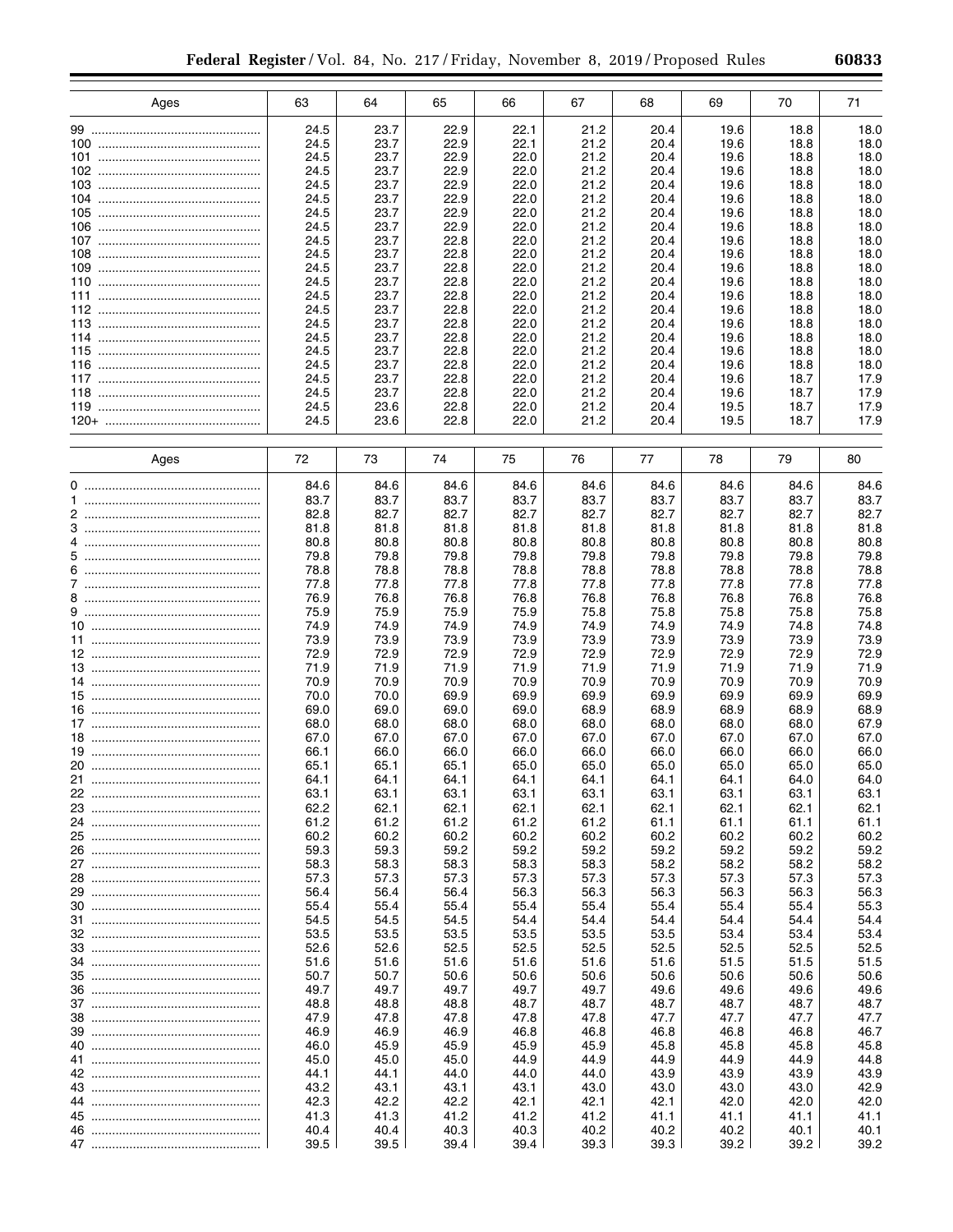|          | Ages | 72           | 73           | 74           | 75           | 76           | 77           | 78           | 79           | 80           |
|----------|------|--------------|--------------|--------------|--------------|--------------|--------------|--------------|--------------|--------------|
|          |      | 38.6         | 38.6         | 38.5         | 38.4         | 38.4         | 38.4         | 38.3         | 38.3         | 38.2         |
| 49       |      | 37.7         | 37.7         | 37.6         | 37.5         | 37.5         | 37.4         | 37.4         | 37.4         | 37.3         |
| 50       |      | 36.9         | 36.8         | 36.7         | 36.6         | 36.6         | 36.5         | 36.5         | 36.4         | 36.4         |
|          |      | 36.0         | 35.9         | 35.8         | 35.7         | 35.7         | 35.6         | 35.6         | 35.5         | 35.5         |
|          |      | 35.1         | 35.0         | 34.9         | 34.9         | 34.8         | 34.7         | 34.7         | 34.6         | 34.6         |
| 53<br>54 |      | 34.3         | 34.2<br>33.3 | 34.1         | 34.0         | 33.9<br>33.1 | 33.9         | 33.8         | 33.7<br>32.9 | 33.7         |
|          |      | 33.4<br>32.6 | 32.5         | 33.2<br>32.4 | 33.1<br>32.3 | 32.2         | 33.0<br>32.1 | 32.9<br>32.0 | 32.0         | 32.8<br>31.9 |
|          |      | 31.8         | 31.7         | 31.6         | 31.5         | 31.4         | 31.3         | 31.2         | 31.1         | 31.1         |
|          |      | 31.0         | 30.9         | 30.7         | 30.6         | 30.5         | 30.4         | 30.3         | 30.3         | 30.2         |
|          |      | 30.2         | 30.1         | 29.9         | 29.8         | 29.7         | 29.6         | 29.5         | 29.4         | 29.3         |
|          |      | 29.5         | 29.3         | 29.2         | 29.0         | 28.9         | 28.8         | 28.7         | 28.6         | 28.5         |
|          |      | 28.7         | 28.6         | 28.4         | 28.2         | 28.1         | 28.0         | 27.9         | 27.8         | 27.7         |
|          |      | 28.0         | 27.8         | 27.6         | 27.5         | 27.3         | 27.2         | 27.1         | 27.0         | 26.9         |
|          |      | 27.3         | 27.1         | 26.9         | 26.7         | 26.6         | 26.4         | 26.3         | 26.2         | 26.1         |
|          |      | 26.6<br>26.0 | 26.4<br>25.7 | 26.2<br>25.5 | 26.0<br>25.3 | 25.8<br>25.1 | 25.7<br>24.9 | 25.5<br>24.8 | 25.4<br>24.6 | 25.3<br>24.5 |
|          |      | 25.3         | 25.0         | 24.8         | 24.6         | 24.4         | 24.2         | 24.0         | 23.9         | 23.8         |
|          |      | 24.7         | 24.4         | 24.1         | 23.9         | 23.7         | 23.5         | 23.3         | 23.2         | 23.0         |
|          |      | 24.1         | 23.8         | 23.5         | 23.2         | 23.0         | 22.8         | 22.6         | 22.4         | 22.3         |
|          |      | 23.5         | 23.2         | 22.9         | 22.6         | 22.4         | 22.1         | 21.9         | 21.7         | 21.6         |
|          |      | 23.0         | 22.6         | 22.3         | 22.0         | 21.7         | 21.5         | 21.2         | 21.0         | 20.9         |
|          |      | 22.5         | 22.1         | 21.7         | 21.4         | 21.1         | 20.8         | 20.6         | 20.4         | 20.2         |
|          |      | 22.0         | 21.6         | 21.2         | 20.8         | 20.5         | 20.2         | 20.0         | 19.7         | 19.5         |
|          |      | 21.5         | 21.1         | 20.7         | 20.3         | 20.0         | 19.6         | 19.4         | 19.1         | 18.9         |
|          |      | 21.1         | 20.6         | 20.2         | 19.8         | 19.4         | 19.1         | 18.8         | 18.5         | 18.2         |
|          |      | 20.7<br>20.3 | 20.2         | 19.7         | 19.3         | 18.9         | 18.6         | 18.2         | 17.9         | 17.6         |
|          |      | 20.0         | 19.8<br>19.4 | 19.3<br>18.9 | 18.9<br>18.5 | 18.5<br>18.0 | 18.1<br>17.6 | 17.7<br>17.2 | 17.4<br>16.9 | 17.1<br>16.5 |
|          |      | 19.6         | 19.1         | 18.6         | 18.1         | 17.6         | 17.2         | 16.8         | 16.4         | 16.0         |
|          |      | 19.4         | 18.8         | 18.2         | 17.7         | 17.2         | 16.8         | 16.3         | 15.9         | 15.6         |
|          |      | 19.1         | 18.5         | 17.9         | 17.4         | 16.9         | 16.4         | 15.9         | 15.5         | 15.1         |
|          |      | 18.9         | 18.2         | 17.6         | 17.1         | 16.5         | 16.0         | 15.6         | 15.1         | 14.7         |
|          |      | 18.6         | 18.0         | 17.4         | 16.8         | 16.2         | 15.7         | 15.2         | 14.7         | 14.3         |
|          |      | 18.4         | 17.8         | 17.2         | 16.6         | 16.0         | 15.4         | 14.9         | 14.4         | 14.0         |
|          |      | 18.3         | 17.6         | 17.0         | 16.3         | 15.7         | 15.2         | 14.6         | 14.1         | 13.6         |
|          |      | 18.1         | 17.4         | 16.8         | 16.1         | 15.5         | 14.9         | 14.4         | 13.8         | 13.3         |
|          |      | 18.0<br>17.9 | 17.3<br>17.2 | 16.6<br>16.5 | 16.0<br>15.8 | 15.3<br>15.2 | 14.7<br>14.5 | 14.1<br>13.9 | 13.6<br>13.4 | 13.1<br>12.8 |
|          |      | 17.8         | 17.1         | 16.4         | 15.7         | 15.0         | 14.4         | 13.8         | 13.2         | 12.6         |
|          |      | 17.7         | 17.0         | 16.2         | 15.6         | 14.9         | 14.2         | 13.6         | 13.0         | 12.4         |
|          |      | 17.6         | 16.9         | 16.2         | 15.4         | 14.8         | 14.1         | 13.5         | 12.9         | 12.3         |
|          |      | 17.5         | 16.8         | 16.1         | 15.4         | 14.7         | 14.0         | 13.4         | 12.7         | 12.1         |
|          |      | 17.5         | 16.7         | 16.0         | 15.3         | 14.6         | 13.9         | 13.2         | 12.6         | 12.0         |
|          |      | 17.4         | 16.7         | 15.9         | 15.2         | 14.5         | 13.8         | 13.2         | 12.5         | 11.9         |
|          |      | 17.4         | 16.6         | 15.9         | 15.2         | 14.4         | 13.7         | 13.1         | 12.4         | 11.8         |
|          |      | 17.4         | 16.6         | 15.8         | 15.1         | 14.4         | 13.7         | 13.0         | 12.4         | 11.7         |
| 95       |      | 17.3<br>17.3 | 16.6<br>16.5 | 15.8<br>15.8 | 15.1<br>15.0 | 14.3<br>14.3 | 13.6<br>13.6 | 12.9<br>12.9 | 12.3<br>12.2 | 11.6<br>11.6 |
|          |      | 17.3         | 16.5         | 15.7         | 15.0         | 14.3         | 13.5         | 12.9         | 12.2         | 11.5         |
|          |      | 17.3         | 16.5         | 15.7         | 15.0         | 14.2         | 13.5         | 12.8         | 12.1         | 11.5         |
|          |      | 17.2         | 16.5         | 15.7         | 14.9         | 14.2         | 13.5         | 12.8         | 12.1         | 11.4         |
|          |      | 17.2         | 16.4         | 15.7         | 14.9         | 14.2         | 13.5         | 12.8         | 12.1         | 11.4         |
|          |      | 17.2         | 16.4         | 15.7         | 14.9         | 14.2         | 13.4         | 12.7         | 12.0         | 11.4         |
|          |      | 17.2         | 16.4         | 15.7         | 14.9         | 14.2         | 13.4         | 12.7         | 12.0         | 11.4         |
|          |      | 17.2         | 16.4         | 15.6         | 14.9         | 14.1         | 13.4         | 12.7         | 12.0         | 11.3         |
|          |      | 17.2<br>17.2 | 16.4         | 15.6         | 14.9         | 14.1<br>14.1 | 13.4<br>13.4 | 12.7         | 12.0<br>12.0 | 11.3         |
|          |      | 17.2         | 16.4<br>16.4 | 15.6<br>15.6 | 14.9<br>14.9 | 14.1         | 13.4         | 12.7<br>12.7 | 12.0         | 11.3<br>11.3 |
|          |      | 17.2         | 16.4         | 15.6         | 14.9         | 14.1         | 13.4         | 12.7         | 12.0         | 11.3         |
|          |      | 17.2         | 16.4         | 15.6         | 14.9         | 14.1         | 13.4         | 12.7         | 12.0         | 11.3         |
|          |      | 17.2         | 16.4         | 15.6         | 14.9         | 14.1         | 13.4         | 12.7         | 12.0         | 11.3         |
|          |      | 17.2         | 16.4         | 15.6         | 14.9         | 14.1         | 13.4         | 12.7         | 12.0         | 11.3         |
|          |      | 17.2         | 16.4         | 15.6         | 14.9         | 14.1         | 13.4         | 12.7         | 12.0         | 11.3         |
|          |      | 17.2         | 16.4         | 15.6         | 14.9         | 14.1         | 13.4         | 12.7         | 12.0         | 11.3         |
|          |      | 17.2         | 16.4         | 15.6         | 14.9         | 14.1         | 13.4         | 12.7         | 12.0         | 11.3         |
|          |      | 17.2         | 16.4         | 15.6         | 14.8         | 14.1         | 13.4         | 12.6         | 12.0         | 11.3         |
|          |      | 17.2         | 16.4         | 15.6         | 14.8         | 14.1         | 13.4         | 12.6         | 11.9         | 11.3         |
|          |      | 17.2<br>17.1 | 16.4         | 15.6         | 14.8         | 14.1         | 13.3<br>13.3 | 12.6         | 11.9<br>11.9 | 11.3<br>11.2 |
|          |      | 17.1         | 16.4<br>16.4 | 15.6<br>15.6 | 14.8<br>14.8 | 14.1<br>14.1 | 13.3         | 12.6<br>12.6 | 11.9         | 11.2         |
|          |      | 17.1         | 16.3         | 15.6         | 14.8         | 14.0         | 13.3         | 12.6         | 11.9         | 11.2         |
|          |      | 17.1         | 16.3         | 15.6         | 14.8         | 14.0         | 13.3         | 12.6         | 11.9         | 11.2         |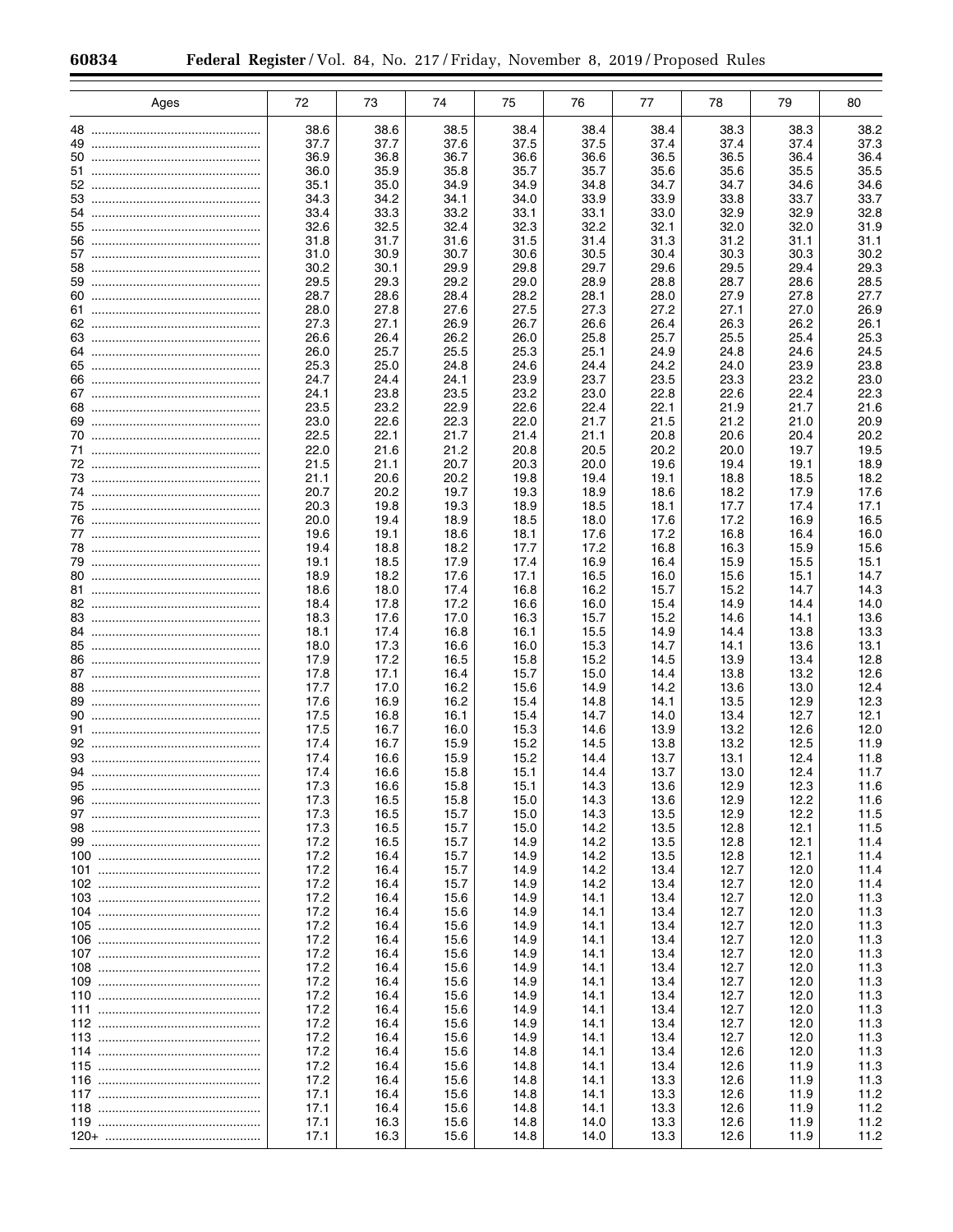| Ages | 81           | 82           | 83           | 84           | 85           | 86           | 87           | 88           | 89           |
|------|--------------|--------------|--------------|--------------|--------------|--------------|--------------|--------------|--------------|
|      | 84.6         | 84.6         | 84.6         | 84.6         | 84.6         | 84.5         | 84.5         | 84.5         | 84.5         |
|      | 83.7         | 83.7         | 83.7         | 83.7         | 83.7         | 83.7         | 83.7         | 83.7         | 83.7         |
|      | 82.7         | 82.7         | 82.7         | 82.7         | 82.7         | 82.7         | 82.7         | 82.7         | 82.7         |
|      | 81.8         | 81.7         | 81.7         | 81.7         | 81.7         | 81.7         | 81.7         | 81.7         | 81.7         |
|      | 80.8         | 80.8         | 80.8         | 80.8         | 80.8         | 80.8         | 80.8         | 80.8         | 80.8         |
|      | 79.8<br>78.8 | 79.8<br>78.8 | 79.8<br>78.8 | 79.8<br>78.8 | 79.8<br>78.8 | 79.8<br>78.8 | 79.8<br>78.8 | 79.8<br>78.8 | 79.8<br>78.8 |
|      | 77.8         | 77.8         | 77.8         | 77.8         | 77.8         | 77.8         | 77.8         | 77.8         | 77.8         |
|      | 76.8         | 76.8         | 76.8         | 76.8         | 76.8         | 76.8         | 76.8         | 76.8         | 76.8         |
|      | 75.8         | 75.8         | 75.8         | 75.8         | 75.8         | 75.8         | 75.8         | 75.8         | 75.8         |
|      | 74.8         | 74.8         | 74.8         | 74.8         | 74.8         | 74.8         | 74.8         | 74.8         | 74.8         |
|      | 73.9         | 73.9         | 73.9         | 73.8         | 73.8         | 73.8         | 73.8         | 73.8         | 73.8         |
|      | 72.9         | 72.9         | 72.9         | 72.9         | 72.9         | 72.9         | 72.9         | 72.9         | 72.9         |
|      | 71.9<br>70.9 | 71.9<br>70.9 | 71.9<br>70.9 | 71.9<br>70.9 | 71.9<br>70.9 | 71.9<br>70.9 | 71.9<br>70.9 | 71.9<br>70.9 | 71.9<br>70.9 |
|      | 69.9         | 69.9         | 69.9         | 69.9         | 69.9         | 69.9         | 69.9         | 69.9         | 69.9         |
|      | 68.9         | 68.9         | 68.9         | 68.9         | 68.9         | 68.9         | 68.9         | 68.9         | 68.9         |
|      | 67.9         | 67.9         | 67.9         | 67.9         | 67.9         | 67.9         | 67.9         | 67.9         | 67.9         |
|      | 67.0         | 67.0         | 67.0         | 67.0         | 67.0         | 67.0         | 66.9         | 66.9         | 66.9         |
|      | 66.0         | 66.0         | 66.0         | 66.0         | 66.0         | 66.0         | 66.0         | 66.0         | 66.0         |
|      | 65.0         | 65.0         | 65.0         | 65.0         | 65.0         | 65.0         | 65.0         | 65.0         | 65.0         |
|      | 64.0<br>63.1 | 64.0<br>63.1 | 64.0<br>63.0 | 64.0<br>63.0 | 64.0<br>63.0 | 64.0<br>63.0 | 64.0<br>63.0 | 64.0<br>63.0 | 64.0<br>63.0 |
|      | 62.1         | 62.1         | 62.1         | 62.1         | 62.1         | 62.1         | 62.1         | 62.1         | 62.1         |
|      | 61.1         | 61.1         | 61.1         | 61.1         | 61.1         | 61.1         | 61.1         | 61.1         | 61.1         |
|      | 60.1         | 60.1         | 60.1         | 60.1         | 60.1         | 60.1         | 60.1         | 60.1         | 60.1         |
|      | 59.2         | 59.2         | 59.2         | 59.2         | 59.2         | 59.2         | 59.1         | 59.1         | 59.1         |
|      | 58.2         | 58.2         | 58.2         | 58.2         | 58.2         | 58.2         | 58.2         | 58.2         | 58.2         |
|      | 57.3         | 57.2         | 57.2         | 57.2         | 57.2         | 57.2         | 57.2         | 57.2         | 57.2         |
|      | 56.3<br>55.3 | 56.3<br>55.3 | 56.3<br>55.3 | 56.3<br>55.3 | 56.3<br>55.3 | 56.3<br>55.3 | 56.3<br>55.3 | 56.3<br>55.3 | 56.3<br>55.3 |
|      | 54.4         | 54.4         | 54.4         | 54.4         | 54.4         | 54.3         | 54.3         | 54.3         | 54.3         |
|      | 53.4         | 53.4         | 53.4         | 53.4         | 53.4         | 53.4         | 53.4         | 53.4         | 53.4         |
|      | 52.5         | 52.5         | 52.5         | 52.4         | 52.4         | 52.4         | 52.4         | 52.4         | 52.4         |
|      | 51.5         | 51.5         | 51.5         | 51.5         | 51.5         | 51.5         | 51.5         | 51.5         | 51.5         |
|      | 50.6         | 50.5         | 50.5         | 50.5         | 50.5         | 50.5         | 50.5         | 50.5         | 50.5         |
|      | 49.6         | 49.6         | 49.6         | 49.6         | 49.6         | 49.6         | 49.6         | 49.6         | 49.6         |
|      | 48.6<br>47.7 | 48.6<br>47.7 | 48.6<br>47.7 | 48.6<br>47.7 | 48.6<br>47.7 | 48.6<br>47.6 | 48.6<br>47.6 | 48.6<br>47.6 | 48.6<br>47.6 |
|      | 46.7         | 46.7         | 46.7         | 46.7         | 46.7         | 46.7         | 46.7         | 46.7         | 46.7         |
|      | 45.8         | 45.8         | 45.8         | 45.7         | 45.7         | 45.7         | 45.7         | 45.7         | 45.7         |
|      | 44.8         | 44.8         | 44.8         | 44.8         | 44.8         | 44.8         | 44.8         | 44.8         | 44.8         |
|      | 43.9         | 43.9         | 43.8         | 43.8         | 43.8         | 43.8         | 43.8         | 43.8         | 43.8         |
|      | 42.9         | 42.9         | 42.9         | 42.9         | 42.9         | 42.9         | 42.9         | 42.8         | 42.8         |
|      | 42.0         | 42.0         | 41.9         | 41.9         | 41.9         | 41.9         | 41.9         | 41.9         | 41.9         |
|      | 41.0<br>40.1 | 41.0<br>40.1 | 41.0<br>40.0 | 41.0<br>40.0 | 41.0<br>40.0 | 41.0<br>40.0 | 40.9<br>40.0 | 40.9<br>40.0 | 40.9<br>40.0 |
|      | 39.1         | 39.1         | 39.1         | 39.1         | 39.1         | 39.1         | 39.0         | 39.0         | 39.0         |
| 48   | 38.2         | 38.2         | 38.2         | 38.1         | 38.1         | 38.1         | 38.1         | 38.1         | 38.1         |
|      | 37.3         | 37.3         | 37.2         | 37.2         | 37.2         | 37.2         | 37.2         | 37.1         | 37.1         |
|      | 36.4         | 36.3         | 36.3         | 36.3         | 36.3         | 36.2         | 36.2         | 36.2         | 36.2         |
|      | 35.4         | 35.4         | 35.4         | 35.4         | 35.3         | 35.3         | 35.3         | 35.3         | 35.3         |
|      | 34.5<br>33.6 | 34.5         | 34.5<br>33.6 | 34.4<br>33.5 | 34.4<br>33.5 | 34.4         | 34.4<br>33.5 | 34.4         | 34.3<br>33.4 |
|      | 32.7         | 33.6<br>32.7 | 32.7         | 32.6         | 32.6         | 33.5<br>32.6 | 32.6         | 33.4<br>32.5 | 32.5         |
|      | 31.9         | 31.8         | 31.8         | 31.7         | 31.7         | 31.7         | 31.7         | 31.6         | 31.6         |
|      | 31.0         | 30.9         | 30.9         | 30.9         | 30.8         | 30.8         | 30.8         | 30.7         | 30.7         |
|      | 30.1         | 30.1         | 30.0         | 30.0         | 29.9         | 29.9         | 29.9         | 29.9         | 29.8         |
|      | 29.3         | 29.2         | 29.2         | 29.1         | 29.1         | 29.0         | 29.0         | 29.0         | 29.0         |
|      | 28.4         | 28.4         | 28.3         | 28.3         | 28.2         | 28.2         | 28.2         | 28.1         | 28.1         |
|      | 27.6         | 27.5         | 27.5         | 27.4         | 27.4         | 27.3         | 27.3         | 27.3         | 27.2         |
|      | 26.8         | 26.7         | 26.7         | 26.6         | 26.5         | 26.5         | 26.5         | 26.4         | 26.4         |
|      | 26.0<br>25.2 | 25.9<br>25.1 | 25.8<br>25.0 | 25.8<br>25.0 | 25.7<br>24.9 | 25.7<br>24.8 | 25.6<br>24.8 | 25.6<br>24.8 | 25.5<br>24.7 |
|      | 24.4         | 24.3         | 24.2         | 24.2         | 24.1         | 24.0         | 24.0         | 23.9         | 23.9         |
|      | 23.6         | 23.5         | 23.4         | 23.4         | 23.3         | 23.2         | 23.2         | 23.1         | 23.1         |
|      | 22.9         | 22.8         | 22.7         | 22.6         | 22.5         | 22.4         | 22.4         | 22.3         | 22.3         |
|      | 22.1         | 22.0         | 21.9         | 21.8         | 21.7         | 21.7         | 21.6         | 21.5         | 21.5         |
|      | 21.4         | 21.3         | 21.2         | 21.0         | 21.0         | 20.9         | 20.8         | 20.7         | 20.7         |
|      | 20.7         | 20.5         | 20.4         | 20.3         | 20.2         | 20.1         | 20.0         | 20.0         | 19.9         |
|      | 20.0<br>19.3 | 19.8         | 19.7         | 19.6<br>18.8 | 19.4<br>18.7 | 19.3         | 19.3         | 19.2         | 19.1<br>18.4 |
|      | 18.6         | 19.1<br>18.4 | 19.0<br>18.3 | 18.1         | 18.0         | 18.6<br>17.9 | 18.5<br>17.8 | 18.4<br>17.7 | 17.6         |
|      | 18.0         | 17.8         | 17.6         | 17.4         | 17.3         | 17.2         | 17.1         | 17.0         | 16.9         |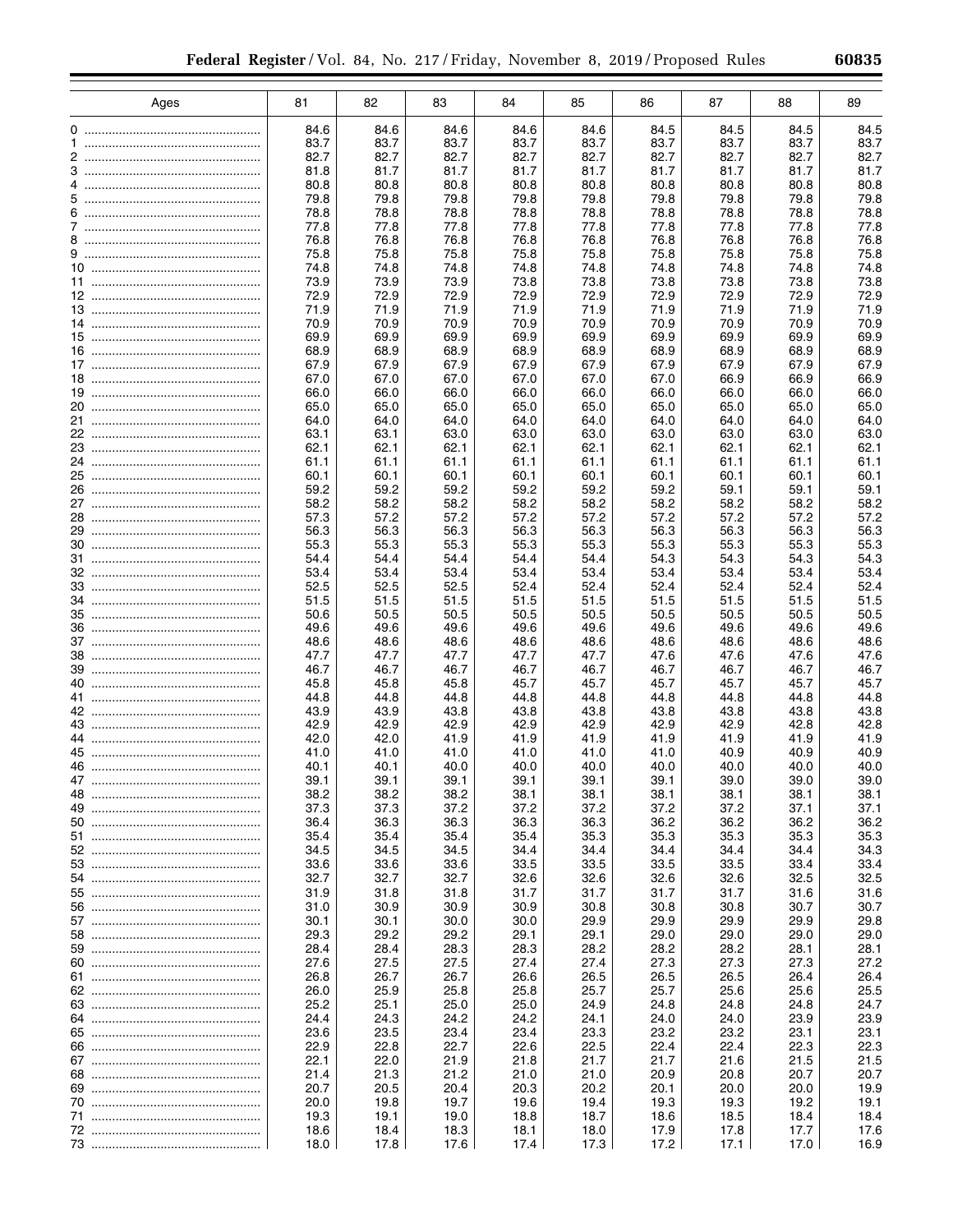| Ages       | 81           | 82           | 83           | 84           | 85           | 86           | 87           | 88           | 89           |
|------------|--------------|--------------|--------------|--------------|--------------|--------------|--------------|--------------|--------------|
|            | 17.4         | 17.2         | 17.0         | 16.8         | 16.6         | 16.5         | 16.4         | 16.2         | 16.2         |
|            | 16.8         | 16.6         | 16.3         | 16.1         | 16.0         | 15.8         | 15.7         | 15.6         | 15.4         |
|            | 16.2         | 16.0         | 15.7         | 15.5         | 15.3         | 15.2         | 15.0         | 14.9         | 14.8         |
|            | 15.7<br>15.2 | 15.4<br>14.9 | 15.2<br>14.6 | 14.9<br>14.4 | 14.7<br>14.1 | 14.5<br>13.9 | 14.4<br>13.8 | 14.2<br>13.6 | 14.1<br>13.5 |
|            | 14.7         | 14.4         | 14.1         | 13.8         | 13.6         | 13.4         | 13.2         | 13.0         | 12.9         |
|            | 14.3         | 14.0         | 13.6         | 13.3         | 13.1         | 12.8         | 12.6         | 12.4         | 12.3         |
|            | 13.9         | 13.5         | 13.2         | 12.9         | 12.6         | 12.3         | 12.1         | 11.9         | 11.7         |
|            | 13.5         | 13.1         | 12.8         | 12.4         | 12.1         | 11.9         | 11.6         | 11.4         | 11.2         |
|            | 13.2<br>12.9 | 12.8         | 12.4         | 12.0         | 11.7         | 11.4         | 11.2         | 10.9         | 10.7         |
|            | 12.6         | 12.4<br>12.1 | 12.0<br>11.7 | 11.7<br>11.3 | 11.3<br>11.0 | 11.0<br>10.7 | 10.7<br>10.4 | 10.5<br>10.1 | 10.3<br>9.9  |
|            | 12.3         | 11.9         | 11.4         | 11.0         | 10.7         | 10.3         | 10.0         | 9.7          | 9.5          |
|            | 12.1         | 11.6         | 11.2         | 10.7         | 10.4         | 10.0         | 9.7          | 9.4          | 9.1          |
|            | 11.9         | 11.4         | 10.9         | 10.5         | 10.1         | 9.7          | 9.4          | 9.1          | 8.8          |
|            | 11.7<br>11.6 | 11.2<br>11.0 | 10.7<br>10.5 | 10.3<br>10.1 | 9.9<br>9.6   | 9.5<br>9.2   | 9.1<br>8.9   | 8.8<br>8.5   | 8.5<br>8.2   |
|            | 11.4         | 10.9         | 10.4         | 9.9          | 9.5          | 9.0          | 8.7          | 8.3          | 8.0          |
|            | 11.3         | 10.8         | 10.2         | 9.7          | 9.3          | 8.9          | 8.5          | 8.1          | 7.8          |
|            | 11.2         | 10.6         | 10.1         | 9.6          | 9.1          | 8.7          | 8.3          | 7.9          | 7.6          |
|            | 11.1         | 10.5         | 10.0         | 9.5          | 9.0          | 8.6          | 8.1          | 7.7          | 7.4          |
|            | 11.0         | 10.5         | 9.9          | 9.4          | 8.9          | 8.4          | 8.0          | 7.6          | 7.2          |
|            | 11.0<br>10.9 | 10.4<br>10.3 | 9.8<br>9.7   | 9.3<br>9.2   | 8.8<br>8.7   | 8.3<br>8.2   | 7.9<br>7.8   | 7.5<br>7.4   | 7.1<br>7.0   |
|            | 10.9         | 10.3         | 9.7          | 9.1          | 8.6          | 8.1          | 7.7          | 7.3          | 6.9          |
|            | 10.8         | 10.2         | 9.6          | 9.1          | 8.6          | 8.1          | 7.6          | 7.2          | 6.8          |
|            | 10.8         | 10.2         | 9.6          | 9.0          | 8.5          | 8.0          | 7.6          | 7.1          | 6.7          |
|            | 10.7         | 10.1         | 9.5          | 9.0          | 8.5          | 8.0          | 7.5          | 7.1          | 6.7          |
| 103        | 10.7<br>10.7 | 10.1<br>10.1 | 9.5<br>9.5   | 8.9<br>8.9   | 8.4<br>8.4   | 7.9<br>7.9   | 7.4<br>7.4   | 7.0<br>7.0   | 6.6<br>6.6   |
| 104        | 10.7         | 10.1         | 9.5          | 8.9          | 8.4          | 7.9          | 7.4          | 6.9          | 6.5          |
| 105        | 10.7         | 10.0         | 9.5          | 8.9          | 8.3          | 7.8          | 7.4          | 6.9          | 6.5          |
| 106        | 10.7         | 10.0         | 9.4          | 8.9          | 8.3          | 7.8          | 7.4          | 6.9          | 6.5          |
|            | 10.7         | 10.0         | 9.4          | 8.9          | 8.3          | 7.8          | 7.3          | 6.9          | 6.5          |
| 108<br>109 | 10.7<br>10.7 | 10.0<br>10.0 | 9.4<br>9.4   | 8.9<br>8.9   | 8.3<br>8.3   | 7.8<br>7.8   | 7.3<br>7.3   | 6.9<br>6.9   | 6.5<br>6.5   |
| 110        | 10.7         | 10.0         | 9.4          | 8.9          | 8.3          | 7.8          | 7.3          | 6.9          | 6.5          |
| 111        | 10.6         | 10.0         | 9.4          | 8.8          | 8.3          | 7.8          | 7.3          | 6.9          | 6.4          |
|            | 10.6         | 10.0         | 9.4          | 8.8          | 8.3          | 7.8          | 7.3          | 6.9          | 6.4          |
| 113<br>114 | 10.6<br>10.6 | 10.0         | 9.4<br>9.4   | 8.8<br>8.8   | 8.3<br>8.3   | 7.8          | 7.3<br>7.3   | 6.8<br>6.8   | 6.4<br>6.4   |
| 115        | 10.6         | 10.0<br>10.0 | 9.4          | 8.8          | 8.3          | 7.8<br>7.7   | 7.3          | 6.8          | 6.4          |
| 116        | 10.6         | 10.0         | 9.4          | 8.8          | 8.2          | 7.7          | 7.2          | 6.8          | 6.3          |
| 117        | 10.6         | 9.9          | 9.3          | 8.7          | 8.2          | 7.7          | 7.2          | 6.7          | 6.3          |
| 118        | 10.5         | 9.9          | 9.3          | 8.7          | 8.2          | 7.6          | 7.1          | 6.7          | 6.2          |
|            | 10.5         | 9.9          | 9.3<br>9.2   | 8.7          | 8.1          | 7.6          | 7.1          | 6.6          | 6.2          |
|            | 10.5         | 9.9          |              | 8.6          | 8.1          | 7.5          | 7.0          | 6.6          | 6.1          |
| Ages       | 90           | 91           | 92           | 93           | 94           | 95           | 96           | 97           | 98           |
|            | 84.5         | 84.5         | 84.5         | 84.5         | 84.5         | 84.5         | 84.5         | 84.5         | 84.5         |
| 1.         | 83.7         | 83.7         | 83.7         | 83.7         | 83.7         | 83.7         | 83.7         | 83.7         | 83.7         |
|            | 82.7         | 82.7         | 82.7         | 82.7         | 82.7         | 82.7         | 82.7         | 82.7         | 82.7         |
| 3          | 81.7         | 81.7         | 81.7         | 81.7         | 81.7         | 81.7         | 81.7         | 81.7         | 81.7         |
|            | 80.8<br>79.8 | 80.8<br>79.8 | 80.8<br>79.8 | 80.8<br>79.8 | 80.8<br>79.8 | 80.8<br>79.8 | 80.8<br>79.8 | 80.8<br>79.8 | 80.8<br>79.8 |
| 6          | 78.8         | 78.8         | 78.8         | 78.8         | 78.8         | 78.8         | 78.8         | 78.8         | 78.8         |
|            | 77.8         | 77.8         | 77.8         | 77.8         | 77.8         | 77.8         | 77.8         | 77.8         | 77.8         |
|            | 76.8         | 76.8         | 76.8         | 76.8         | 76.8         | 76.8         | 76.8         | 76.8         | 76.8         |
|            | 75.8         | 75.8         | 75.8         | 75.8         | 75.8         | 75.8         | 75.8         | 75.8         | 75.8         |
|            | 74.8<br>73.8 | 74.8<br>73.8 | 74.8<br>73.8 | 74.8<br>73.8 | 74.8<br>73.8 | 74.8<br>73.8 | 74.8<br>73.8 | 74.8<br>73.8 | 74.8<br>73.8 |
|            | 72.9         | 72.9         | 72.9         | 72.8         | 72.8         | 72.8         | 72.8         | 72.8         | 72.8         |
|            | 71.9         | 71.9         | 71.9         | 71.9         | 71.9         | 71.9         | 71.9         | 71.9         | 71.9         |
|            | 70.9         | 70.9         | 70.9         | 70.9         | 70.9         | 70.9         | 70.9         | 70.9         | 70.9         |
|            | 69.9         | 69.9         | 69.9         | 69.9         | 69.9         | 69.9         | 69.9         | 69.9         | 69.9         |
|            | 68.9<br>67.9 | 68.9<br>67.9 | 68.9<br>67.9 | 68.9<br>67.9 | 68.9<br>67.9 | 68.9<br>67.9 | 68.9<br>67.9 | 68.9<br>67.9 | 68.9<br>67.9 |
|            | 66.9         | 66.9         | 66.9         | 66.9         | 66.9         | 66.9         | 66.9         | 66.9         | 66.9         |
|            | 66.0         | 66.0         | 66.0         | 66.0         | 66.0         | 66.0         | 66.0         | 66.0         | 66.0         |
|            | 65.0         | 65.0         | 65.0         | 65.0         | 65.0         | 65.0         | 65.0         | 65.0         | 65.0         |
|            | 64.0         | 64.0         | 64.0         | 64.0         | 64.0         | 64.0         | 64.0         | 64.0         | 64.0         |
|            | 63.0         | 63.0         | 63.0         | 63.0         | 63.0         | 63.0         | 63.0         | 63.0         | 63.0         |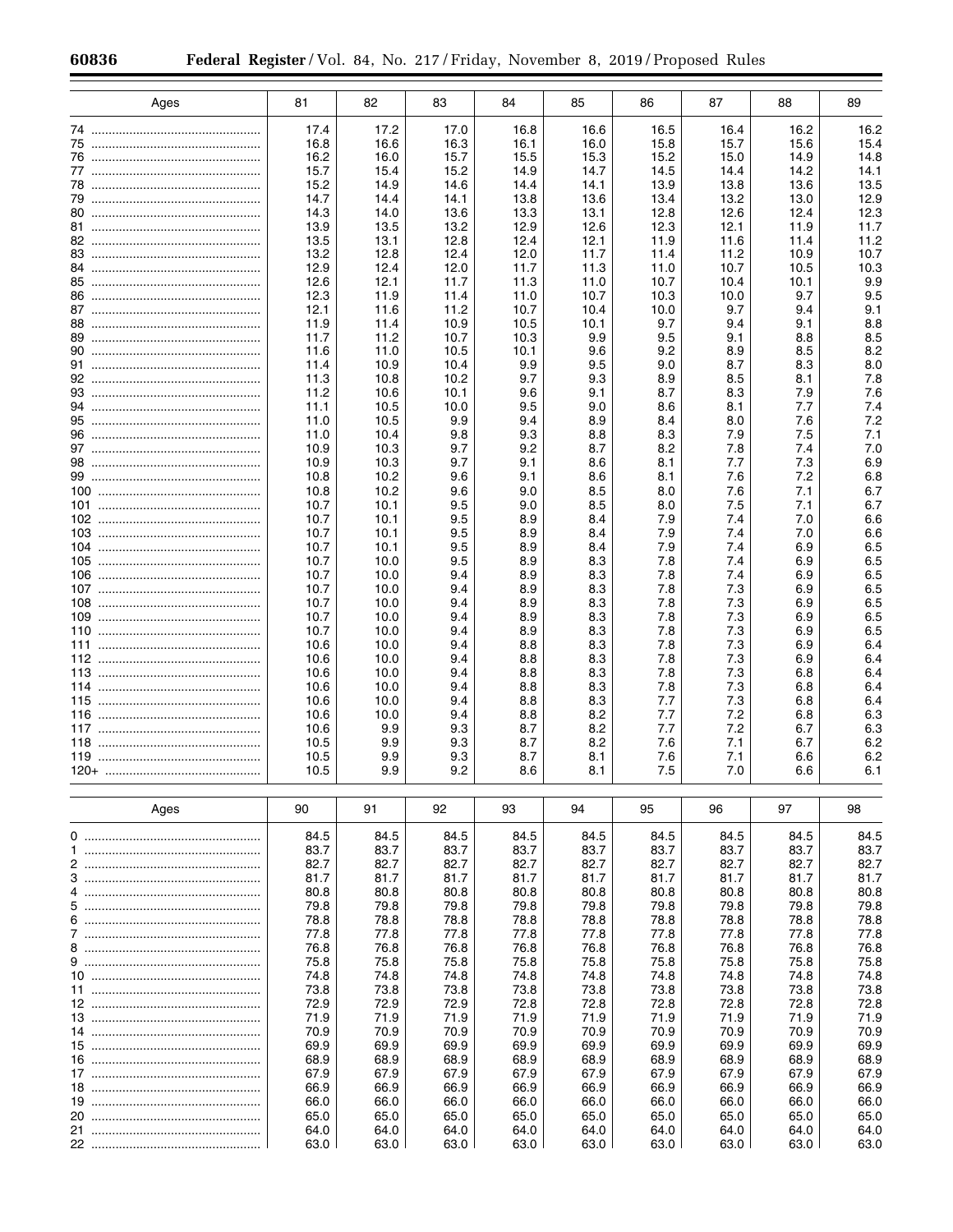|    | Ages | 90           | 91           | 92           | 93           | 94           | 95           | 96           | 97           | 98           |
|----|------|--------------|--------------|--------------|--------------|--------------|--------------|--------------|--------------|--------------|
|    |      | 62.1         | 62.1         | 62.0         | 62.0         | 62.0         | 62.0         | 62.0         | 62.0         | 62.0         |
| 24 |      | 61.1         | 61.1         | 61.1         | 61.1         | 61.1         | 61.1         | 61.1         | 61.1         | 61.1         |
|    |      | 60.1         | 60.1         | 60.1         | 60.1         | 60.1         | 60.1         | 60.1         | 60.1         | 60.1         |
|    |      | 59.1         | 59.1         | 59.1         | 59.1         | 59.1         | 59.1         | 59.1         | 59.1         | 59.1         |
|    |      | 58.2         | 58.2         | 58.2         | 58.2         | 58.2         | 58.2         | 58.2         | 58.2         | 58.2         |
|    |      | 57.2<br>56.3 | 57.2<br>56.3 | 57.2<br>56.2 | 57.2<br>56.2 | 57.2<br>56.2 | 57.2<br>56.2 | 57.2<br>56.2 | 57.2<br>56.2 | 57.2<br>56.2 |
|    |      | 55.3         | 55.3         | 55.3         | 55.3         | 55.3         | 55.3         | 55.3         | 55.3         | 55.3         |
|    |      | 54.3         | 54.3         | 54.3         | 54.3         | 54.3         | 54.3         | 54.3         | 54.3         | 54.3         |
|    |      | 53.4         | 53.4         | 53.4         | 53.4         | 53.4         | 53.4         | 53.4         | 53.4         | 53.4         |
|    |      | 52.4         | 52.4         | 52.4         | 52.4         | 52.4         | 52.4         | 52.4         | 52.4         | 52.4         |
|    |      | 51.5<br>50.5 | 51.5         | 51.5         | 51.5         | 51.5         | 51.5         | 51.5         | 51.5         | 51.5<br>50.5 |
|    |      | 49.5         | 50.5<br>49.5 | 50.5<br>49.5 | 50.5<br>49.5 | 50.5<br>49.5 | 50.5<br>49.5 | 50.5<br>49.5 | 50.5<br>49.5 | 49.5         |
|    |      | 48.6         | 48.6         | 48.6         | 48.6         | 48.6         | 48.6         | 48.6         | 48.6         | 48.6         |
|    |      | 47.6         | 47.6         | 47.6         | 47.6         | 47.6         | 47.6         | 47.6         | 47.6         | 47.6         |
|    |      | 46.7         | 46.7         | 46.7         | 46.7         | 46.7         | 46.7         | 46.7         | 46.7         | 46.7         |
|    |      | 45.7         | 45.7         | 45.7         | 45.7         | 45.7         | 45.7         | 45.7         | 45.7         | 45.7         |
|    |      | 44.8         | 44.7         | 44.7         | 44.7         | 44.7         | 44.7         | 44.7         | 44.7         | 44.7         |
|    |      | 43.8<br>42.8 | 43.8<br>42.8 | 43.8<br>42.8 | 43.8<br>42.8 | 43.8<br>42.8 | 43.8<br>42.8 | 43.8<br>42.8 | 43.8<br>42.8 | 43.8<br>42.8 |
|    |      | 41.9         | 41.9         | 41.9         | 41.9         | 41.9         | 41.9         | 41.9         | 41.9         | 41.9         |
|    |      | 40.9         | 40.9         | 40.9         | 40.9         | 40.9         | 40.9         | 40.9         | 40.9         | 40.9         |
|    |      | 40.0         | 40.0         | 40.0         | 40.0         | 40.0         | 40.0         | 39.9         | 39.9         | 39.9         |
|    |      | 39.0         | 39.0         | 39.0         | 39.0         | 39.0         | 39.0         | 39.0         | 39.0         | 39.0         |
|    |      | 38.1         | 38.1         | 38.1         | 38.1         | 38.1         | 38.0         | 38.0         | 38.0         | 38.0         |
|    |      | 37.1<br>36.2 | 37.1<br>36.2 | 37.1<br>36.2 | 37.1<br>36.2 | 37.1<br>36.2 | 37.1<br>36.2 | 37.1<br>36.2 | 37.1<br>36.2 | 37.1<br>36.1 |
|    |      | 35.3         | 35.2         | 35.2         | 35.2         | 35.2         | 35.2         | 35.2         | 35.2         | 35.2         |
|    |      | 34.3         | 34.3         | 34.3         | 34.3         | 34.3         | 34.3         | 34.3         | 34.3         | 34.3         |
|    |      | 33.4         | 33.4         | 33.4         | 33.4         | 33.4         | 33.4         | 33.4         | 33.4         | 33.4         |
|    |      | 32.5         | 32.5         | 32.5         | 32.5         | 32.5         | 32.5         | 32.4         | 32.4         | 32.4         |
|    |      | 31.6         | 31.6         | 31.6         | 31.6         | 31.6         | 31.5         | 31.5         | 31.5         | 31.5         |
|    |      | 30.7<br>29.8 | 30.7<br>29.8 | 30.7<br>29.8 | 30.7<br>29.8 | 30.7<br>29.8 | 30.6<br>29.8 | 30.6<br>29.7 | 30.6<br>29.7 | 30.6<br>29.7 |
|    |      | 28.9         | 28.9         | 28.9         | 28.9         | 28.9         | 28.9         | 28.9         | 28.9         | 28.8         |
|    |      | 28.1         | 28.1         | 28.0         | 28.0         | 28.0         | 28.0         | 28.0         | 28.0         | 28.0         |
|    |      | 27.2         | 27.2         | 27.2         | 27.2         | 27.1         | 27.1         | 27.1         | 27.1         | 27.1         |
|    |      | 26.4         | 26.3         | 26.3         | 26.3         | 26.3         | 26.3         | 26.3         | 26.3         | 26.2         |
|    |      | 25.5<br>24.7 | 25.5<br>24.7 | 25.5<br>24.6 | 25.5<br>24.6 | 25.4<br>24.6 | 25.4<br>24.6 | 25.4<br>24.6 | 25.4<br>24.6 | 25.4<br>24.6 |
|    |      | 23.9         | 23.8         | 23.8         | 23.8         | 23.8         | 23.8         | 23.7         | 23.7         | 23.7         |
|    |      | 23.0         | 23.0         | 23.0         | 23.0         | 22.9         | 22.9         | 22.9         | 22.9         | 22.9         |
|    |      | 22.2         | 22.2         | 22.2         | 22.2         | 22.1         | 22.1         | 22.1         | 22.1         | 22.1         |
|    |      | 21.4         | 21.4         | 21.4         | 21.3         | 21.3         | 21.3         | 21.3         | 21.3         | 21.3         |
|    |      | 20.6         | 20.6         | 20.6         | 20.5         | 20.5         | 20.5         | 20.5         | 20.5         | 20.4         |
|    |      | 19.9<br>19.1 | 19.8<br>19.0 | 19.8<br>19.0 | 19.7<br>18.9 | 19.7<br>18.9 | 19.7<br>18.9 | 19.7<br>18.9 | 19.7<br>18.9 | 19.6<br>18.8 |
| 71 |      | 18.3         | 18.3         | 18.2         | 18.2         | 18.1         | 18.1         | 18.1         | 18.1         | 18.0         |
|    |      | 17.5         | 17.5         | 17.4         | 17.4         | 17.4         | 17.3         | 17.3         | 17.3         | 17.3         |
|    |      | 16.8         | 16.7         | 16.7         | 16.6         | 16.6         | 16.6         | 16.5         | 16.5         | 16.5         |
|    |      | 16.1         | 16.0         | 15.9         | 15.9         | 15.8         | 15.8         | 15.8         | 15.7         | 15.7         |
|    |      | 15.4         | 15.3         | 15.2         | 15.2         | 15.1         | 15.1         | 15.0         | 15.0         | 15.0         |
|    |      | 14.7<br>14.0 | 14.6<br>13.9 | 14.5<br>13.8 | 14.4<br>13.7 | 14.4<br>13.7 | 14.3<br>13.6 | 14.3<br>13.6 | 14.3<br>13.5 | 14.2<br>13.5 |
|    |      | 13.4         | 13.2         | 13.2         | 13.1         | 13.0         | 12.9         | 12.9         | 12.9         | 12.8         |
|    |      | 12.7         | 12.6         | 12.5         | 12.4         | 12.4         | 12.3         | 12.2         | 12.2         | 12.1         |
|    |      | 12.1         | 12.0         | 11.9         | 11.8         | 11.7         | 11.6         | 11.6         | 11.5         | 11.5         |
|    |      | 11.6         | 11.4         | 11.3         | 11.2         | 11.1         | 11.0         | 11.0         | 10.9         | 10.9         |
|    |      | 11.0         | 10.9         | 10.8         | 10.6         | 10.5         | 10.5         | 10.4         | 10.3         | 10.3         |
|    |      | 10.5<br>10.1 | 10.4<br>9.9  | 10.2<br>9.7  | 10.1<br>9.6  | 10.0<br>9.5  | 9.9<br>9.4   | 9.8<br>9.3   | 9.7<br>9.2   | 9.7<br>9.1   |
|    |      | 9.6          | 9.5          | 9.3          | 9.1          | 9.0          | 8.9          | 8.8          | 8.7          | 8.6          |
|    |      | 9.2          | 9.0          | 8.9          | 8.7          | 8.6          | 8.4          | 8.3          | 8.2          | 8.1          |
|    |      | 8.9          | 8.7          | 8.5          | 8.3          | 8.1          | 8.0          | 7.9          | 7.8          | 7.7          |
|    |      | 8.5          | 8.3          | 8.1          | 7.9          | 7.7          | 7.6          | 7.5          | 7.4          | 7.3          |
|    |      | 8.2          | 8.0          | 7.8          | 7.6          | 7.4          | 7.2          | 7.1          | 7.0          | 6.9          |
|    |      | 7.9<br>7.7   | 7.7          | 7.5          | 7.3<br>7.0   | 7.1          | 6.9          | 6.8          | 6.6          | 6.5          |
|    |      | 7.5          | 7.4<br>7.2   | 7.2<br>6.9   | 6.7          | 6.8<br>6.5   | 6.6<br>6.3   | 6.5<br>6.2   | 6.3<br>6.0   | 6.2<br>5.9   |
|    |      | 7.3          | 7.0          | 6.7          | 6.5          | 6.3          | 6.1          | 5.9          | 5.8          | 5.6          |
|    |      | 7.1          | 6.8          | 6.5          | 6.3          | 6.0          | 5.8          | 5.7          | 5.5          | 5.4          |
|    |      | 6.9          | 6.6          | 6.3          | 6.1          | 5.8          | 5.6          | 5.5          | 5.3          | 5.1          |
|    |      | 6.8          | 6.5          | 6.2          | 5.9          | 5.7          | 5.5          | 5.3          | 5.1          | 4.9          |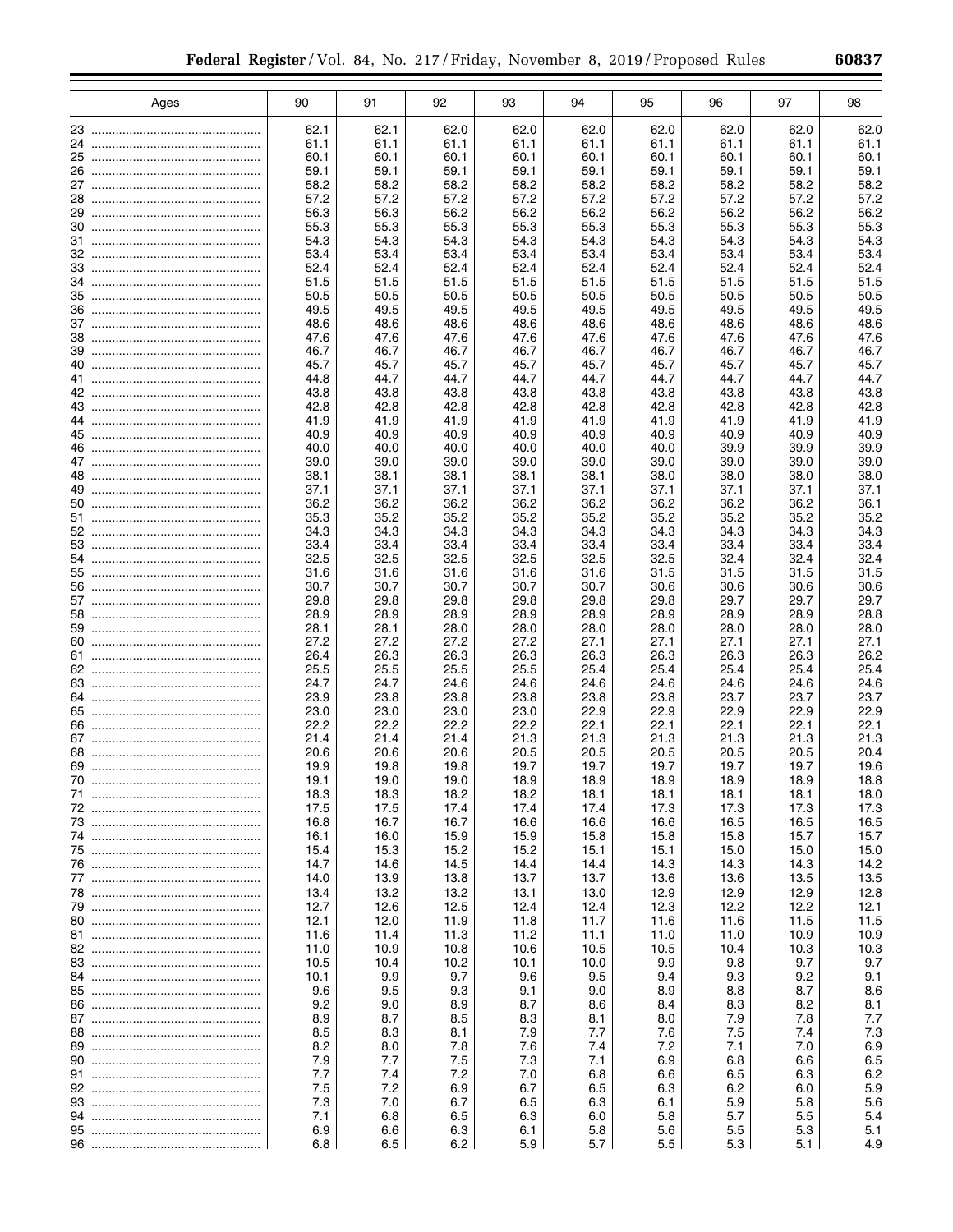| Ages | 90           | 91           | 92           | 93           | 94           | 95           | 96           | 97           | 98           |
|------|--------------|--------------|--------------|--------------|--------------|--------------|--------------|--------------|--------------|
|      | 6.6          | 6.3          | 6.0          | 5.8          | 5.5          | 5.3          | 5.1          | 4.9          | 4.8          |
|      | 6.5          | 6.2          | 5.9          | 5.6          | 5.4          | 5.1          | 4.9          | 4.8          | 4.6          |
|      | 6.4          | 6.1          | 5.8          | 5.5          | 5.3          | 5.0          | 4.8          | 4.6          | 4.5          |
|      | 6.4<br>6.3   | 6.0<br>5.9   | 5.7<br>5.6   | 5.4<br>5.3   | 5.1<br>5.1   | 4.9<br>4.8   | 4.7<br>4.6   | 4.5<br>4.4   | 4.3<br>4.2   |
|      | 6.2          | 5.9          | 5.6          | 5.3          | 5.0          | 4.7          | 4.5          | 4.3          | 4.1          |
|      | 6.2          | 5.8          | 5.5          | 5.2          | 4.9          | 4.7          | 4.4          | 4.2          | 4.0          |
|      | 6.1          | 5.8          | 5.5          | 5.1          | 4.9          | 4.6          | 4.4          | 4.2          | 4.0          |
|      | 6.1          | 5.8          | 5.4          | 5.1          | 4.8          | 4.6          | 4.3          | 4.1          | 3.9          |
|      | 6.1<br>6.1   | 5.7<br>5.7   | 5.4<br>5.4   | 5.1<br>5.1   | 4.8<br>4.8   | 4.6<br>4.5   | 4.3<br>4.3   | 4.1<br>4.1   | 3.9<br>3.9   |
|      | 6.1          | 5.7          | 5.4          | 5.1          | 4.8          | 4.5          | 4.3          | 4.1          | 3.9          |
|      | 6.1          | 5.7          | 5.4          | 5.1          | 4.8          | 4.5          | 4.3          | 4.1          | 3.9          |
|      | 6.1          | 5.7          | 5.4          | 5.1          | 4.8          | 4.5          | 4.3          | 4.1          | 3.9          |
|      | 6.1<br>6.0   | 5.7<br>5.7   | 5.4<br>5.3   | 5.0<br>5.0   | 4.8<br>4.7   | 4.5<br>4.5   | 4.3<br>4.2   | 4.0<br>4.0   | 3.9<br>3.8   |
|      | 6.0          | 5.7          | 5.3          | 5.0          | 4.7          | 4.5          | 4.2          | 4.0          | 3.8          |
|      | 6.0          | 5.6          | 5.3          | 5.0          | 4.7          | 4.4          | 4.2          | 4.0          | 3.8          |
|      | 6.0          | 5.6          | 5.3          | 5.0          | 4.7          | 4.4          | 4.2          | 3.9          | 3.7          |
|      | 5.9          | 5.6          | 5.2          | 4.9          | 4.6          | 4.3          | 4.1          | 3.9          | 3.7          |
|      | 5.9<br>5.8   | 5.5<br>5.4   | 5.2<br>5.1   | 4.8<br>4.8   | 4.5<br>4.4   | 4.3<br>4.2   | 4.0<br>3.9   | 3.8<br>3.7   | 3.6<br>3.5   |
|      | 5.7          | 5.4          | 5.0          | 4.7          | 4.3          | 4.0          | 3.8          | 3.5          | 3.3          |
|      | 5.7          | 5.3          | 4.9          | 4.6          | 4.2          | 3.9          | 3.7          | 3.4          | 3.2          |
|      |              |              |              |              |              |              |              |              |              |
| Ages | 99           | 100          | 101          | 102          | 103          | 104          | 105          | 106          | 107          |
|      | 84.5         | 84.5         | 84.5         | 84.5         | 84.5         | 84.5         | 84.5         | 84.5         | 84.5         |
|      | 83.7         | 83.7         | 83.7         | 83.7         | 83.7         | 83.7         | 83.7         | 83.7         | 83.7         |
|      | 82.7<br>81.7 | 82.7<br>81.7 | 82.7<br>81.7 | 82.7<br>81.7 | 82.7<br>81.7 | 82.7<br>81.7 | 82.7<br>81.7 | 82.7<br>81.7 | 82.7<br>81.7 |
|      | 80.8         | 80.8         | 80.8         | 80.8         | 80.8         | 80.8         | 80.8         | 80.8         | 80.8         |
|      | 79.8         | 79.8         | 79.8         | 79.8         | 79.8         | 79.8         | 79.8         | 79.8         | 79.8         |
|      | 78.8         | 78.8         | 78.8         | 78.8         | 78.8         | 78.8         | 78.8         | 78.8         | 78.8         |
|      | 77.8         | 77.8         | 77.8         | 77.8         | 77.8         | 77.8         | 77.8         | 77.8         | 77.8         |
|      | 76.8<br>75.8 | 76.8<br>75.8 | 76.8<br>75.8 | 76.8<br>75.8 | 76.8<br>75.8 | 76.8<br>75.8 | 76.8<br>75.8 | 76.8<br>75.8 | 76.8<br>75.8 |
|      | 74.8         | 74.8         | 74.8         | 74.8         | 74.8         | 74.8         | 74.8         | 74.8         | 74.8         |
|      | 73.8         | 73.8         | 73.8         | 73.8         | 73.8         | 73.8         | 73.8         | 73.8         | 73.8         |
|      | 72.8         | 72.8         | 72.8         | 72.8         | 72.8         | 72.8         | 72.8         | 72.8         | 72.8         |
|      | 71.9<br>70.9 | 71.9<br>70.9 | 71.9<br>70.9 | 71.9<br>70.9 | 71.9<br>70.9 | 71.9<br>70.9 | 71.9<br>70.9 | 71.9<br>70.9 | 71.9<br>70.9 |
|      | 69.9         | 69.9         | 69.9         | 69.9         | 69.9         | 69.9         | 69.9         | 69.9         | 69.9         |
|      | 68.9         | 68.9         | 68.9         | 68.9         | 68.9         | 68.9         | 68.9         | 68.9         | 68.9         |
|      | 67.9         | 67.9         | 67.9         | 67.9         | 67.9         | 67.9         | 67.9         | 67.9         | 67.9         |
|      | 66.9         | 66.9         | 66.9         | 66.9         | 66.9         | 66.9         | 66.9         | 66.9         | 66.9         |
| 20   | 66.0<br>65.0 | 66.0<br>65.0 | 66.0<br>65.0 | 66.0<br>65.0 | 66.0<br>65.0 | 66.0<br>65.0 | 66.0<br>65.0 | 66.0<br>65.0 | 66.0<br>65.0 |
|      | 64.0         | 64.0         | 64.0         | 64.0         | 64.0         | 64.0         | 64.0         | 64.0         | 64.0         |
|      | 63.0         | 63.0         | 63.0         | 63.0         | 63.0         | 63.0         | 63.0         | 63.0         | 63.0         |
|      | 62.0         | 62.0         | 62.0         | 62.0         | 62.0         | 62.0         | 62.0         | 62.0         | 62.0         |
|      | 61.1         | 61.1         | 61.1         | 61.1         | 61.1         | 61.1         | 61.1         | 61.1         | 61.1         |
|      | 60.1<br>59.1 | 60.1<br>59.1 | 60.1<br>59.1 | 60.1<br>59.1 | 60.1<br>59.1 | 60.1<br>59.1 | 60.1<br>59.1 | 60.1<br>59.1 | 60.1<br>59.1 |
|      | 58.2         | 58.2         | 58.2         | 58.2         | 58.2         | 58.2         | 58.2         | 58.2         | 58.2         |
|      | 57.2         | 57.2         | 57.2         | 57.2         | 57.2         | 57.2         | 57.2         | 57.2         | 57.2         |
|      | 56.2         | 56.2         | 56.2         | 56.2         | 56.2         | 56.2         | 56.2         | 56.2         | 56.2         |
|      | 55.3         | 55.3         | 55.3         | 55.3         | 55.3         | 55.3         | 55.3         | 55.3         | 55.3         |
|      | 54.3<br>53.4 | 54.3<br>53.4 | 54.3<br>53.4 | 54.3<br>53.4 | 54.3<br>53.4 | 54.3<br>53.4 | 54.3<br>53.4 | 54.3<br>53.4 | 54.3<br>53.4 |
|      | 52.4         | 52.4         | 52.4         | 52.4         | 52.4         | 52.4         | 52.4         | 52.4         | 52.4         |
|      | 51.5         | 51.5         | 51.4         | 51.4         | 51.4         | 51.4         | 51.4         | 51.4         | 51.4         |
|      | 50.5         | 50.5         | 50.5         | 50.5         | 50.5         | 50.5         | 50.5         | 50.5         | 50.5         |
|      | 49.5         | 49.5         | 49.5         | 49.5         | 49.5         | 49.5         | 49.5         | 49.5         | 49.5         |
|      | 48.6<br>47.6 | 48.6<br>47.6 | 48.6<br>47.6 | 48.6<br>47.6 | 48.6<br>47.6 | 48.6<br>47.6 | 48.6<br>47.6 | 48.6<br>47.6 | 48.6<br>47.6 |
|      | 46.7         | 46.7         | 46.7         | 46.7         | 46.7         | 46.7         | 46.7         | 46.7         | 46.7         |
|      | 45.7         | 45.7         | 45.7         | 45.7         | 45.7         | 45.7         | 45.7         | 45.7         | 45.7         |
|      | 44.7         | 44.7         | 44.7         | 44.7         | 44.7         | 44.7         | 44.7         | 44.7         | 44.7         |
|      | 43.8         | 43.8         | 43.8         | 43.8         | 43.8         | 43.8         | 43.8         | 43.8         | 43.8         |
|      | 42.8         | 42.8<br>41.9 | 42.8<br>41.9 | 42.8         | 42.8<br>41.9 | 42.8<br>41.9 | 42.8         | 42.8         | 42.8<br>41.9 |
|      | 41.9<br>40.9 | 40.9         | 40.9         | 41.9<br>40.9 | 40.9         | 40.9         | 41.9<br>40.9 | 41.9<br>40.9 | 40.9         |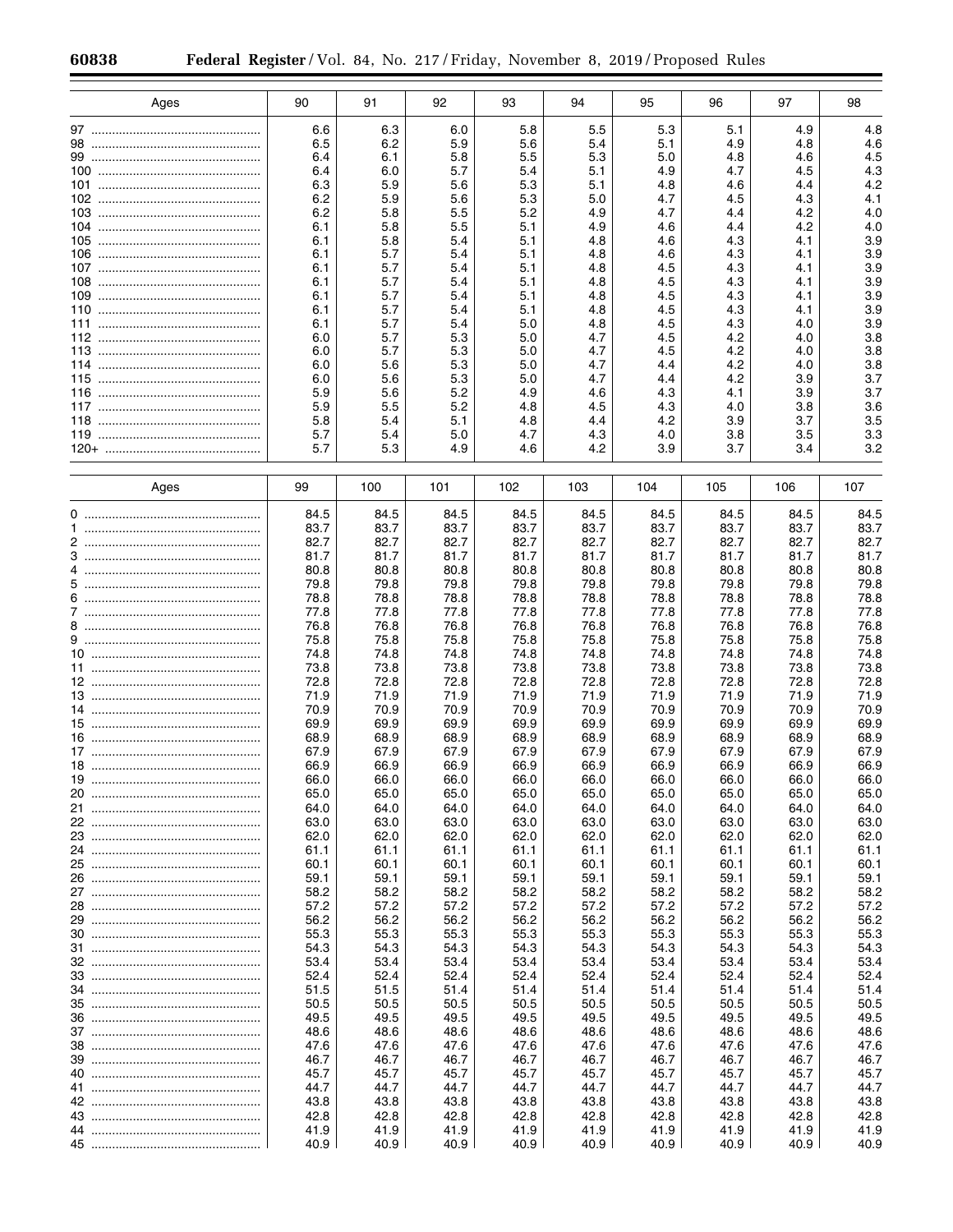|    | Ages | 99           | 100          | 101          | 102          | 103          | 104          | 105          | 106          | 107          |
|----|------|--------------|--------------|--------------|--------------|--------------|--------------|--------------|--------------|--------------|
|    |      | 39.9         | 39.9         | 39.9         | 39.9         | 39.9         | 39.9         | 39.9         | 39.9         | 39.9         |
|    |      | 39.0         | 39.0         | 39.0         | 39.0         | 39.0         | 39.0         | 39.0         | 39.0         | 39.0         |
|    |      | 38.0         | 38.0         | 38.0         | 38.0         | 38.0         | 38.0         | 38.0         | 38.0         | 38.0         |
|    |      | 37.1         | 37.1         | 37.1         | 37.1         | 37.1         | 37.1         | 37.1         | 37.1         | 37.1         |
|    |      | 36.1         | 36.1         | 36.1         | 36.1         | 36.1         | 36.1         | 36.1         | 36.1         | 36.1         |
|    |      | 35.2<br>34.3 | 35.2<br>34.3 | 35.2<br>34.3 | 35.2<br>34.3 | 35.2<br>34.3 | 35.2<br>34.3 | 35.2<br>34.3 | 35.2<br>34.3 | 35.2<br>34.3 |
|    |      | 33.3         | 33.3         | 33.3         | 33.3         | 33.3         | 33.3         | 33.3         | 33.3         | 33.3         |
| 54 |      | 32.4         | 32.4         | 32.4         | 32.4         | 32.4         | 32.4         | 32.4         | 32.4         | 32.4         |
|    |      | 31.5         | 31.5         | 31.5         | 31.5         | 31.5         | 31.5         | 31.5         | 31.5         | 31.5         |
|    |      | 30.6         | 30.6         | 30.6         | 30.6         | 30.6         | 30.6         | 30.6         | 30.6         | 30.6         |
|    |      | 29.7         | 29.7         | 29.7         | 29.7         | 29.7         | 29.7         | 29.7         | 29.7         | 29.7         |
| 58 |      | 28.8<br>28.0 | 28.8<br>28.0 | 28.8<br>28.0 | 28.8<br>28.0 | 28.8<br>27.9 | 28.8<br>27.9 | 28.8<br>27.9 | 28.8<br>27.9 | 28.8<br>27.9 |
|    |      | 27.1         | 27.1         | 27.1         | 27.1         | 27.1         | 27.1         | 27.1         | 27.1         | 27.1         |
|    |      | 26.2         | 26.2         | 26.2         | 26.2         | 26.2         | 26.2         | 26.2         | 26.2         | 26.2         |
|    |      | 25.4         | 25.4         | 25.4         | 25.4         | 25.4         | 25.4         | 25.4         | 25.4         | 25.4         |
|    |      | 24.5         | 24.5         | 24.5         | 24.5         | 24.5         | 24.5         | 24.5         | 24.5         | 24.5         |
|    |      | 23.7         | 23.7         | 23.7         | 23.7         | 23.7         | 23.7         | 23.7         | 23.7         | 23.7         |
|    |      | 22.9         | 22.9         | 22.9         | 22.9         | 22.9         | 22.9         | 22.9         | 22.9         | 22.8         |
|    |      | 22.1<br>21.2 | 22.1<br>21.2 | 22.0<br>21.2 | 22.0<br>21.2 | 22.0<br>21.2 | 22.0<br>21.2 | 22.0<br>21.2 | 22.0<br>21.2 | 22.0<br>21.2 |
|    |      | 20.4         | 20.4         | 20.4         | 20.4         | 20.4         | 20.4         | 20.4         | 20.4         | 20.4         |
|    |      | 19.6         | 19.6         | 19.6         | 19.6         | 19.6         | 19.6         | 19.6         | 19.6         | 19.6         |
|    |      | 18.8         | 18.8         | 18.8         | 18.8         | 18.8         | 18.8         | 18.8         | 18.8         | 18.8         |
|    |      | 18.0         | 18.0         | 18.0         | 18.0         | 18.0         | 18.0         | 18.0         | 18.0         | 18.0         |
|    |      | 17.2         | 17.2         | 17.2         | 17.2         | 17.2         | 17.2         | 17.2         | 17.2         | 17.2         |
|    |      | 16.5<br>15.7 | 16.4<br>15.7 | 16.4<br>15.7 | 16.4<br>15.7 | 16.4<br>15.6 | 16.4<br>15.6 | 16.4<br>15.6 | 16.4<br>15.6 | 16.4<br>15.6 |
|    |      | 14.9         | 14.9         | 14.9         | 14.9         | 14.9         | 14.9         | 14.9         | 14.9         | 14.9         |
|    |      | 14.2         | 14.2         | 14.2         | 14.2         | 14.1         | 14.1         | 14.1         | 14.1         | 14.1         |
|    |      | 13.5         | 13.5         | 13.4         | 13.4         | 13.4         | 13.4         | 13.4         | 13.4         | 13.4         |
|    |      | 12.8         | 12.8         | 12.7         | 12.7         | 12.7         | 12.7         | 12.7         | 12.7         | 12.7         |
|    |      | 12.1         | 12.1         | 12.0         | 12.0         | 12.0         | 12.0         | 12.0         | 12.0         | 12.0         |
|    |      | 11.4<br>10.8 | 11.4<br>10.8 | 11.4<br>10.7 | 11.4<br>10.7 | 11.3<br>10.7 | 11.3<br>10.7 | 11.3<br>10.7 | 11.3<br>10.7 | 11.3<br>10.7 |
|    |      | 10.2         | 10.2         | 10.1         | 10.1         | 10.1         | 10.1         | 10.0         | 10.0         | 10.0         |
|    |      | 9.6          | 9.6          | 9.5          | 9.5          | 9.5          | 9.5          | 9.5          | 9.4          | 9.4          |
|    |      | 9.1          | 9.0          | 9.0          | 8.9          | 8.9          | 8.9          | 8.9          | 8.9          | 8.9          |
|    |      | 8.6          | 8.5          | 8.5          | 8.4          | 8.4          | 8.4          | 8.3          | 8.3          | 8.3          |
|    |      | 8.1          | 8.0          | 8.0          | 7.9          | 7.9          | 7.9          | 7.8          | 7.8          | 7.8          |
|    |      | 7.6<br>7.2   | 7.6<br>7.1   | 7.5<br>7.1   | 7.4<br>7.0   | 7.4<br>7.0   | 7.4<br>6.9   | 7.4<br>6.9   | 7.4<br>6.9   | 7.3<br>6.9   |
|    |      | 6.8          | 6.7          | 6.7          | 6.6          | 6.6          | 6.5          | 6.5          | 6.5          | 6.5          |
|    |      | 6.4          | 6.4          | 6.3          | 6.2          | 6.2          | 6.1          | 6.1          | 6.1          | 6.1          |
|    |      | 6.1          | 6.0          | 5.9          | 5.9          | 5.8          | 5.8          | 5.8          | 5.7          | 5.7          |
|    |      | 5.8          | 5.7          | 5.6          | 5.6          | 5.5          | 5.5          | 5.4          | 5.4          | 5.4          |
| 93 |      | 5.5          | 5.4          | 5.3          | 5.3          | 5.2          | 5.1          | 5.1          | 5.1          | 5.1          |
| 94 |      | 5.3          | 5.1          | 5.1          | 5.0          | 4.9          | 4.9          | 4.8          | 4.8          | 4.8          |
|    |      | 5.0<br>4.8   | 4.9<br>4.7   | 4.8<br>4.6   | 4.7<br>4.5   | 4.7<br>4.4   | 4.6<br>4.4   | 4.6<br>4.3   | 4.6<br>4.3   | 4.5<br>4.3   |
|    |      | 4.6          | 4.5          | 4.4          | 4.3          | 4.2          | 4.2          | 4.1          | 4.1          | 4.1          |
|    |      | 4.5          | 4.3          | 4.2          | 4.1          | 4.0          | 4.0          | 3.9          | 3.9          | 3.9          |
|    |      | 4.3          | 4.2          | 4.1          | 4.0          | 3.9          | 3.8          | 3.8          | 3.7          | 3.7          |
|    |      | 4.2          | 4.0          | 3.9          | 3.8          | 3.7          | 3.7          | 3.6          | 3.6          | 3.6          |
|    |      | 4.1<br>4.0   | 3.9          | 3.8          | 3.7          | 3.6<br>3.5   | 3.5          | 3.5<br>3.4   | 3.5<br>3.3   | 3.4          |
|    |      | 3.9          | 3.8<br>3.7   | 3.7<br>3.6   | 3.6<br>3.5   | 3.4          | 3.4<br>3.3   | 3.3          | 3.2          | 3.3<br>3.2   |
|    |      | 3.8          | 3.7          | 3.5          | 3.4          | 3.3          | 3.2          | 3.2          | 3.2          | 3.1          |
|    |      | 3.8          | 3.6          | 3.5          | 3.4          | 3.3          | 3.2          | 3.1          | 3.1          | 3.1          |
|    |      | 3.7          | 3.6          | 3.5          | 3.3          | 3.2          | 3.2          | 3.1          | 3.1          | 3.1          |
|    |      | 3.7          | 3.6          | 3.4          | 3.3          | 3.2          | 3.1          | 3.1          | 3.1          | 3.0          |
|    |      | 3.7          | 3.6          | 3.4          | 3.3          | 3.2          | 3.1          | 3.1          | 3.0          | 3.0          |
|    |      | 3.7<br>3.7   | 3.5<br>3.5   | 3.4          | 3.3<br>3.3   | 3.2<br>3.2   | 3.1<br>3.1   | 3.1<br>3.0   | 3.0<br>3.0   | 3.0<br>3.0   |
|    |      | 3.7          | 3.5          | 3.4<br>3.4   | 3.3          | 3.2          | 3.1          | 3.0          | 3.0          | 3.0          |
|    |      | 3.7          | 3.5          | 3.4          | 3.2          | 3.1          | 3.1          | 3.0          | 3.0          | 3.0          |
|    |      | 3.6          | 3.5          | 3.3          | 3.2          | 3.1          | 3.0          | 3.0          | 3.0          | 2.9          |
|    |      | 3.6          | 3.4          | 3.3          | 3.2          | 3.1          | 3.0          | 3.0          | 2.9          | 2.9          |
|    |      | 3.6          | 3.4          | 3.3          | 3.1          | 3.0          | 3.0          | 2.9          | 2.9          | 2.9          |
|    |      | 3.5          | 3.3          | 3.2          | 3.1          | 3.0          | 2.9          | 2.8          | 2.8          | 2.8          |
|    |      | 3.4          | 3.2          | 3.1          | 3.0          | 2.9          | 2.8          | 2.7          | 2.7          | 2.7          |
|    |      | 3.3<br>3.1   | 3.1<br>2.9   | 3.0<br>2.8   | 2.8<br>2.6   | 2.7<br>2.5   | 2.6<br>2.4   | 2.6<br>2.3   | 2.5<br>2.3   | 2.5<br>2.3   |
|    |      |              |              |              |              |              |              |              |              |              |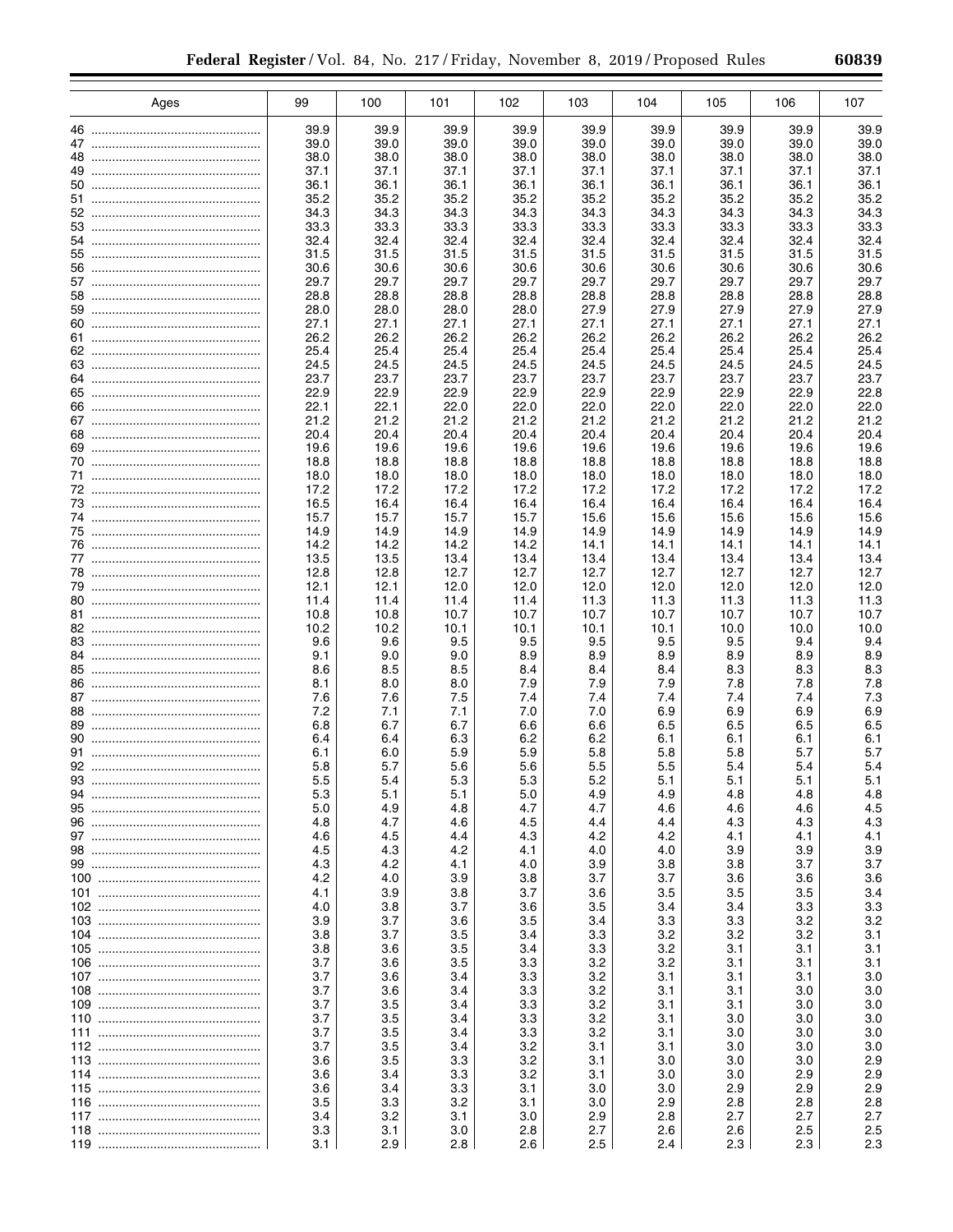| Ages                 | 99   | 100  | 101  | 102  | 103  | 104  | 105  | 106  | 107  |
|----------------------|------|------|------|------|------|------|------|------|------|
|                      |      |      |      |      |      |      |      |      |      |
| 120+ ……………………………………… | 3.0  | 2.8  | 2.6  | 2.5  | 2.3  | 2.2  | 2.1  | 2.1  | 2.1  |
|                      |      |      |      |      |      |      |      |      |      |
|                      |      |      |      |      |      |      |      |      |      |
| Ages                 | 108  | 109  | 110  | 111  | 112  | 113  | 114  | 115  | 116  |
|                      |      |      |      |      |      |      |      |      |      |
| 0                    | 84.5 | 84.5 | 84.5 | 84.5 | 84.5 | 84.5 | 84.5 | 84.5 | 84.5 |
| 1                    | 83.7 | 83.7 | 83.7 | 83.7 | 83.7 | 83.7 | 83.7 | 83.7 | 83.7 |
| 2                    | 82.7 | 82.7 | 82.7 | 82.7 | 82.7 | 82.7 | 82.7 | 82.7 | 82.7 |
|                      | 81.7 | 81.7 | 81.7 | 81.7 | 81.7 | 81.7 | 81.7 | 81.7 | 81.7 |
| 4                    | 80.8 | 80.8 | 80.8 | 80.8 | 80.8 | 80.8 | 80.8 | 80.8 | 80.8 |
|                      | 79.8 | 79.8 | 79.8 | 79.8 | 79.8 | 79.8 | 79.8 | 79.8 | 79.8 |
| 6                    | 78.8 | 78.8 | 78.8 | 78.8 | 78.8 | 78.8 | 78.8 | 78.8 | 78.8 |
|                      | 77.8 | 77.8 | 77.8 | 77.8 | 77.8 | 77.8 | 77.8 | 77.8 | 77.8 |
| 8                    | 76.8 | 76.8 | 76.8 | 76.8 | 76.8 | 76.8 | 76.8 | 76.8 | 76.8 |
|                      | 75.8 | 75.8 | 75.8 | 75.8 | 75.8 | 75.8 | 75.8 | 75.8 | 75.8 |
|                      | 74.8 | 74.8 | 74.8 | 74.8 | 74.8 | 74.8 | 74.8 | 74.8 | 74.8 |
|                      | 73.8 | 73.8 | 73.8 | 73.8 | 73.8 | 73.8 | 73.8 | 73.8 | 73.8 |
|                      | 72.8 | 72.8 | 72.8 | 72.8 | 72.8 | 72.8 | 72.8 | 72.8 | 72.8 |
|                      | 71.9 | 71.9 | 71.9 | 71.9 | 71.9 | 71.9 | 71.9 | 71.9 | 71.9 |
|                      | 70.9 | 70.9 | 70.9 | 70.9 | 70.9 | 70.9 | 70.9 | 70.9 | 70.9 |
|                      | 69.9 | 69.9 | 69.9 | 69.9 | 69.9 | 69.9 | 69.9 | 69.9 | 69.9 |
|                      | 68.9 | 68.9 | 68.9 | 68.9 | 68.9 | 68.9 | 68.9 | 68.9 | 68.9 |
|                      | 67.9 | 67.9 | 67.9 | 67.9 | 67.9 | 67.9 | 67.9 | 67.9 | 67.9 |
|                      | 66.9 | 66.9 | 66.9 | 66.9 | 66.9 | 66.9 | 66.9 | 66.9 | 66.9 |
|                      | 66.0 | 66.0 | 66.0 | 66.0 | 66.0 | 66.0 | 66.0 | 66.0 | 66.0 |
|                      | 65.0 | 65.0 | 65.0 | 65.0 | 65.0 | 65.0 | 65.0 | 65.0 | 65.0 |
|                      | 64.0 | 64.0 | 64.0 | 64.0 | 64.0 | 64.0 | 64.0 | 64.0 | 64.0 |
|                      | 63.0 | 63.0 | 63.0 | 63.0 | 63.0 | 63.0 | 63.0 | 63.0 | 63.0 |
|                      | 62.0 | 62.0 | 62.0 | 62.0 | 62.0 | 62.0 | 62.0 | 62.0 | 62.0 |
|                      | 61.1 | 61.1 | 61.1 | 61.1 | 61.1 | 61.1 | 61.1 | 61.1 | 61.1 |
|                      | 60.1 | 60.1 | 60.1 | 60.1 | 60.1 | 60.1 | 60.1 | 60.1 | 60.1 |
|                      | 59.1 | 59.1 | 59.1 | 59.1 | 59.1 | 59.1 | 59.1 | 59.1 | 59.1 |
|                      | 58.2 | 58.2 | 58.2 | 58.2 | 58.2 | 58.2 | 58.2 | 58.2 | 58.2 |
|                      | 57.2 | 57.2 | 57.2 | 57.2 | 57.2 | 57.2 | 57.2 | 57.2 | 57.2 |
|                      |      |      |      |      |      |      |      |      |      |
|                      | 56.2 | 56.2 | 56.2 | 56.2 | 56.2 | 56.2 | 56.2 | 56.2 | 56.2 |
|                      | 55.3 | 55.3 | 55.3 | 55.3 | 55.3 | 55.3 | 55.3 | 55.3 | 55.3 |
|                      | 54.3 | 54.3 | 54.3 | 54.3 | 54.3 | 54.3 | 54.3 | 54.3 | 54.3 |
|                      | 53.4 | 53.4 | 53.4 | 53.4 | 53.4 | 53.4 | 53.4 | 53.4 | 53.4 |
|                      | 52.4 | 52.4 | 52.4 | 52.4 | 52.4 | 52.4 | 52.4 | 52.4 | 52.4 |
|                      | 51.4 | 51.4 | 51.4 | 51.4 | 51.4 | 51.4 | 51.4 | 51.4 | 51.4 |
|                      | 50.5 | 50.5 | 50.5 | 50.5 | 50.5 | 50.5 | 50.5 | 50.5 | 50.5 |
|                      | 49.5 | 49.5 | 49.5 | 49.5 | 49.5 | 49.5 | 49.5 | 49.5 | 49.5 |
|                      | 48.6 | 48.6 | 48.6 | 48.6 | 48.6 | 48.6 | 48.6 | 48.6 | 48.6 |
|                      | 47.6 | 47.6 | 47.6 | 47.6 | 47.6 | 47.6 | 47.6 | 47.6 | 47.6 |
|                      | 46.7 | 46.6 | 46.6 | 46.6 | 46.6 | 46.6 | 46.6 | 46.6 | 46.6 |
|                      | 45.7 | 45.7 | 45.7 | 45.7 | 45.7 | 45.7 | 45.7 | 45.7 | 45.7 |
|                      | 44.7 | 44.7 | 44.7 | 44.7 | 44.7 | 44.7 | 44.7 | 44.7 | 44.7 |
| 42                   | 43.8 | 43.8 | 43.8 | 43.8 | 43.8 | 43.8 | 43.8 | 43.8 | 43.8 |
|                      | 42.8 | 42.8 | 42.8 | 42.8 | 42.8 | 42.8 | 42.8 | 42.8 | 42.8 |
|                      | 41.9 | 41.9 | 41.9 | 41.9 | 41.9 | 41.9 | 41.9 | 41.9 | 41.8 |
|                      | 40.9 | 40.9 | 40.9 | 40.9 | 40.9 | 40.9 | 40.9 | 40.9 | 40.9 |
|                      | 39.9 | 39.9 | 39.9 | 39.9 | 39.9 | 39.9 | 39.9 | 39.9 | 39.9 |
|                      | 39.0 | 39.0 | 39.0 | 39.0 | 39.0 | 39.0 | 39.0 | 39.0 | 39.0 |
|                      | 38.0 | 38.0 | 38.0 | 38.0 | 38.0 | 38.0 | 38.0 | 38.0 | 38.0 |
|                      | 37.1 | 37.1 | 37.1 | 37.1 | 37.1 | 37.1 | 37.1 | 37.1 | 37.1 |
|                      | 36.1 | 36.1 | 36.1 | 36.1 | 36.1 | 36.1 | 36.1 | 36.1 | 36.1 |
|                      | 35.2 | 35.2 | 35.2 | 35.2 | 35.2 | 35.2 | 35.2 | 35.2 | 35.2 |
|                      | 34.3 | 34.3 | 34.3 | 34.3 | 34.3 | 34.3 | 34.3 | 34.3 | 34.3 |
|                      | 33.3 | 33.3 | 33.3 | 33.3 | 33.3 | 33.3 | 33.3 | 33.3 | 33.3 |
|                      | 32.4 | 32.4 | 32.4 | 32.4 | 32.4 | 32.4 | 32.4 | 32.4 | 32.4 |
|                      | 31.5 | 31.5 | 31.5 | 31.5 | 31.5 | 31.5 | 31.5 | 31.5 | 31.5 |
|                      | 30.6 | 30.6 | 30.6 | 30.6 | 30.6 | 30.6 | 30.6 | 30.6 | 30.6 |
|                      | 29.7 | 29.7 | 29.7 | 29.7 | 29.7 | 29.7 | 29.7 | 29.7 | 29.7 |
|                      | 28.8 | 28.8 | 28.8 | 28.8 | 28.8 | 28.8 | 28.8 | 28.8 | 28.8 |
|                      | 27.9 | 27.9 | 27.9 | 27.9 | 27.9 | 27.9 | 27.9 | 27.9 | 27.9 |
|                      | 27.1 | 27.1 | 27.1 | 27.1 | 27.1 | 27.1 | 27.1 | 27.1 | 27.1 |
|                      | 26.2 | 26.2 | 26.2 | 26.2 | 26.2 | 26.2 | 26.2 | 26.2 | 26.2 |
|                      | 25.4 | 25.4 | 25.4 | 25.4 | 25.4 | 25.4 | 25.4 | 25.4 | 25.3 |
|                      | 24.5 | 24.5 | 24.5 | 24.5 | 24.5 | 24.5 | 24.5 | 24.5 | 24.5 |
|                      | 23.7 | 23.7 | 23.7 | 23.7 | 23.7 | 23.7 | 23.7 | 23.7 | 23.7 |
|                      | 22.8 | 22.8 | 22.8 | 22.8 | 22.8 | 22.8 | 22.8 | 22.8 | 22.8 |
|                      | 22.0 | 22.0 | 22.0 | 22.0 | 22.0 | 22.0 | 22.0 | 22.0 | 22.0 |
|                      | 21.2 | 21.2 | 21.2 | 21.2 | 21.2 | 21.2 | 21.2 | 21.2 | 21.2 |
|                      | 20.4 | 20.4 | 20.4 | 20.4 | 20.4 | 20.4 | 20.4 | 20.4 | 20.4 |
|                      |      |      |      |      |      |      |      |      |      |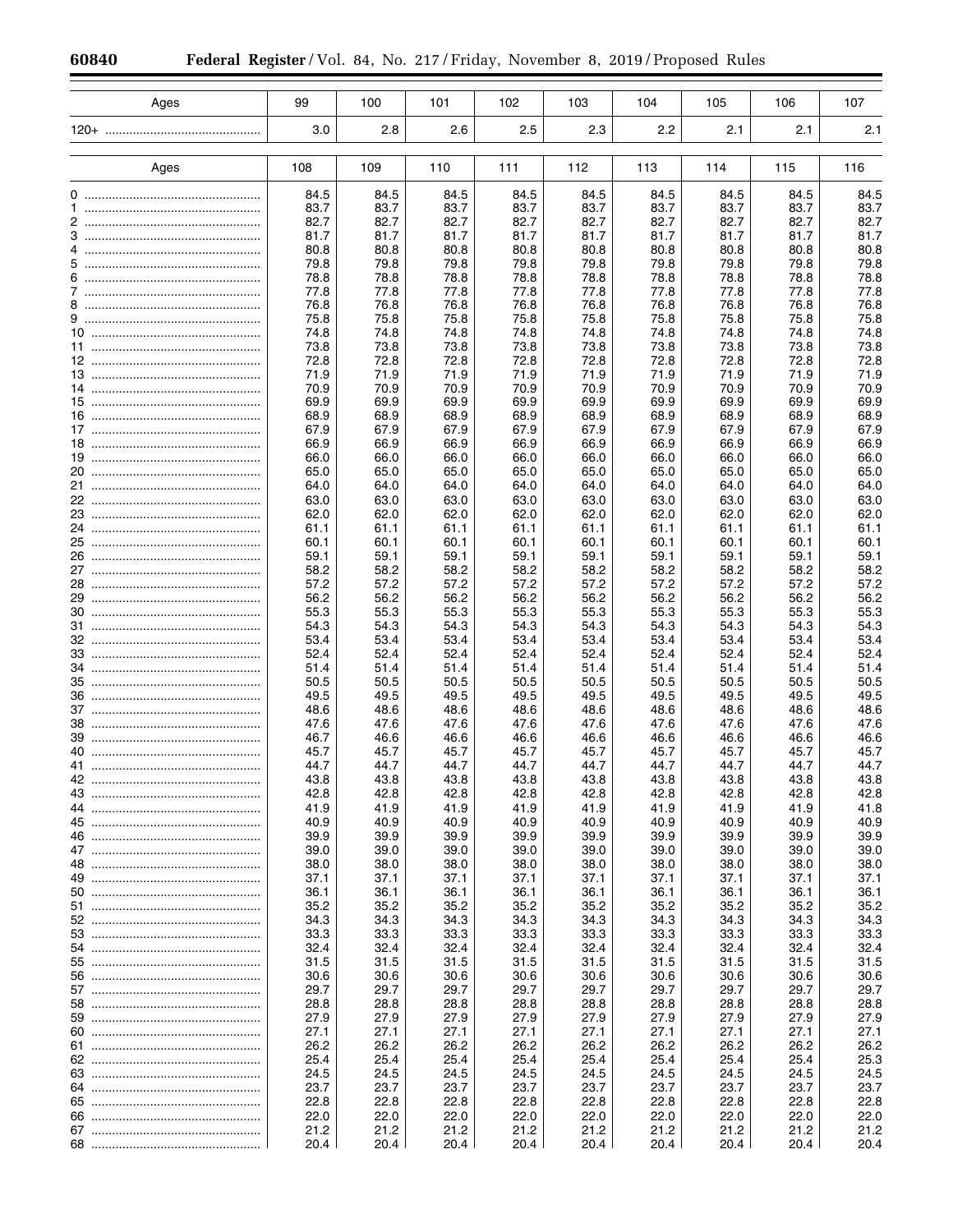| 80i |
|-----|
|-----|

| Ages | 108          | 109          | 110          | 111          | 112          | 113          | 114          | 115          | 116          |
|------|--------------|--------------|--------------|--------------|--------------|--------------|--------------|--------------|--------------|
|      | 19.6         | 19.6         | 19.6         | 19.6         | 19.6         | 19.6         | 19.6         | 19.6         | 19.6         |
|      | 18.8         | 18.8         | 18.8         | 18.8         | 18.8         | 18.8         | 18.8         | 18.8         | 18.8         |
|      | 18.0         | 18.0         | 18.0         | 18.0         | 18.0         | 18.0         | 18.0         | 18.0         | 18.0         |
|      | 17.2<br>16.4 | 17.2         | 17.2         | 17.2         | 17.2         | 17.2         | 17.2         | 17.2         | 17.2         |
|      | 15.6         | 16.4<br>15.6 | 16.4<br>15.6 | 16.4<br>15.6 | 16.4<br>15.6 | 16.4<br>15.6 | 16.4<br>15.6 | 16.4<br>15.6 | 16.4<br>15.6 |
|      | 14.9         | 14.9         | 14.9         | 14.9         | 14.9         | 14.9         | 14.8         | 14.8         | 14.8         |
|      | 14.1         | 14.1         | 14.1         | 14.1         | 14.1         | 14.1         | 14.1         | 14.1         | 14.1         |
|      | 13.4         | 13.4         | 13.4         | 13.4         | 13.4         | 13.4         | 13.4         | 13.4         | 13.3         |
|      | 12.7         | 12.7         | 12.7         | 12.7         | 12.7         | 12.7         | 12.6         | 12.6         | 12.6         |
|      | 12.0<br>11.3 | 12.0<br>11.3 | 12.0<br>11.3 | 12.0<br>11.3 | 12.0<br>11.3 | 12.0<br>11.3 | 12.0<br>11.3 | 11.9<br>11.3 | 11.9<br>11.3 |
|      | 10.7         | 10.7         | 10.7         | 10.6         | 10.6         | 10.6         | 10.6         | 10.6         | 10.6         |
|      | 10.0         | 10.0         | 10.0         | 10.0         | 10.0         | 10.0         | 10.0         | 10.0         | 10.0         |
|      | 9.4          | 9.4          | 9.4          | 9.4          | 9.4          | 9.4          | 9.4          | 9.4          | 9.4          |
|      | 8.9          | 8.9          | 8.9          | 8.8          | 8.8          | 8.8          | 8.8          | 8.8          | 8.8          |
|      | 8.3          | 8.3          | 8.3          | 8.3          | 8.3          | 8.3          | 8.3          | 8.3          | 8.2          |
|      | 7.8<br>7.3   | 7.8<br>7.3   | 7.8<br>7.3   | 7.8<br>7.3   | 7.8<br>7.3   | 7.8<br>7.3   | 7.8<br>7.3   | 7.7<br>7.3   | 7.7<br>7.2   |
|      | 6.9          | 6.9          | 6.9          | 6.9          | 6.9          | 6.8          | 6.8          | 6.8          | 6.8          |
|      | 6.5          | 6.5          | 6.5          | 6.4          | 6.4          | 6.4          | 6.4          | 6.4          | 6.3          |
|      | 6.1          | 6.1          | 6.1          | 6.1          | 6.0          | 6.0          | 6.0          | 6.0          | 5.9          |
|      | 5.7          | 5.7          | 5.7          | 5.7          | 5.7          | 5.7          | 5.6          | 5.6          | 5.6          |
|      | 5.4          | 5.4          | 5.4          | 5.4          | 5.3          | 5.3          | 5.3          | 5.3          | 5.2          |
|      | 5.1          | 5.1          | 5.1          | 5.0          | 5.0          | 5.0          | 5.0          | 5.0          | 4.9          |
|      | 4.8<br>4.5   | 4.8<br>4.5   | 4.8<br>4.5   | 4.8<br>4.5   | 4.7<br>4.5   | 4.7<br>4.5   | 4.7<br>4.4   | 4.7<br>4.4   | 4.6<br>4.3   |
|      | 4.3          | 4.3          | 4.3          | 4.3          | 4.2          | 4.2          | 4.2          | 4.2          | 4.1          |
|      | 4.1          | 4.1          | 4.1          | 4.0          | 4.0          | 4.0          | 4.0          | 3.9          | 3.9          |
|      | 3.9          | 3.9          | 3.9          | 3.9          | 3.8          | 3.8          | 3.8          | 3.7          | 3.7          |
|      | 3.7          | 3.7          | 3.7          | 3.7          | 3.7          | 3.6          | 3.6          | 3.6          | 3.5          |
|      | 3.6          | 3.5          | 3.5          | 3.5          | 3.5          | 3.5          | 3.4          | 3.4          | 3.3          |
|      | 3.4          | 3.4          | 3.4          | 3.4          | 3.4          | 3.3          | 3.3          | 3.3          | 3.2          |
|      | 3.3<br>3.2   | 3.3<br>3.2   | 3.3<br>3.2   | 3.3<br>3.2   | 3.2<br>3.1   | 3.2<br>3.1   | 3.2<br>3.1   | 3.1<br>3.0   | 3.1<br>3.0   |
|      | 3.1          | 3.1          | 3.1          | 3.1          | 3.1          | 3.0          | 3.0          | 3.0          | 2.9          |
|      | 3.1          | 3.1          | 3.0          | 3.0          | 3.0          | 3.0          | 3.0          | 2.9          | 2.8          |
|      | 3.0          | 3.0          | 3.0          | 3.0          | 3.0          | 3.0          | 2.9          | 2.9          | 2.8          |
|      | 3.0          | 3.0          | 3.0          | 3.0          | 3.0          | 2.9          | 2.9          | 2.9          | 2.8          |
|      | 3.0          | 3.0          | 3.0          | 3.0          | 2.9          | 2.9          | 2.9          | 2.8          | 2.8          |
|      | 3.0<br>3.0   | 3.0<br>3.0   | 3.0<br>3.0   | 2.9<br>2.9   | 2.9<br>2.9   | 2.9<br>2.9   | 2.9<br>2.9   | 2.8<br>2.8   | 2.8<br>2.7   |
|      | 3.0          | 2.9          | 2.9          | 2.9          | 2.9          | 2.9          | 2.8          | 2.8          | 2.7          |
|      | 2.9          | 2.9          | 2.9          | 2.9          | 2.9          | 2.9          | 2.8          | 2.8          | 2.7          |
|      | 2.9          | 2.9          | 2.9          | 2.9          | 2.9          | 2.8          | 2.8          | 2.7          | 2.7          |
|      | 2.9          | 2.9          | 2.9          | 2.8          | 2.8          | 2.8          | 2.8          | 2.7          | 2.6          |
| 115  | 2.8          | 2.8          | 2.8          | 2.8          | 2.8          | 2.7          | 2.7          | 2.7          | 2.6          |
|      | 2.8<br>2.7   | 2.8<br>2.6   | 2.7<br>2.6   | 2.7<br>2.6   | 2.7<br>2.6   | 2.7<br>2.6   | 2.6<br>2.5   | 2.6<br>2.5   | 2.5<br>2.4   |
|      | 2.5          | 2.5          | 2.5          | 2.4          | 2.4          | 2.4          | 2.4          | 2.3          | 2.2          |
|      | 2.3          | 2.3          | 2.2          | 2.2          | 2.2          | 2.2          | 2.1          | 2.1          | 2.0          |
|      | 2.0          | 2.0          | 2.0          | 2.0          | 2.0          | 1.9          | 1.9          | 1.8          | 1.8          |
|      |              |              |              |              |              |              |              |              |              |
|      |              | Ages         |              |              |              | 117          | 118          | 119          | $120+$       |
|      |              |              |              |              |              |              |              |              |              |
|      |              |              |              |              |              | 84.5<br>83.7 | 84.5         | 84.5         | 84.5<br>83.7 |
|      |              |              |              |              |              | 82.7         | 83.7<br>82.7 | 83.7<br>82.7 | 82.7         |
|      |              |              |              |              |              | 81.7         | 81.7         | 81.7         | 81.7         |
|      |              |              |              |              |              | 80.8         | 80.8         | 80.8         | 80.8         |
|      |              |              |              |              |              | 79.8         | 79.8         | 79.8         | 79.8         |
|      |              |              |              |              |              | 78.8         | 78.8         | 78.8         | 78.8         |
|      |              |              |              |              |              | 77.8         | 77.8         | 77.8         | 77.8         |
|      |              |              |              |              |              | 76.8<br>75.8 | 76.8<br>75.8 | 76.8         | 76.8<br>75.8 |
|      |              |              |              |              |              | 74.8         | 74.8         | 75.8<br>74.8 | 74.8         |
|      |              |              |              |              |              | 73.8         | 73.8         | 73.8         | 73.8         |
|      |              |              |              |              |              | 72.8         | 72.8         | 72.8         | 72.8         |
|      |              |              |              |              |              | 71.9         | 71.9         | 71.9         | 71.9         |
|      |              |              |              |              |              | 70.9         | 70.9         | 70.9         | 70.9         |
|      |              |              |              |              |              | 69.9         | 69.9         | 69.9         | 69.9         |
|      |              |              |              |              |              | 68.9<br>67.9 | 68.9<br>67.9 | 68.9<br>67.9 | 68.9<br>67.9 |
|      |              |              |              |              |              |              |              |              |              |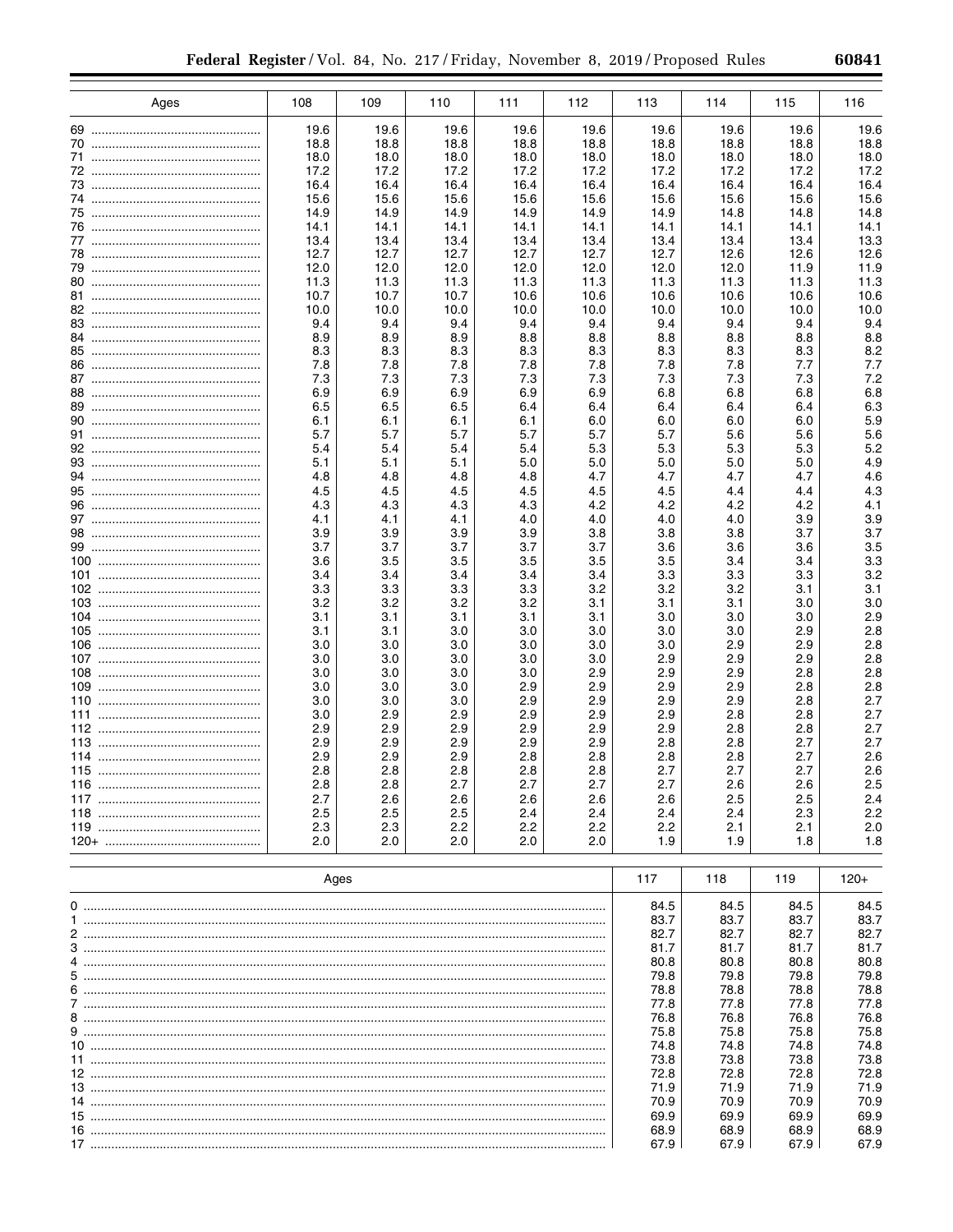|    | Ages | 117          | 118          | 119          | $120+$       |
|----|------|--------------|--------------|--------------|--------------|
|    |      | 66.9         | 66.9         | 66.9         | 66.9         |
|    |      | 66.0         | 66.0         | 66.0         | 66.0         |
|    |      | 65.0         | 65.0         | 65.0         | 65.0         |
|    |      | 64.0         | 64.0         | 64.0         | 64.0         |
|    |      | 63.0         | 63.0         | 63.0         | 63.0         |
|    |      | 62.0         | 62.0         | 62.0         | 62.0         |
|    |      | 61.1         | 61.1         | 61.1         | 61.1         |
|    |      | 60.1         | 60.1         | 60.1         | 60.1         |
|    |      | 59.1         | 59.1         | 59.1         | 59.1         |
|    |      | 58.2         | 58.2         | 58.2         | 58.2         |
|    |      | 57.2         | 57.2         | 57.2         | 57.2         |
|    |      | 56.2         | 56.2         | 56.2         | 56.2         |
|    |      | 55.3         | 55.3         | 55.3         | 55.3         |
|    |      | 54.3         | 54.3         | 54.3         | 54.3         |
|    |      | 53.4         | 53.4         | 53.4         | 53.4         |
|    |      | 52.4         | 52.4         | 52.4         | 52.4         |
|    |      | 51.4         | 51.4         | 51.4         | 51.4         |
|    |      | 50.5         | 50.5         | 50.5         | 50.5         |
|    |      | 49.5         | 49.5         | 49.5         | 49.5         |
|    |      | 48.6         | 48.6         | 48.6         | 48.6         |
|    |      | 47.6         | 47.6         | 47.6         | 47.6         |
|    |      | 46.6         | 46.6         | 46.6         | 46.6         |
|    |      | 45.7         | 45.7         | 45.7         | 45.7         |
|    |      | 44.7         | 44.7         | 44.7         | 44.7         |
|    |      | 43.8         | 43.8         | 43.8         | 43.8         |
|    |      | 42.8         | 42.8         | 42.8         | 42.8         |
|    |      | 41.8         | 41.8         | 41.8         | 41.8         |
|    |      | 40.9         | 40.9         | 40.9         | 40.9         |
|    |      | 39.9         | 39.9         | 39.9         | 39.9         |
|    |      | 39.0         | 39.0         | 39.0         | 39.0         |
|    |      | 38.0         | 38.0         | 38.0         | 38.0         |
|    |      | 37.1         | 37.1         | 37.1         | 37.1         |
|    |      | 36.1         | 36.1         | 36.1         | 36.1         |
|    |      | 35.2         | 35.2         | 35.2         | 35.2         |
|    |      | 34.3         | 34.3         | 34.3         | 34.3         |
|    |      | 33.3         | 33.3         | 33.3         | 33.3         |
|    |      | 32.4         | 32.4         | 32.4         | 32.4         |
|    |      | 31.5         | 31.5         | 31.5         | 31.5         |
|    |      | 30.6         | 30.6         | 30.6         | 30.6         |
|    |      | 29.7<br>28.8 | 29.7<br>28.8 | 29.7<br>28.8 | 29.7<br>28.8 |
|    |      | 27.9         | 27.9         | 27.9         | 27.9         |
|    |      | 27.1         | 27.1         | 27.1         | 27.1         |
|    |      | 26.2         | 26.2         | 26.2         | 26.2         |
|    |      | 25.3         | 25.3         | 25.3         | 25.3         |
|    |      | 24.5         | 24.5         | 24.5         | 24.5         |
|    |      | 23.7         | 23.7         | 23.6         | 23.6         |
| 65 |      | 22.8         | 22.8         | 22.8         | 22.8         |
|    |      | 22.0         | 22.0         | 22.0         | 22.0         |
|    |      | 21.2         | 21.2         | 21.2         | 21.2         |
|    |      | 20.4         | 20.4         | 20.4         | 20.4         |
|    |      | 19.6         | 19.6         | 19.5         | 19.5         |
|    |      | 18.7         | 18.7         | 18.7         | 18.7         |
|    |      | 17.9         | 17.9         | 17.9         | 17.9         |
|    |      | 17.1         | 17.1         | 17.1         | 17.1         |
|    |      | 16.4         | 16.4         | 16.3         | 16.3         |
|    |      | 15.6         | 15.6         | 15.6         | 15.6         |
|    |      | 14.8         | 14.8         | 14.8         | 14.8         |
|    |      | 14.1         | 14.1         | 14.0         | 14.0         |
|    |      | 13.3         | 13.3         | 13.3         | 13.3         |
|    |      | 12.6         | 12.6         | 12.6         | 12.6         |
|    |      | 11.9         | 11.9         | 11.9         | 11.9         |
|    |      | 11.2         | 11.2         | 11.2         | 11.2         |
|    |      | 10.6         | 10.5         | 10.5         | 10.5         |
|    |      | 9.9          | 9.9          | 9.9          | 9.9          |
|    |      | 9.3          | 9.3          | 9.3          | 9.2          |
|    |      | 8.7          | 8.7          | 8.7          | 8.6          |
|    |      | 8.2          | 8.2          | 8.1          | 8.1          |
|    |      | 7.7          | 7.6          | 7.6          | 7.5          |
|    |      | 7.2          | 7.1          | 7.1          | 7.0          |
|    |      | 6.7          | 6.7          | 6.6          | 6.6          |
|    |      | 6.3          | 6.2          | 6.2          | 6.1          |
|    |      | 5.9          | 5.8          | 5.7          | 5.7          |
|    |      | 5.5          | 5.4          | 5.4          | 5.3          |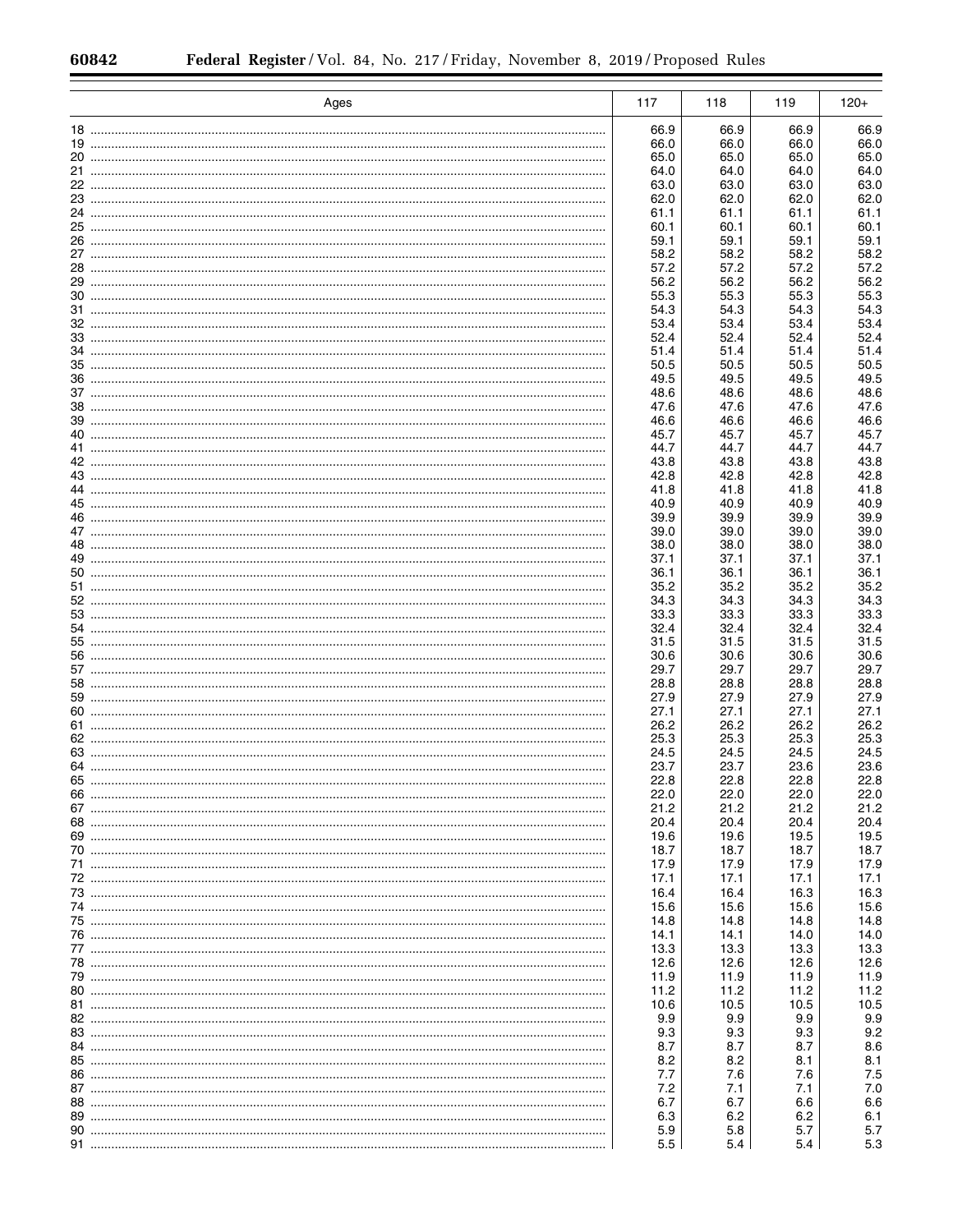e.

|     | Ages | 117 | 118 | 119 | $120+$ |
|-----|------|-----|-----|-----|--------|
|     |      | 5.2 | 5.1 | 5.0 | 4.9    |
|     |      | 4.8 | 4.8 | 4.7 | 4.6    |
| 94  |      | 4.5 | 4.4 | 4.3 | 4.2    |
| 95  |      | 4.3 | 4.2 | 4.0 | 3.9    |
|     |      | 4.0 | 3.9 | 3.8 | 3.7    |
| 97  |      | 3.8 | 3.7 | 3.5 | 3.4    |
|     |      | 3.6 | 3.5 | 3.3 | 3.2    |
|     |      | 3.4 | 3.3 | 3.1 | 3.0    |
|     |      | 3.2 | 3.1 | 2.9 | 2.8    |
|     |      | 3.1 | 3.0 | 2.8 | 2.6    |
|     |      | 3.0 | 2.8 | 2.6 | 2.5    |
|     |      | 2.9 | 2.7 | 2.5 | 2.3    |
|     |      | 2.8 | 2.6 | 2.4 | 2.2    |
|     |      | 2.7 | 2.6 | 2.3 | 2.1    |
|     |      | 2.7 | 2.5 | 2.3 | 2.1    |
|     |      | 2.7 | 2.5 | 2.3 | 2.1    |
|     |      | 2.7 | 2.5 | 2.3 | 2.0    |
|     |      | 2.6 | 2.5 | 2.3 | 2.0    |
|     |      | 2.6 | 2.5 | 2.2 | 2.0    |
|     |      | 2.6 | 2.4 | 2.2 | 2.0    |
|     |      | 2.6 | 2.4 | 2.2 | 2.0    |
|     |      | 2.6 | 2.4 | 2.2 | 1.9    |
|     |      | 2.5 | 2.4 | 2.1 | 1.9    |
| 115 |      | 2.5 | 2.3 | 2.1 | 1.8    |
| 116 |      | 2.4 | 2.2 | 2.0 | 1.8    |
|     |      | 2.3 | 2.1 | 1.9 | 1.6    |
|     |      | 2.1 | 1.9 | 1.7 | 1.4    |
|     |      | 1.9 | 1.7 | 1.3 | 1.1    |
|     |      | 1.6 |     | 1.1 | 1.0    |

(e) Mortality rates. The following are the mortality rates used to calculate the tables set forth in paragraphs (b), (c) and  $(d)$  of th

# TABLE 4 TO PARAGRAPH (e)-Continued

# TABLE 4 TO PARAGRAPH (e)-Continued

| (d) of this section.     |             | Age | Probability<br>of death | Age | Probability<br>of death |  |
|--------------------------|-------------|-----|-------------------------|-----|-------------------------|--|
| TABLE 4 TO PARAGRAPH (e) |             |     |                         |     |                         |  |
|                          |             |     | 0.000822                |     | 0.009194                |  |
| Age                      | Probability |     | 0.000830                |     | 0.009804                |  |
|                          | of death    |     | 0.000826                |     | 0.010535                |  |
|                          |             | 35  | 0.000818                | 71  | 0.011413                |  |
|                          | 0.001765    | 36  | 0.000813                | 72  | 0.012454                |  |
|                          | 0.000442    |     | 0.000818                | 73  | 0.013684                |  |
|                          | 0.000293    |     | 0.000830                | 74  | 0.015121                |  |
|                          | 0.000232    |     | 0.000847                |     | 0.016798                |  |
|                          | 0.000177    |     | 0.000872                | 76  | 0.018740                |  |
|                          | 0.000162    |     | 0.000902                |     | 0.020993                |  |
|                          | 0.000153    |     | 0.000938                |     | 0.023598                |  |
|                          | 0.000145    |     | 0.000974                |     | 0.026624                |  |
|                          | 0.000132    |     | 0.001012                |     | 0.030122                |  |
|                          | 0.000127    |     | 0.001061                |     | 0.034190                |  |
|                          | 0.000128    |     | 0.001128                |     | 0.038892                |  |
|                          | 0.000135    |     | 0.001223                |     | 0.044271                |  |
|                          | 0.000146    |     | 0.001345                | 84  | 0.050391                |  |
|                          | 0.000165    |     | 0.001488                |     | 0.057285                |  |
| 14                       | 0.000192    |     | 0.001661                |     | 0.064967                |  |
|                          | 0.000224    |     | 0.001883                |     | 0.073466                |  |
|                          | 0.000253    |     | 0.002134                |     | 0.082774                |  |
|                          | 0.000277    |     | 0.002413                |     | 0.092864                |  |
|                          | 0.000293    |     | 0.002722                |     | 0.103667                |  |
|                          | 0.000305    |     | 0.003057                | 91  | 0.115152                |  |
| 20                       | 0.000314    | 56  | 0.003418                | 92  | 0.127474                |  |
|                          | 0.000344    |     | 0.003805                |     | 0.140876                |  |
| 22                       | 0.000378    |     | 0.004213                | 94  | 0.155859                |  |
|                          | 0.000421    |     | 0.004646                |     | 0.173011                |  |
| 24                       | 0.000467    |     | 0.005104                |     | 0.188348                |  |
|                          |             |     |                         |     |                         |  |
|                          | 0.000520    |     | 0.005587                |     | 0.205840                |  |
|                          | 0.000581    |     | 0.006102                |     | 0.224127                |  |
|                          | 0.000630    |     | 0.006655                |     | 0.243120                |  |
|                          | 0.000677    |     | 0.007255                |     | 0.262731                |  |
|                          | 0.000720    |     | 0.007913                |     | 0.282787                |  |
|                          | 0.000762    |     | 0.008265                |     | 0.303096                |  |
|                          | 0.000797    |     | 0.008687                |     | 0.323605                |  |